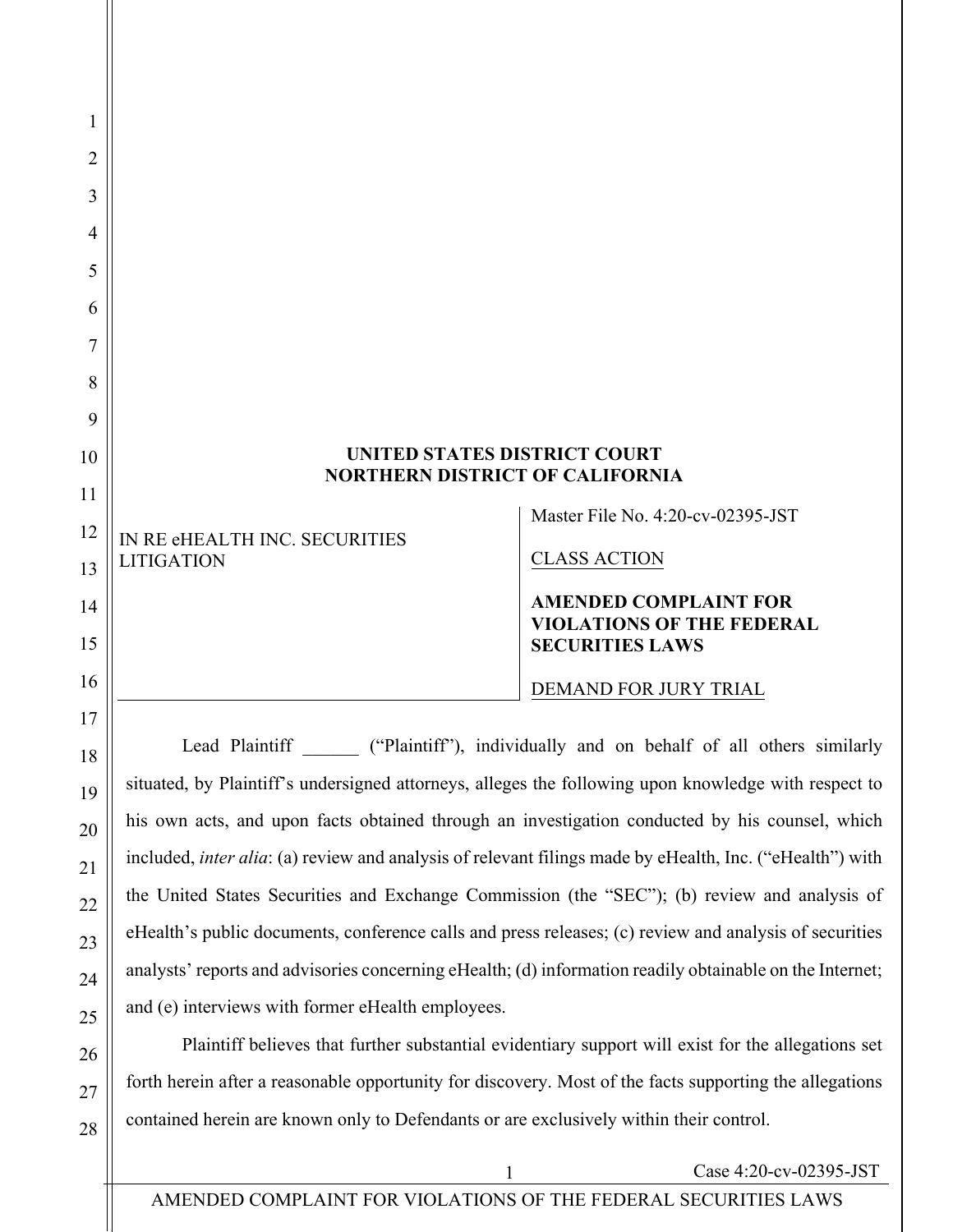#### **SUMMARY OF THE ACTION**

1. This is a federal securities class action on behalf of a class consisting of all persons and entities who purchased or otherwise acquired shares of eHealth common stock on the public market between March 19, 2018 and July 23, 2020, inclusive (the "Class Period"), seeking to recover damages for violations of the federal securities laws under Sections 10(b) and 20(a) of the Securities Exchange Act of 1934 (the "Exchange Act"), and SEC Rule 10b-5 promulgated thereunder, against eHealth and certain of its top officials.

2. eHealth is a health insurance broker that focuses on selling Medicare-related policies on behalf of private insurers. Its main source of revenue is commissions from selling Medicare Advantage, Medicare Supplement, and Medicare Part D prescription drug policies. On January 1, 2018, eHealth adopted and implemented a new accounting standard for recognizing revenue. This standard, referred to herein as Accounting Standard Codification 606 or ASC 606, allowed eHealth to recognize immediately the entirety of the commissions it expected to receive over the expected life of the policies. Although eHealth sold annual policies that could be cancelled at any time by the consumer, it assumed that its policies would be renewed for several years. Consequently, for many of eHealth's Medicare-related policies, it recognized between three and five years of commissions immediately upon the sale of the policy.

18 19 20 21 22 23 24 25 26 27 28 3. The assumption that eHealth's customers would renew its policies was, however, unrealistic and contrary to eHealth's recent experience of both cancellations and renewals. Beginning in 2017, eHealth started soliciting Medicare customers with television advertising. Late-night commercials boasting \$0 monthly plan premiums effectively generated a surge in customers in a short period of time. Between 2017 and 2018, the number of Medicare-related insurance applications submitted to eHealth by applicants grew by 39%. These customers, however, were notorious for cancelling their policies in short periods of time, causing eHealth to experience sky-rocketing "member churn" ratios, *i.e.*, the percentage of customers who cancel their policies within the first year. Notwithstanding, eHealth was able to provide analysts and investors with record-setting earnings due to the fact that it was able to recognize three- to five-years of commission revenue for these policies upfront and immediately.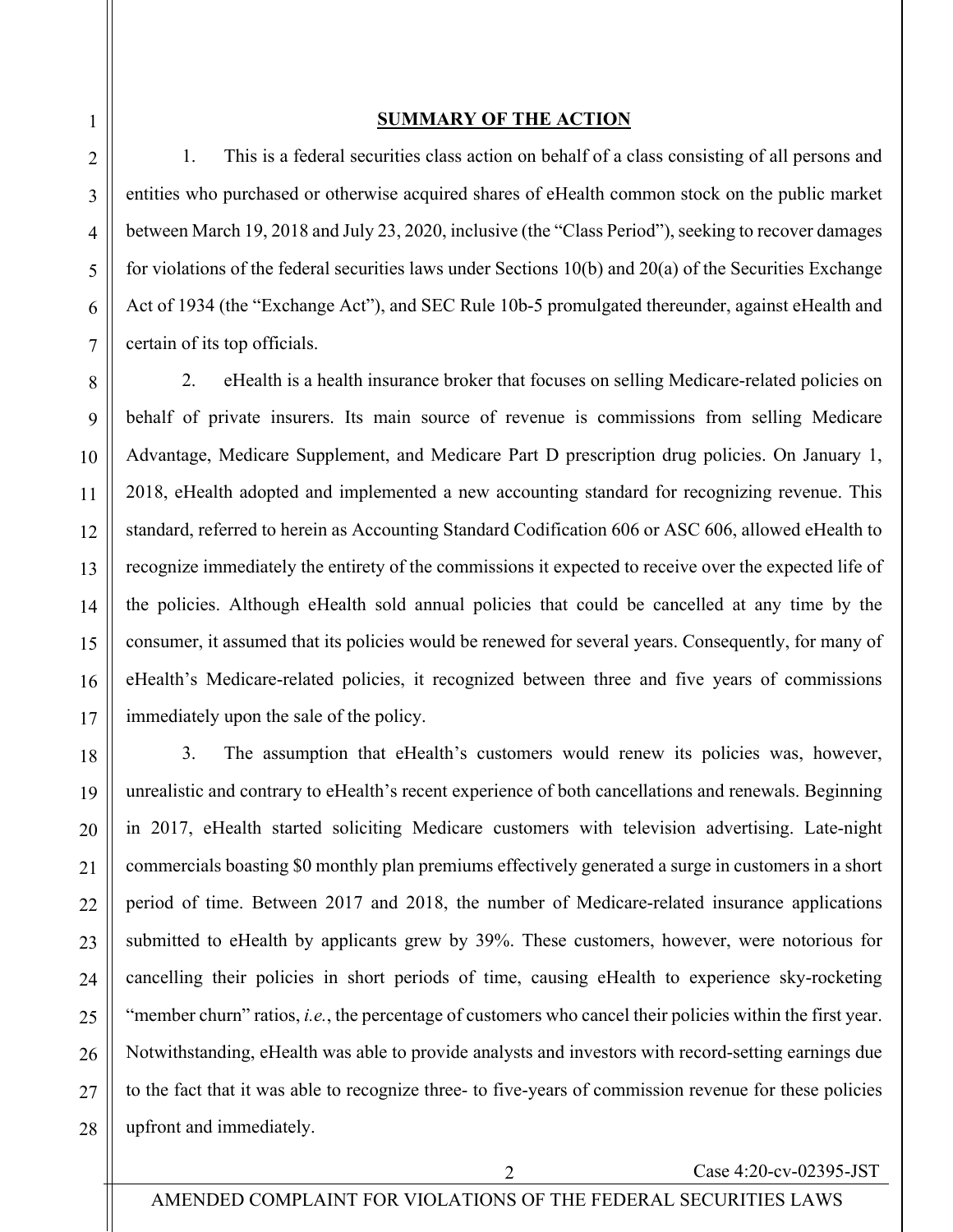4. eHealth and its senior officers successfully concealed material information about the worsening "member churn" from investors while at the same time reporting exceptionally strong earnings results. For example, in its annual report on Form 10-K for fiscal 2019, eHealth reported revenue and operating profit of \$506,201,000 and \$81,409,000, respectively. These earnings results represented net income growth of more than 250% compared to 2017. These statements were false and/or materially misleading, however, due to the fact that eHealth was overstating its commission revenue. eHealth premised its revenue recognition on, among other things, the assumption that its customers would renew their policies for durations of between three- and five-years. Substantial portions of their enrollees were cancelling the policies within the first year. When accounting for these cancellations, eHealth's revenue and operating profit for fiscal 2019 was \$378,201,000 and negative \$181,591,000.

5. eHealth's false and materially misleading financial earnings results prompted a meteoric rise in the price of eHealth's stock during the Class Period, jumping from \$16.49 per share at the start of fiscal 2018 to an intra-Class Period high of \$146.09 per share on March 4, 2020. Defendants capitalized on the artificially inflated stock price, selling over \$40 million of stock while in possession of material adverse information and receiving more than \$15 million in equity compensation.

6. Class members were materially harmed from eHealth's false and misleading statements. As a direct result of Defendants' materially false and misleading statements, eHealth's stock price artificially increased from a relative steady price of around \$15.32 per share of common stock on March 19, 2018 to \$136.32 prior to April 8, 2020. It was on that day that Muddy Waters Capital, a well-known and highly respected research firm, published a report revealing eHealth's accounting misconduct. The report disclosed, among other things, that eHealth's "highly aggressive accounting masks [] a significantly unprofitable business," "that the key driver of growth since 2018 has been EHTH's reliance on Direct Response television advertising, which attracts an unprofitable, high churn enrollee," "that EHTH's persistence assumptions in its LTV model [under ASC 606] seem highly aggressive when compared to reality." Muddy Waters report also disclosed that eHealth's financial statements for 2019: (a) overstated revenue by \$128 million; (b) overstated operating profit by \$263 million; and (c) understated an operating loss of -\$181 million. The Muddy Waters report resulted in

AMENDED COMPLAINT FOR VIOLATIONS OF THE FEDERAL SECURITIES LAWS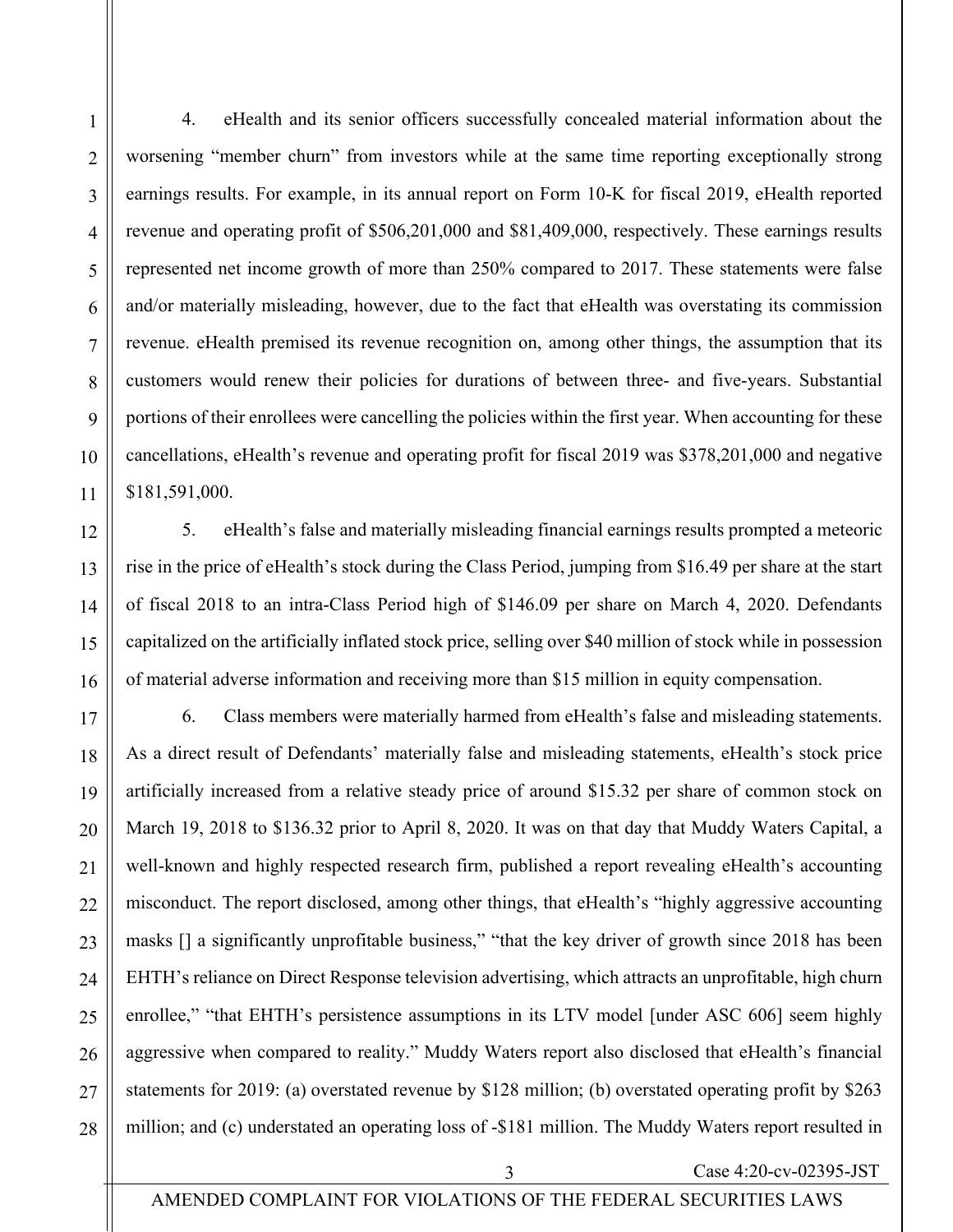a sharp decline in the price of eHealth's stock, plummeting to \$103.20 per share.

7. Subsequently, on July 23, 2020, when eHealth announced its earnings results for the second quarter of fiscal 2020, its stock price fell again as the information contained in its announcement confirmed substantive aspects of the "member churn" allegations previously asserted in the Muddy Waters report. In response, eHealth's stock price declined from a closing price of \$114 per share on July 23, 2020 to \$79.17 per share on July 24, 2020.

1

2

3

4

5

6

7

8

9

10

11

12

13

14

15

16

17

8. Plaintiff brings this action to recover these losses for the class members.

#### **JURISDICTION AND VENUE**

9. This Court has jurisdiction over the subject matter of this action pursuant to 28 U.S.C. § 1331, and § 27 of the Exchange Act (15 U.S.C. § 78aa).

10. Venue is proper in this District pursuant to 28 U.S.C. § 1391(b), as eHealth has its principal executive offices located in this District and a significant portion of its business, actions, and the subsequent damages, took place within this District.

11. In connection with the acts, conduct and other wrongs alleged in this Complaint, Defendants, directly or indirectly, used the means and instrumentalities of interstate commerce, including but not limited to, the United States mail, interstate telephone communications and the facilities of the national securities exchanges.

18

19

20

21

22

23

#### **THE PARTIES**

12. Plaintiff purchased eHealth common stock at artificially inflated prices during the Class Period and was damaged upon the revelation of Defendants' misrepresentations.

13. Defendant eHealth is a Delaware corporation with principal executive offices located at 2625 Augustine Drive, Second Floor, Santa Clara, California 95054. eHealth is traded on the New York Stock Exchange under the ticker symbol "EHTH".

24 25 26 27 14. Defendant Scott N. Flanders ("Flanders") is the Chief Executive Officer of eHealth and has served in that capacity since May 2016. Flanders has also been a director of eHealth since February 2008. Flanders reviewed and certified eHealth's financial statements during the Class Period and made statements in press releases and earnings conference calls identified below.

28

15. Defendant Derek N. Yung ("Yung") is the Chief Financial Officer of eHealth, and has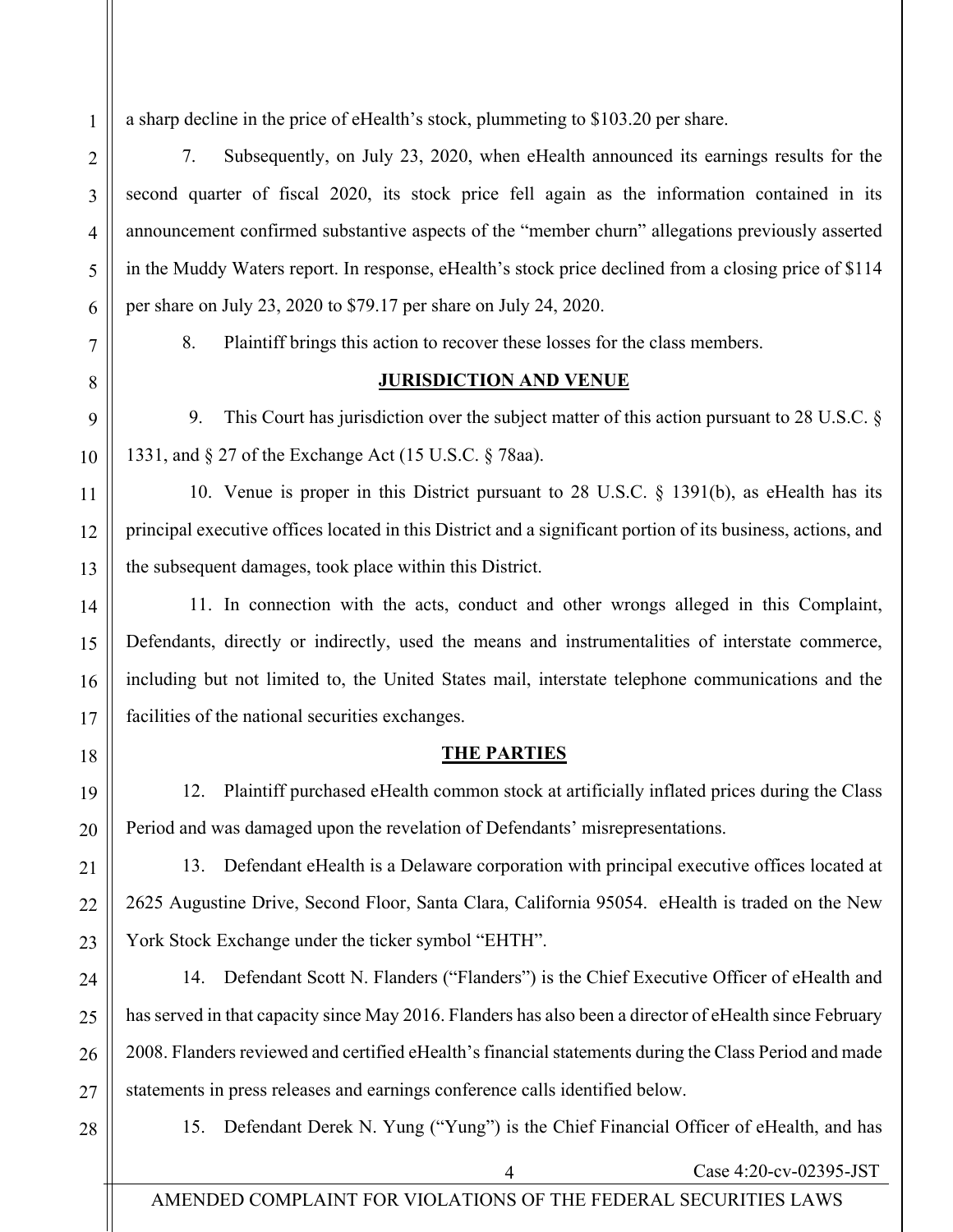7 10 14 15 16 18 18. "Section 10(b) Defendants" refers to Defendants eHealth, Flanders, Yung, and Francis. 19. "Section 20(a) Defendants" refers to Defendants Flanders, Yung, and Francis.

1

2

3

4

5

6

8

9

11

12

13

17

19

20

21

22

23

# **A. eHealth Is an Insurance Broker for Medicare-Related Insurance Policies.**

**BACKGROUND ALLEGATIONS** 

24 25 26 27 28 20. eHealth operates as an insurance broker for large insurance companies. The majority of its revenue comes from commissions received in exchange for Medicare insurance plans, primarily Medicare Advantage, Medicare Supplement, and Medicare Part D policies. This segment of eHealth's business—referred to as the Medicare segment—generated approximately 70% of its revenue in 2017, 75% in 2018, and 80% in 2019. During these years, approximately 55% of eHealth's commission

5 Case 4:20-cv-02395-JST

served in that capacity since June 2018. Yung reviewed and certified eHealth's financial statements issued during the Class Period and made statements in press releases and earnings conference calls identified below.

16. Defendant David K. Francis ("Francis") is the current Chief Operating Officer and former Chief Financial Officer of eHealth. Francis reviewed and certified eHealth's financial statements issued during the Class Period and made statements in press releases and earnings conference calls identified below.

17. Defendants Flanders, Yung, and Francis are named as Defendants for violations of all counts asserted herein, and are referred to as the "Individual Defendants." The Individual Defendants, because of their positions with the Company, possessed the power and authority to control the contents of the Company's reports to the SEC, press releases and presentations to securities analysts, money and portfolio managers, and the investing public, i.e., the market. The Individual Defendants were provided with copies of the Company's reports and press releases alleged herein to be misleading prior to, or shortly after, their issuance and had the ability and opportunity to prevent their issuance or cause them to be corrected. Because of their positions and access to material, non-public information available to them, the Individual Defendants knew that the adverse facts specified herein had not been disclosed to, and were being concealed from, the public, and that the positive representations that were being made were then materially false and/or misleading. The Individual Defendants are therefore liable for the misstatements and omissions plead herein.

AMENDED COMPLAINT FOR VIOLATIONS OF THE FEDERAL SECURITIES LAWS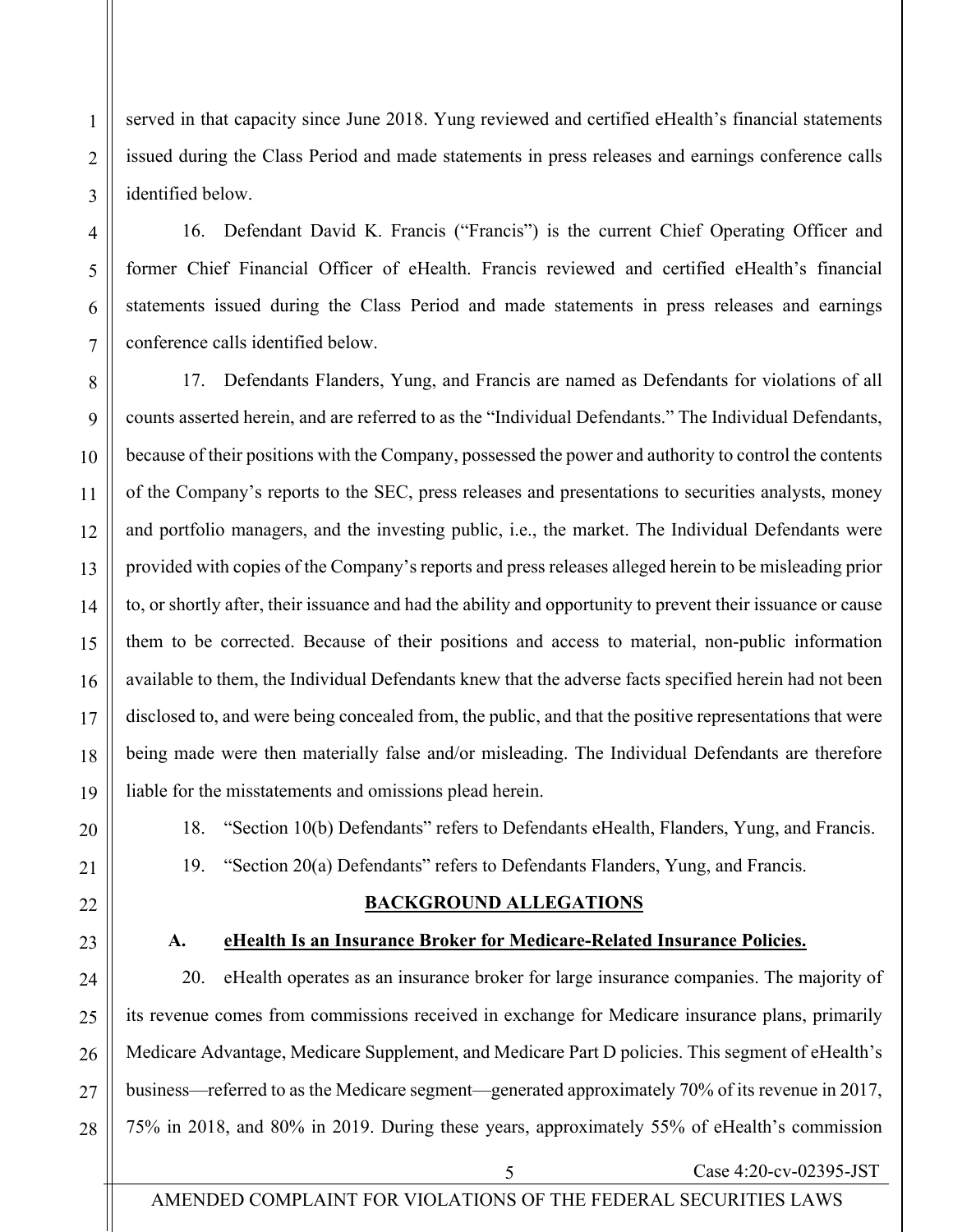revenue came from just three companies: Humana; Aetna; and UnitedHealthcare.

21. Immediately before the Class Period, eHealth concluded a significant change in management. Between May 2016 and January 2018, eHealth replaced its Chief Executive Officer, Chief Financial Officer, Chief Operations Officer, Chief Marketing Officer, and Chief Data Officer in addition to hiring a number of other senior executives for roles in sales, operations, and business development. In its annual report on Form 10-K for fiscal 2017, eHealth described these "change[s] in leadership" as "significant" and "occur[ing] over a short period of time."

22. In 2018, under its new leadership, eHealth shifted its focus and resources to the Medicare segment and generating commission revenues. eHealth attributed this shift to flagging revenue from individual and family health insurance plans. Whereas individual and family health insurance plans comprised 66% of eHealth's revenue in fiscal 2015, the same segment accounted for only 24% of revenue in 2017.

23. Consequently, to effect this shift in focus and resources, on January 22, 2018 eHealth acquired GoMedigap, a platform that provides Medicare Supplement enrollment services to individual customers.

24. eHealth used cash and stock to purchase GoMedigap. Pursuant to the purchase agreement, eHealth paid \$15 million in cash upfront along with 294,637 shares of common stock (valued at \$5.59 million). Significantly, the purchase agreement also required eHealth to pay "earnout payments" consisting of up to \$20 million in cash and 589,275 shares of common stock (subject to meeting certain milestones in 2018 and 2019). In February 2019 and January 2020, eHealth issued 294,608 shares of common stock (589,216 shares in total valued at \$45.8 million) along with cash payments of \$9.5 million and \$8.8 million (\$18.3 million in total), respectively, to fund and pay the "earnout payments." In total, eHealth paid \$85 million for GoMedigap, 60% of which was paid in stock.

25. eHealth also reconfigured its marketing strategy in 2018 to rely heavily on "direct-toconsumer" television advertising. Between 2017 and 2018, eHealth's marketing and advertising expenses increased by more than \$17 million, or 26%. The increase was primarily due to eHealth's investment in Medicare-related marketing initiatives, including television.

1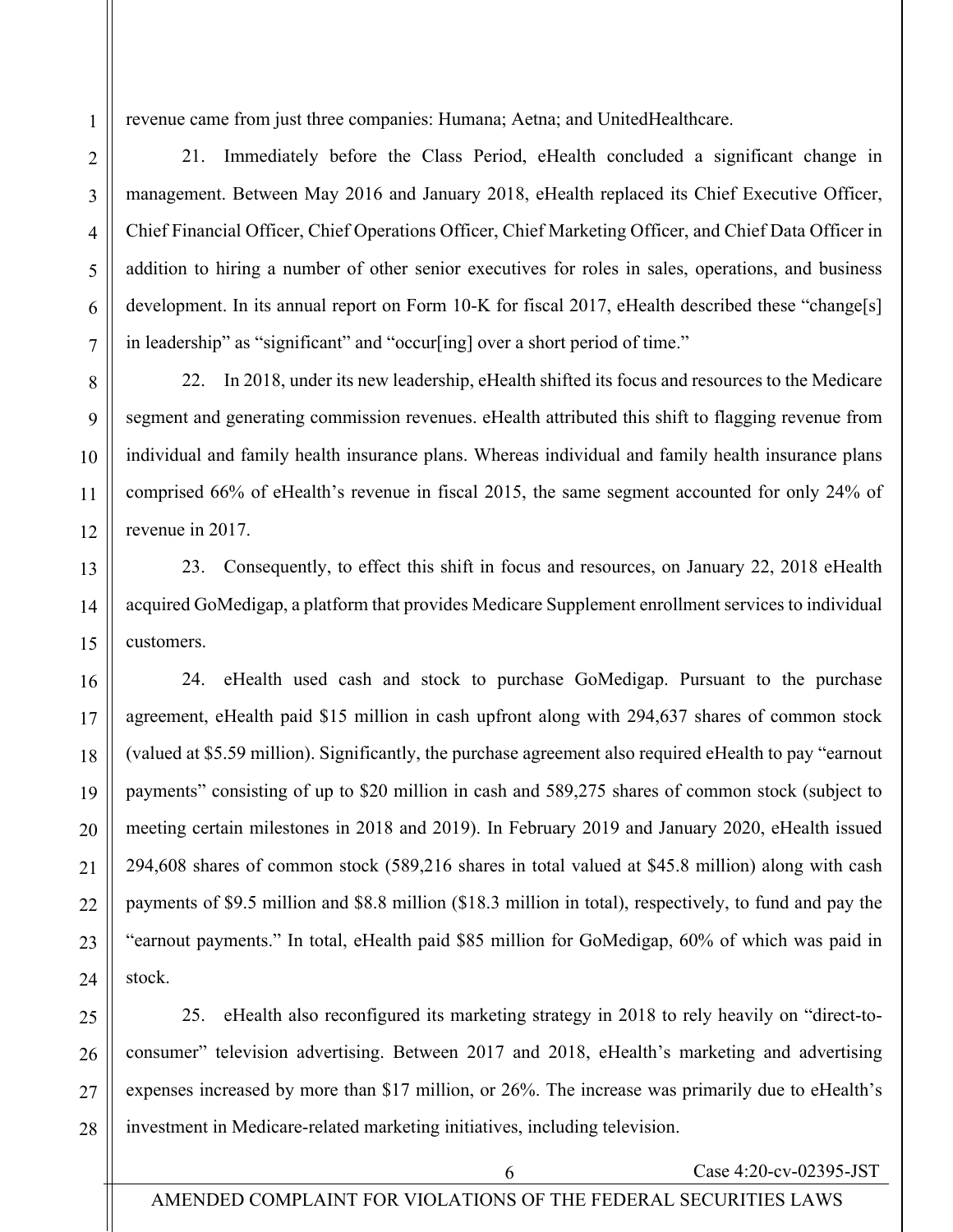26. eHealth's new marketing initiatives generated an immediate result. Between 2017 and 2018, the number of Medicare-related insurance applications submitted to eHealth by applicants grew by 39% from 190,195 to 264,903. Year over year, out of all of eHealth's Medicare-related applications, the percentage generated from direct channels, namely direct-response television, increased from 32% to 71% in the fourth quarter. In total, of the 264,903 applications submitted, 239,688 were approved.

1

2

3

4

5

6

7

8

9

10

11

12

13

14

15

16

17

18

19

20

21

22

# **B. eHealth Recognizes Commission Revenue from Insurance Carriers.**

27. eHealth generates revenue from commissions paid by health insurance carriers whenever it assists in the sale of a Medicare-related insurance plan.

28. Historically, eHealth recognized commission revenue on an annual basis once the annual or first monthly commission amount for the plan year was reported to eHealth by the carrier (net of an estimate for future forfeiture amounts due to plan cancellations). For commissions paid on a monthly basis, eHealth recorded a receivable for the commission amounts to be received over the remainder of the year (net of an estimate for future forfeitures).

29. This changed in 2018 with eHealth's adoption of ASU 2014-09, *Revenue from Contracts with Customers (Topic 606)* ("ASC 606"). Initially issued in May 2014, ASC 606 directs entities to recognize revenue that it reasonably expects to receive during the life of the contract. Consequently, whereas eHealth previously recognized revenue equal to only the commission received (or to be received) for the year in which the applicant was approved, when eHealth adopted ASC 606 in 2018 it began recognizing multiple years of commission revenue upfront and immediately upon applicant approval based upon its internal estimates for the life of the policy (*i.e.*, the number of years for which the policy would be renewed and thus commission would be owed).

# **C. eHealth Uses ASC 606 to Record Massive Revenue and Earnings Gains.**

23 24 25 26 27 30. When eHealth implemented ASC 606, it used the accounting standard to record a massive increase in historical earnings by adjusting past years of revenue and income. For example, for fiscal 2016, eHealth used ASC 606 to successfully eliminate its net loss for the year of \$4.88 million and changed it to a gain of \$304 thousand. Earnings per share also changed from an initial loss of \$0.27 per share to a gain of \$0.02 per share.

28

31. The following table provides the adjustments eHealth made to its income statement for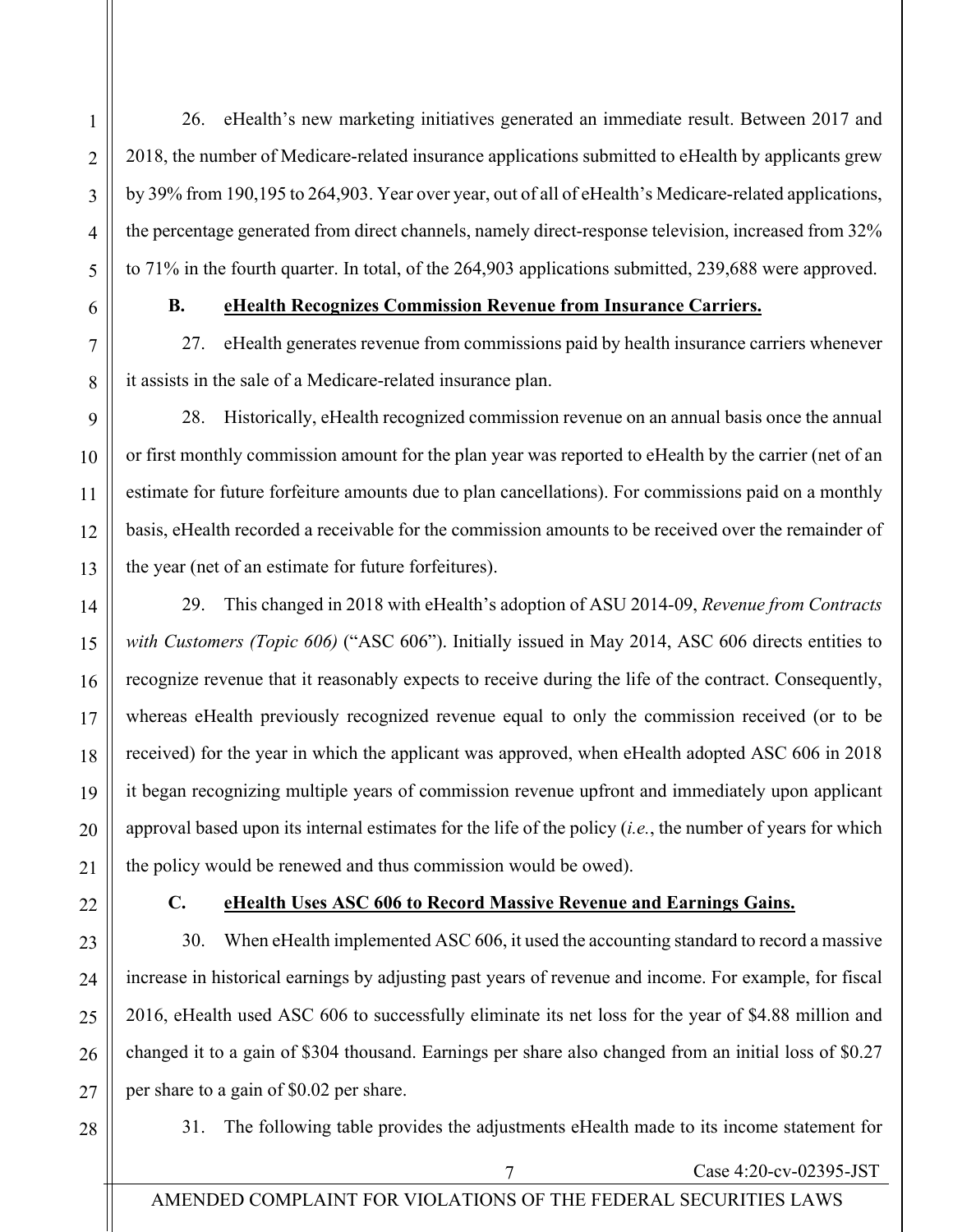#### the year ended December 31, 2016:

| <b>2016 Income Statement</b>                                  |                        |                    |               |                                     |               |                    |
|---------------------------------------------------------------|------------------------|--------------------|---------------|-------------------------------------|---------------|--------------------|
| Impact                                                        |                        |                    |               |                                     |               |                    |
|                                                               |                        |                    |               | <b>Year Ended December 31, 2016</b> |               |                    |
|                                                               |                        |                    |               | <b>ASC 606 Adoption</b>             |               |                    |
| <b>Statement of Operations</b>                                |                        | <b>As Reported</b> |               | <b>Adjustment</b>                   |               | <b>As Adjusted</b> |
| Revenue:                                                      |                        |                    |               |                                     |               |                    |
| Commission                                                    | $\mathbb{S}$           | 170,850            | $\mathbb{S}$  | 6,384                               | $\mathbb{S}$  | 177,234            |
| Other                                                         |                        | 16,110             |               | (20)                                |               | 16,090             |
| Total revenue                                                 |                        | 186,960            |               | 6,364                               |               | 193,324            |
| Operating costs and expenses:                                 |                        |                    |               |                                     |               |                    |
| Cost of revenue                                               |                        | 3,176              |               | (2,314)                             |               | 862                |
| Marketing and advertising                                     |                        | 72,213             |               |                                     |               | 72,213             |
| Customer care and enrollment                                  |                        | 48,718             |               |                                     |               | 48,718             |
| Technology and content                                        |                        | 32,749             |               |                                     |               | 32,749             |
| General and administrative                                    |                        | 35,216             |               |                                     |               | 35,216             |
| Restructuring charges (benefit)<br>Amortization of intangible |                        | (297)              |               |                                     |               | (297)              |
| assets                                                        |                        | 1,040              |               |                                     |               | 1,040              |
| Total operating costs and                                     |                        |                    |               |                                     |               |                    |
| expenses                                                      |                        | 192,815            |               | (2,314)                             |               | 190,501            |
| Income (loss) from operations                                 |                        | (5,855)            |               | 8,678                               |               | 2,823              |
| Other income, net                                             |                        | 102                |               | 1,047                               |               | 1,149              |
| Income (loss) before income                                   |                        |                    |               |                                     |               |                    |
| taxes                                                         |                        | (5,753)            |               | 9,725                               |               | 3,972              |
| Provision (benefit) for income                                |                        |                    |               |                                     |               |                    |
| taxes                                                         |                        | (871)              |               | 4,539                               |               | 3,668              |
| Net income (loss)                                             | \$                     | (4,882)            | $\mathbb{S}$  | 5,186                               | $\mathbb{S}$  | 304                |
| Net income (loss) per basic                                   |                        |                    |               |                                     |               |                    |
| share                                                         | $\sqrt{\frac{2}{\pi}}$ | (0.27)             | $\mathcal{S}$ | 0.29                                | $\mathcal{S}$ | 0.02               |
| Net income (loss) per diluted<br>share                        | \$                     | (0.27)             | \$            | 0.29                                | $\mathbb{S}$  | 0.02               |

1

2

3

4

5

6

7

8

32. eHealth's adjustments for fiscal 2017 were more significant. In pertinent part, eHealth increased its commission revenue by \$18.4 million, or 11.6%. It also decreased its cost of revenue by \$1.69 million, which amounted to 74% of the revenue costs for the year. These changes resulted in a complete reversal of eHealth's \$25.4 million net loss for the year to a \$25.4 million gain. The following tables provides the adjustments eHealth made to its income statement for the year ended December 31, 2017: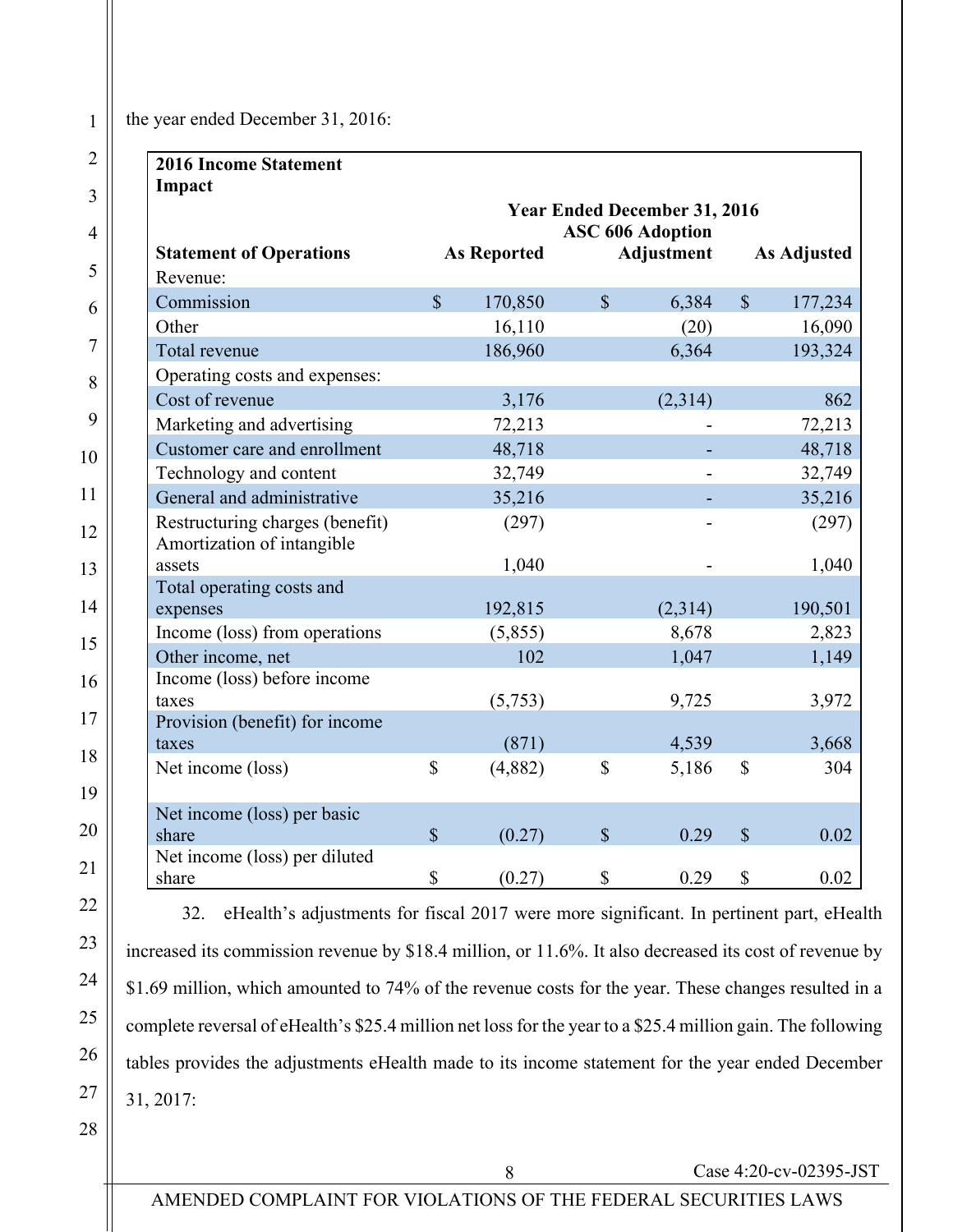|                                        |                           |                    |               | <b>Year Ended December 31, 2017</b><br><b>ASC 606 Adoption</b> |               |                    |
|----------------------------------------|---------------------------|--------------------|---------------|----------------------------------------------------------------|---------------|--------------------|
| <b>Statement of Operations</b>         |                           | <b>As Reported</b> |               | <b>Adjustment</b>                                              |               | <b>As Adjusted</b> |
| Revenue:                               |                           |                    |               |                                                                |               |                    |
| Commission                             | $\mathcal{S}$             | 158,424            | $\mathbb{S}$  | 18,459                                                         | $\mathcal{S}$ | 176,883            |
| Other                                  |                           | 13,931             |               | (108)                                                          |               | 13,823             |
| Total revenue                          |                           | 172,355            |               | 18,351                                                         |               | 190,706            |
| Operating costs and expenses:          |                           |                    |               |                                                                |               |                    |
| Cost of revenue                        |                           | 2,273              |               | (1,691)                                                        |               | 582                |
| Marketing and advertising              |                           | 65,874             |               |                                                                |               | 65,874             |
| Customer care and enrollment           |                           | 59,183             |               |                                                                |               | 59,183             |
| Technology and content                 |                           | 32,889             |               |                                                                |               | 32,889             |
| General and administrative             |                           | 39,969             |               |                                                                |               | 39,969             |
| Acquisition costs                      |                           | 621                |               |                                                                |               | 621                |
| Amortization of intangible             |                           |                    |               |                                                                |               |                    |
| assets                                 |                           | 1,040              |               |                                                                |               | 1,040              |
| Total operating costs and              |                           |                    |               |                                                                |               |                    |
| expenses                               |                           | 201,849            |               | (1,691)                                                        |               | 200,158            |
| Income (loss) from operations          |                           | (29, 494)          |               | 20,042                                                         |               | (9, 452)           |
| Other income, net                      |                           | 327                |               | 855                                                            |               | 1,182              |
| Income (loss) before income            |                           |                    |               |                                                                |               |                    |
| taxes                                  |                           | (29,167)           |               | 20,897                                                         |               | (8,270)            |
| Benefit from income taxes              |                           | (3,755)            |               | (29, 941)                                                      |               | (33,696)           |
| Net income (loss)                      | $\mathcal{S}$             | (25, 412)          | $\mathcal{S}$ | 50,838                                                         | $\mathcal{S}$ | 25,426             |
|                                        |                           |                    |               |                                                                |               |                    |
| Net income (loss) per basic            |                           |                    |               |                                                                |               |                    |
| share<br>Net income (loss) per diluted | \$                        | (1.37)             | $\mathbb{S}$  | 2.74                                                           | $\mathbb{S}$  | 1.37               |
| share                                  | $\boldsymbol{\mathsf{S}}$ | (1.37)             | $\mathcal{S}$ | 2.70                                                           | $\mathcal{S}$ | 1.33               |

33. ASC 606 also impacted eHealth's earnings for fiscal 2018 and 2019. Using ASC 606, eHealth was able to report commission revenue gains of 28% and 100% from 2017 to 2018 and 2018 to 2019, respectively. In the span of just these two years, eHealth grew its net income by more than 250%. The following table reflects eHealth's earnings for 2018 and 2019 compared to 2017:

21

22

23

|                      | <b>Year Ended December 31,</b> |         |    |         |  |         |  |  |
|----------------------|--------------------------------|---------|----|---------|--|---------|--|--|
|                      |                                | 2019    |    | 2018    |  | 2017    |  |  |
| Revenue              |                                |         |    |         |  |         |  |  |
| Commission           | \$                             | 466,676 | \$ | 227,211 |  | 176,883 |  |  |
| Other                |                                | 39,525  |    | 24,184  |  | 13,823  |  |  |
| <b>Total revenue</b> |                                | 506,201 |    | 251,395 |  | 190,706 |  |  |

9 Case 4:20-cv-02395-JST

AMENDED COMPLAINT FOR VIOLATIONS OF THE FEDERAL SECURITIES LAWS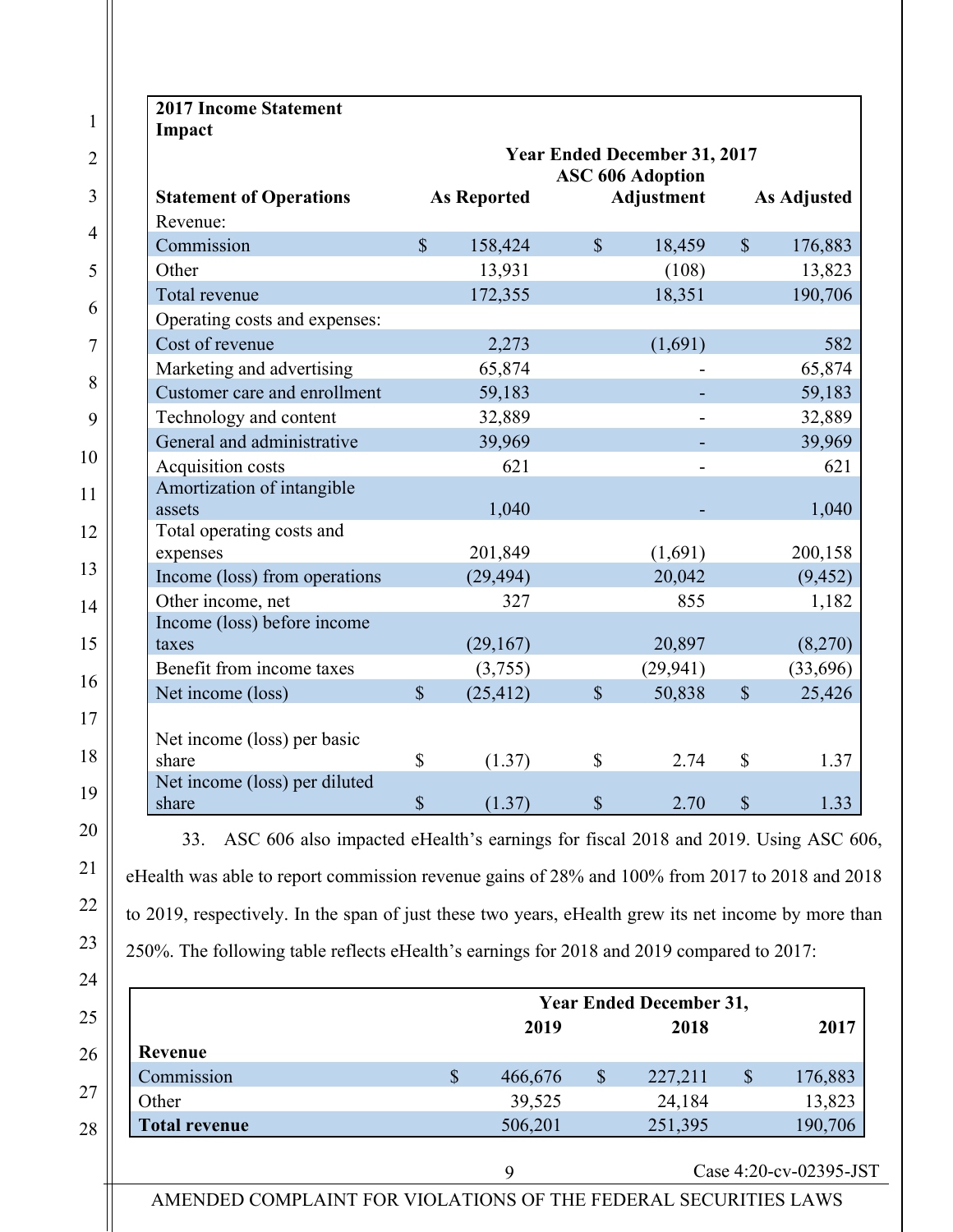| <b>Operating costs and expenses</b>           |                         |         |               |         |                           |          |
|-----------------------------------------------|-------------------------|---------|---------------|---------|---------------------------|----------|
| Cost of revenue                               |                         | 2,738   |               | 1,228   |                           | 582      |
| Marketing and advertising                     |                         | 150,249 |               | 82,939  |                           | 65,874   |
| Customer care and enrollment                  |                         | 134,304 |               | 70,547  |                           | 59,183   |
| Technology and content                        |                         | 47,085  |               | 31,970  |                           | 32,889   |
| General and administrative                    |                         | 64,150  |               | 45,828  |                           | 39,969   |
| Change in fair value of earnout               |                         |         |               |         |                           |          |
| liability                                     |                         | 24,079  |               | 12,300  |                           |          |
| Amortization of intangible assets             |                         | 2,187   |               | 2,091   |                           | 1,040    |
| Restructuring charges                         |                         |         |               | 1,865   |                           |          |
| Acquisition costs                             |                         |         |               | 76      |                           | 621      |
| Total operating costs and expenses            |                         | 424,792 |               | 248,844 |                           | 200,158  |
| Income (loss) from operations                 |                         | 81,409  |               | 2,551   |                           | (9, 452) |
| Other income, net                             |                         | 2,090   |               | 755     |                           | 1,182    |
| Income (loss) before provision                |                         |         |               |         |                           |          |
| (benefit) for income taxes                    |                         | 83,499  |               | 3,306   |                           | (8,270)  |
| Provision (benefit) for income taxes          |                         | 16,612  |               | 3,065   |                           | (33,696) |
| <b>Net income</b>                             | $\overline{\mathbb{S}}$ | 66,887  | $\mathcal{S}$ | 241     | $\mathbb{S}$              | 25,426   |
| Net income per share:                         |                         |         |               |         |                           |          |
| <b>Basic</b>                                  | $\mathbb{S}$            | 2.90    | $\mathbb{S}$  | 0.01    | $\mathbb{S}$              | 1.37     |
| Diluted                                       | \$                      | 2.73    | $\mathbb S$   | 0.01    | $\mathbb{S}$              | 1.33     |
| Weighted-average number of shares used in per |                         |         |               |         |                           |          |
| share amounts:                                |                         |         |               |         |                           |          |
| <b>Basic</b>                                  |                         | 23,075  |               | 19,294  |                           | 18,512   |
| Diluted                                       |                         | 24,539  |               | 20,409  |                           | 19,047   |
| <b>Comprehensive income:</b>                  |                         |         |               |         |                           |          |
| Net income                                    | $\mathbb{S}$            | 66,887  | $\mathbb{S}$  | 241     | $\mathbb{S}$              | 25,426   |
| Foreign currency translation                  |                         |         |               |         |                           |          |
| adjustment, net of taxes                      |                         | (11)    |               | (75)    |                           | 29       |
| <b>Comprehensive income</b>                   | $\mathbb{S}$            | 66,876  | $\mathbb{S}$  | 166     | $\boldsymbol{\mathsf{S}}$ | 25,455   |

2

3

4

5

6

7

8

9

10

11

12

13

14

15

16

17

18

19

20 21 22 23 24 25 26 34. The adoption of ASC 606 at eHealth was widely regarded internally as a positive development because it allowed the company to report significantly better earnings results. CW1, a former employee of eHealth who worked at the company from February 2018 through June 2019 as Vice President & General Manager, Value-Based Provider, recalled meeting with Francis at eHealth's Santa Clara headquarters in February 2018. Francis and other top executives were "happy" about the new standard and how it would increase eHealth's revenue from the previous, same book of business.

27 28 35. Other former employees, including CW2 who reported directly to Francis (discussed below), also recalled that senior management was "excited" for ASC 606's implementation. CW2 overheard senior managers frequently discuss the change. "It was, rather than just counting revenue

10 Case 4:20-cv-02395-JST

#### AMENDED COMPLAINT FOR VIOLATIONS OF THE FEDERAL SECURITIES LAWS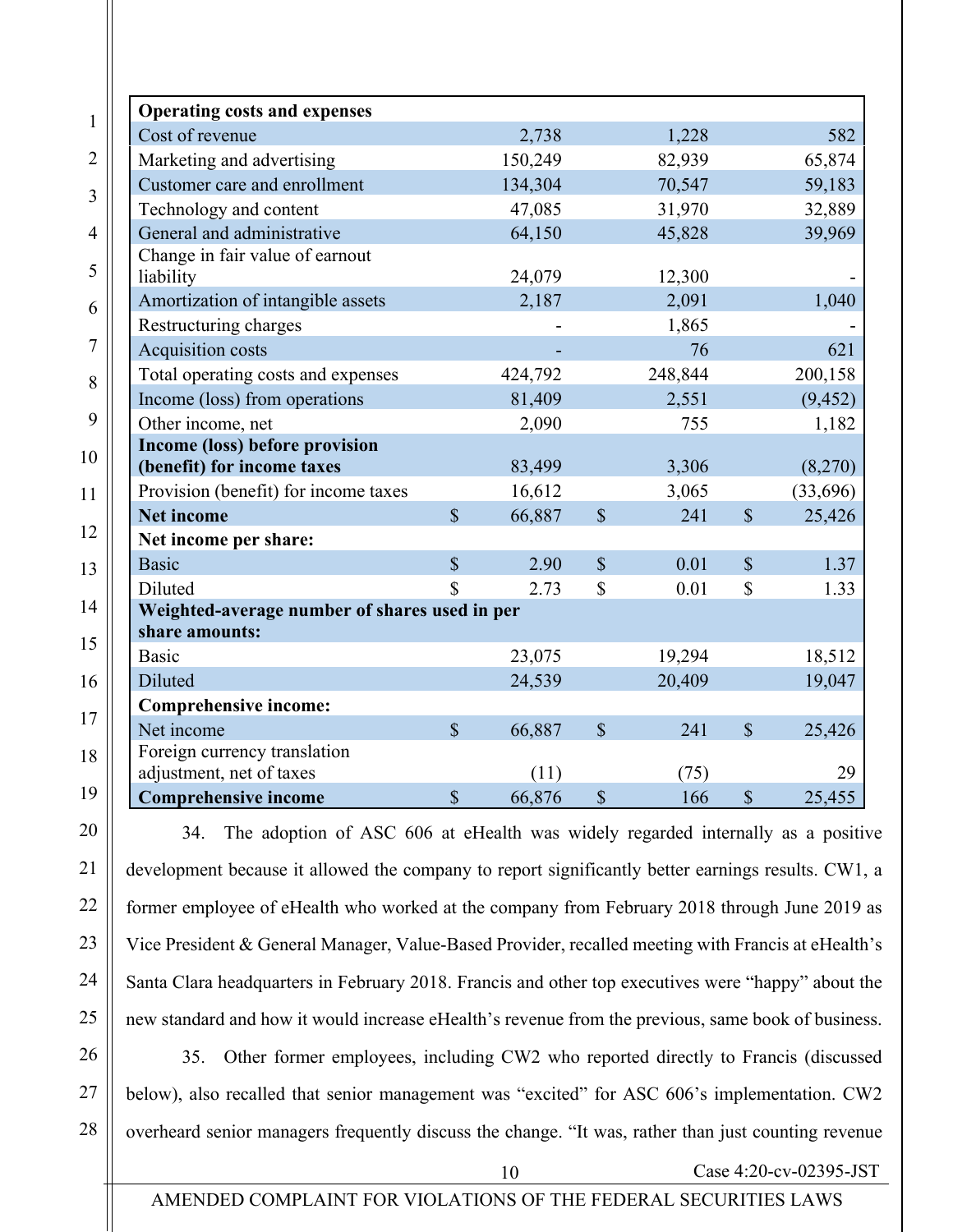coming in that quarter, they'd be able to count revenue based on the life of the business. There was talk for months prior" to the new rule "that it's coming. Everyone was all excited." CW2 overheard these conversations about the accounting rule while attending regular meetings with Francis, Flanders, and Yung.

36. Another former employee, CW3, who worked as a business systems analyst, recalled Flanders discussing the new accounting standard during quarterly "town hall" meetings in 2017 and 2018 and explaining the valuable role that the new revenue recognition standard would play in eHealth's overall financial health. According to CW3, the new standard was greeted enthusiastically by senior management, because it allowed them to book revenue for commissions far into the future that it did not in fact receive due to customer churn. CW3 recalled Flanders saying during the town halls that the new rule would be "good for business."

#### **D. eHealth Used Inflated LTVs to Overstate Its Revenue.**

37. As stated previously, ASC 606 directed entities to recognize revenue that it reasonably expected to receive during the life of a contract. eHealth implemented this new rule by recognizing commission revenue when the insurance carrier approved the policy. The amount of revenue recognized was equal to the commissions it expected to receive across the entire life of the policy. Thus, for all policies it sold, eHealth recognized an upfront, outsized amount of revenue equal to the current commission rates multiplied by the number of years the policy would exist or, as eHealth referred to it, the "average plan duration." This, in turn, resulted in the policy's "constrained lifetime value" or "LTV."

38. The LTV for a policy is based on several factors, including the conversion rates of approved members into paying members, forecasted member churn (*i.e.*, the rate at which customers cancel new policies or fail to renew them), and forecasted commission amounts per approved member. eHealth purportedly used its historical sales information to calculate LTVs and updated its calculations on a quarterly basis. Accordingly, if negative changes occurred across these factors, such as increased member churn for example, eHealth would be required to decrease its revenue going forward. The inputs to LTV are "not particularly judgmental" because they are based on historical data, as eHealth has previously stated to the SEC in correspondence dated September 23, 2019.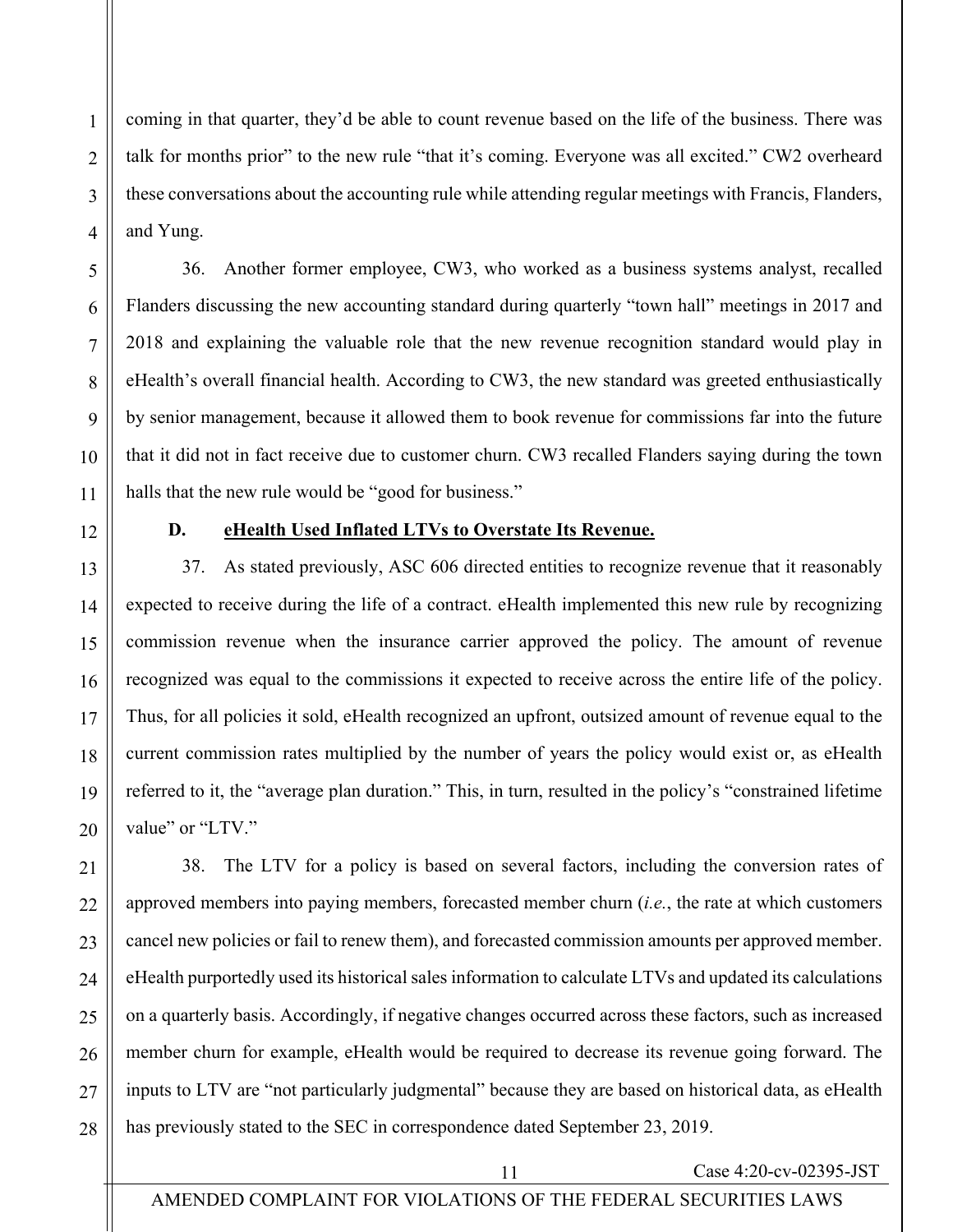39. eHealth used inflated LTVs when recognizing commission revenue under ASC 606. In particular, eHealth falsified and inflated the plan durations for its various policies by disregarding evidence of increased member churn. This member churn was the result of eHealth's direct response television advertising campaign, which attracted low-quality customers in terms of member retention. Consequently, while eHealth incorporated plan durations of approximately 3 years for Medicare Advantage plans and approximately 5 years for Medicare Part D prescription drug plans and Medicare Supplement plans, the plan durations for these policies were materially lower due to the fact that upwards of 45% of the customers were likely to cancel their policies within the first year.

40. CW2, a former eHealth employee whose tenure at eHealth Technical Management department spanned over 18 years from 2000 until March 2018, corroborated that eHealth was aware of customer churn and its deleterious impact on lifetime revenues. CW2's title was Vice President, Program and Technical Management, which required him to manage three teams: in program management (focused on IT infrastructure, back-office operations, front-office operations, finance, security and compliance), in content management (most team members were based in China) and in technical account management (focused on eHealth's integration with health insurance carriers). CW2 worked out of Mountain View, California, and reported to Francis. According to CW2, Francis and other senior executives had discussions about how they were losing money on the Medicare business due to member churn, which was causing new enrolled customers to quickly drop their plans. CW2 confirmed that member churn was "primary in all the discussions" and that they frequently discussed "strategies to retain the business." In response to the issue, eHealth formed a team "focused on developing strategies to retain" customers located at the Gold River, California, call center. According to CW2, Francis and other senior executives "would meet on a daily basis" to discuss "how many people came on board – signed up for Medicare Advantage plans."

41. CW2 further recalled that in his discussions about churn with Francis, Francis focused on the fact that eHealth "needed to retain membership for 'x' number of years—about two years—in order to turn a profit on enrolled customers." CW2 had frequent, in-person discussions with Francis about churn during his employment. According to CW2 , the Medicare business was eHealth's "bread and butter." New Medicare members had to stay on the books a certain amount of time to be profitable.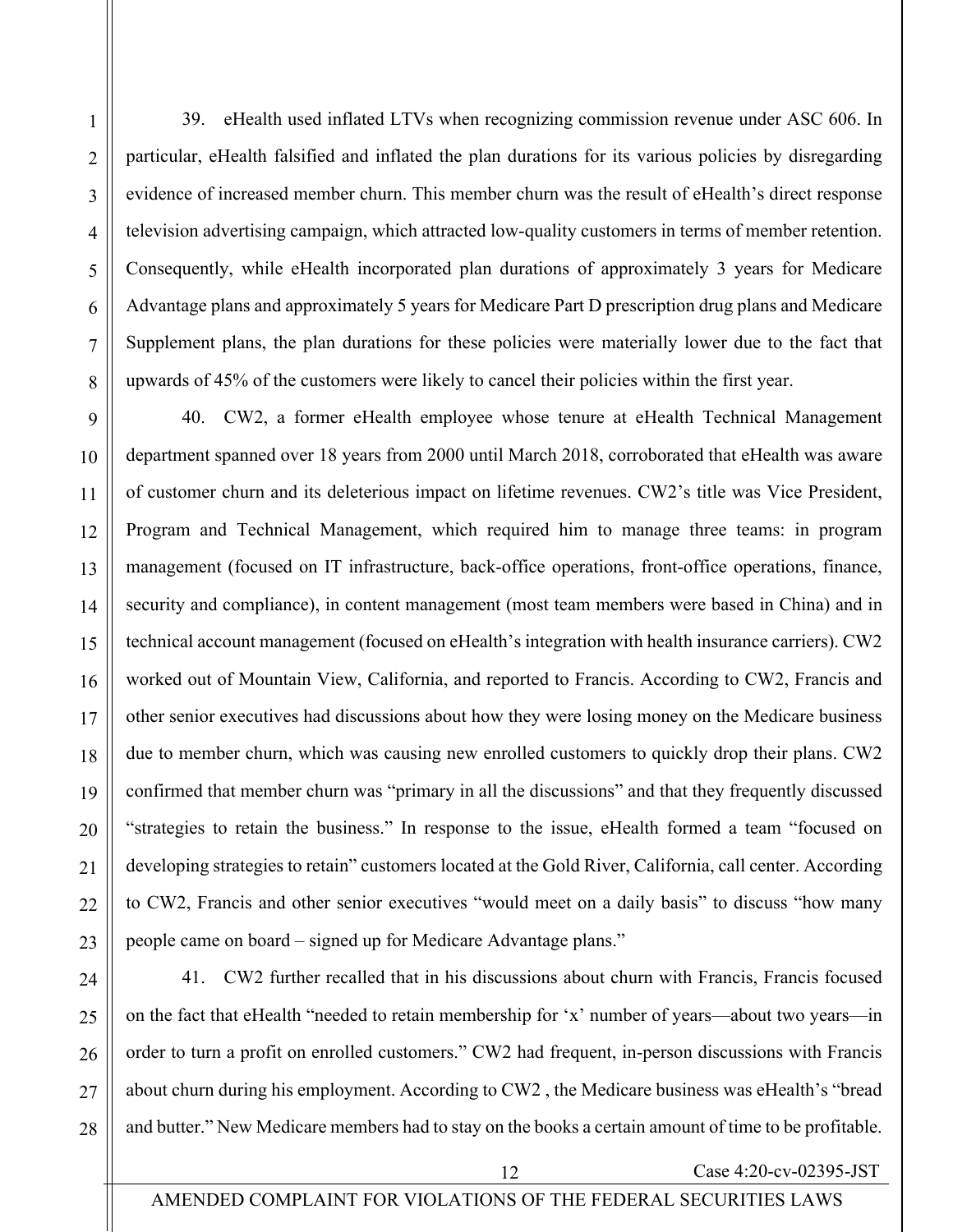However, according to CW2, given eHealth's churn rates, there was no business rationale for booking larger revenues for contracts that were likely to last only a short time.

42. Similarly, a former Medicare Sales Representative, who worked at eHealth from July 2018 to April 2019 ("CW4"), confirmed that by late 2018 eHealth senior executives became worried about customer churn, a metric that enabled eHealth to inflate revenue booked under the new ASC 606 standard. CW4 reported to Morgan Bradshaw, Sales Manager, at eHealth's Salt Lake City, Utah, call center who, in turn, reported to Mark Taub, Senior Director of Medicare Sales & Operations, and Michael Wilson, Director of Medicare Sales. CW4 primarily answered in-bound telephone calls to eHealth from potential Medicare-related customers solicited through television commercials, including those featuring Joe Namath and other famous individuals. CW4 used a script to enroll Medicare customers and had an enrollment rate of between 30% and 40%.

43. CW4 explained that in December 2018 his supervisors grew concerned about "increased turnover." CW4 observed other sales representatives who had churn rates as high as 35% to 40%. CW4 discussed the problem with Taub, Wilson, and senior executives in California. According to CW4, to address the churn issue, eHealth introduced a bonus structure for all Medicare Advantage sales representatives whose customers stayed enrolled for 90 days. Prior to the change, eHealth awarded its sales representatives commissions tiered to how many customers they signed up. For customers who bought a Medicare Advantage plan, but dropped off "half way in the other month, you would still get credit," meaning the full commission. With the change, "they talked about increasing the comp plan to include retention (of the customer). They started incentivizing people to get them (customers) to stay on." Under the new plan, a sales representative could receive, in addition to his commission, a bonus of \$10-\$20 per contract if a customer stayed enrolled 90 days in an eHealth-sold plan.

44. A former eHealth Business Development Director ("CW5") also corroborated that senior management was aware of "quite a bit" of churn in 2018. According to CW5, eHealth had problems retaining customers who enrolled through its marketplace. CW5 knew member churn was an issue; new members would drop during the initial portion from enrollment to first premium. CW5 explained that "quite a bit of people" signed up but "never made their first premium payment."

1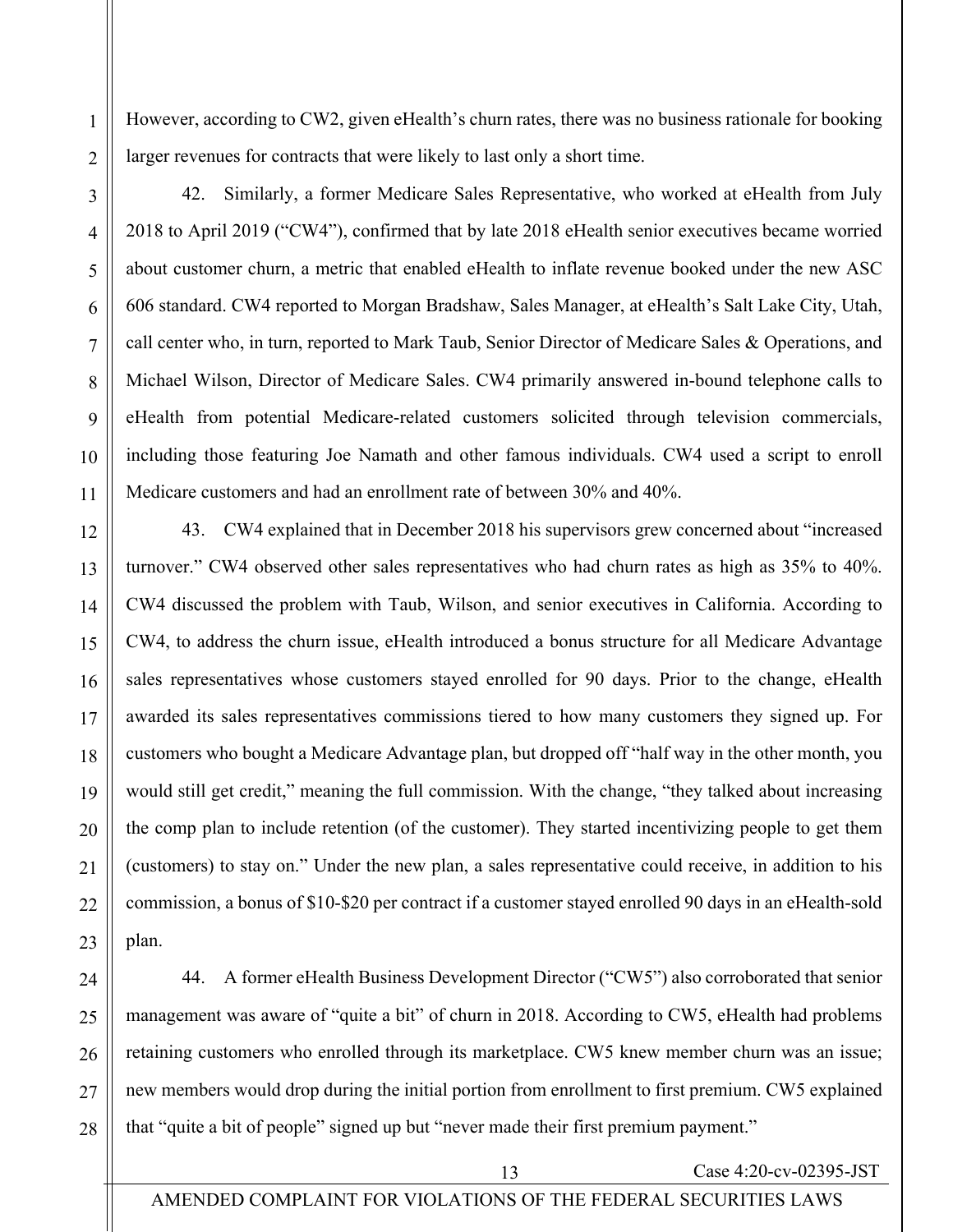45. Additionally, a former Stock Plan Administrator at eHealth ("CW6") mentioned that sometime in 2019 a salesperson confided to him "oh, yeah, we're looking good now, but the problem is retention." According to CW6, this salesperson also mentioned to him sometime in early 2019 that "we're getting a lot of new clients, new customers… the problem is we can't retain them." CW6 further recalled cubicle and water cooler chats among colleagues, who said that "the company is doing great on selling, but the issue they were working on is retention. We gotta figure out something to do about retention."

46. eHealth concealed the increased member churn from investors and, in turn, was able to calculate inflated LTVs and overstate its revenue and earnings. This false impression of eHealth's operational and financial strength prompted a meteoric rise in the price of its stock, as investors were led to believe that eHealth had stronger earnings potential than it truly did. From \$16.49 per share at the start of fiscal 2018, eHealth's stock price rose to an intra-Class Period high of \$146.09 per share on March 4, 2020.

47. While eHealth's stock price was inflated at record-breaking levels, Flanders, Yung, Francis and other eHealth insiders reaped millions of dollars in stock sale profits. These insiders also secured lucrative incentive payments and bonuses in the form of equity grants, simply because eHealth's stock price had reached various prespecified price targets. *See* Additional Scienter Allegations, Sections B & C, *infra*.

### **E. Muddy Waters Exposes Elevated Member Churn and Predicts Decline in LTVs.**

48. On April 7, 2020, Muddy Waters published its report asserting that eHealth, upon the adoption of ASC 606, was "booking multiple years of revenue at one time" consistent with a "highly aggressive accounting" that is "mask[ing] a significantly unprofitable business"; that "[i]n addition to using aggressive modeling assumptions, [eHealth was] misleadingly downplay[ing] the need for ongoing service and retention" of existing customers; that eHealth's was "manipulat[ing] its presentation of churn to be misleadingly low"; that eHealth "[was] pursuing low quality, lossmaking growth while its LTVs are based on lower churn, pre-growth cohorts"; that to "generate [the] unprofitable growth [of its Medicare Advantage segment], [eHealth] has been incinerating cash"; and that, based on estimations of variable and fixed costs, eHealth will lose approximately -\$402 from

1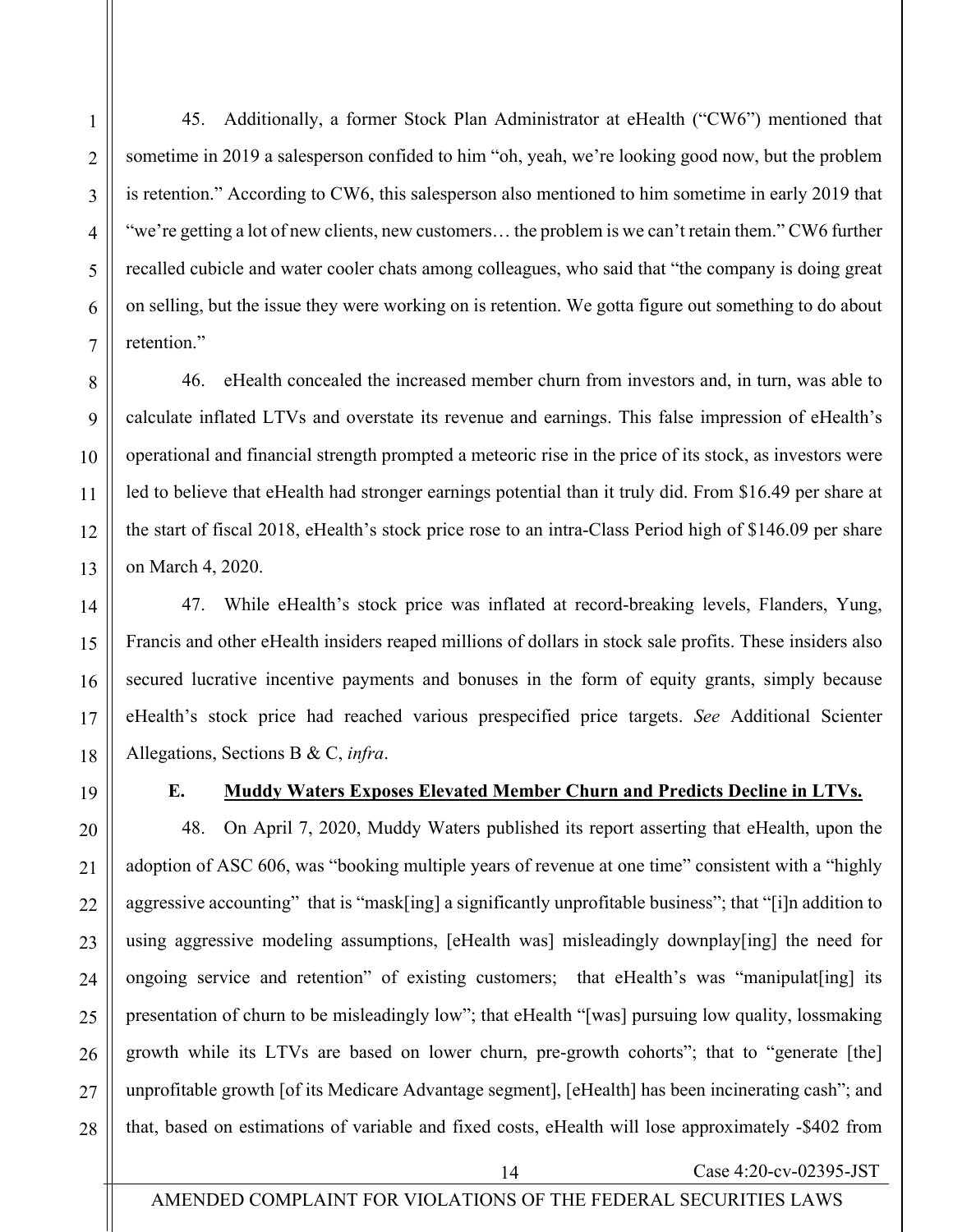each Medicare Advantage member it enrolled in 2019, "yielding an operating loss of -\$181 million."

49. According to the Muddy Waters report, eHealth's management was "running a massive stock promotion" by capitalizing the adoption of the new revenue recognition standard ASC 606. The report asserted that eHealth's senior executives "knew of the impending standard" and that it "would have a perverse impact on how [eHealth] reports and operates." The stock "promotion took off in 2018, [] when … the company began pursuing higher churn and unprofitable enrollees in order to exploit ASC 606."

50. The report explained that eHealth "underwent a selling explosion" that raised "2017's miniscule growth in [Medicare Advantage] Accepted Applications of only 1.2%" to "growth rates of 25.8% and 88.3%" in 2018 and 2019, respectively. According to the report, the exponential growth was due in large part to television advertising, which "helped lower the acquisition cost per enrollee" but at the same time "draws in less sticky members, who [were] on the whole quite unprofitable."

51. This, in turn, led to an increase in "churn rate … from 36.9% in 2017 to 45.6% 2018 and then 47.0% in 2019." Regarding member churn, the report noted that eHealth had recently changed its LTV model to "heavily weight[] the prior three years in determining the life assumption, ensuring that 2017 remains relevant for another year." Consequently, eHealth's estimations incorporated "an overly optimistic [Medicare Advantage] member persistence assumption, which has a material impact on profitability (or lack thereof) of an enrollee." While eHealth was booking three years of future sales, "it should expect to lose 47% of its members over the first year post-sale." The following chart provides eHealth's churn ratios for 2017, 2018, and 2019:

| eHealth Medicare Advantage Churn |             |                            |                 |         |         |                                         |                         |        |         |         |                                                                                                                       |         |                 |         |             |             |
|----------------------------------|-------------|----------------------------|-----------------|---------|---------|-----------------------------------------|-------------------------|--------|---------|---------|-----------------------------------------------------------------------------------------------------------------------|---------|-----------------|---------|-------------|-------------|
|                                  | <b>FY16</b> | 1017                       | 2017            | 3017    | 4017    | <b>FY17</b>                             | 1018                    | 2018   | 3018    | 4018    | <b>FY18</b>                                                                                                           | 1019    | 2019            | 3019    | <b>4019</b> | <b>FY19</b> |
| Beginning                        | 144,207     | 191.904 174.561            |                 | 185.819 | 195,970 |                                         | 191,904 236,857 218,685 |        | 226,048 | 235,269 | 236,857 276,357                                                                                                       |         | 280,763         | 291,171 | 309,180     | 276,357     |
| Approved Applications            | 116.681     | 21,465                     | 21,893          | 19.572  | 55,125  | 118,055                                 | 24,620                  | 20,818 | 19,664  | 83,376  | 148,478                                                                                                               | 40,741  | 36,576          | 35,171  | 167.073     | 279,561     |
| Implied Chum                     |             | (68,984) (38,808) (10,635) |                 |         |         |                                         |                         |        |         |         | (9,421) (14,238) (73,102) (42,792) (13,455) (10,443) (42,288) (108,978) (36,335) (26,168) (17,162) (71,559) (151,224) |         |                 |         |             |             |
| Ending                           | 191,904     |                            | 174,561 185,819 | 195.970 |         | 236,857 236,857 218,685 226,048 235,269 |                         |        |         | 276,357 | 276,357                                                                                                               | 280,763 | 291.171 309.180 |         | 404,694     | 404,694     |
| Churn % (TTM)                    | 44.1%       | 43.1%                      | 43.5%           | 36.4%   | 36.9%   | 36.9%                                   | 36.8%                   | 36.4%  | 35.3%   | 45.6%   | 45.6%                                                                                                                 | 40.3%   | 42.5%           | 42.1%   | 47.0%       | 47.0%       |

52. Muddy Waters explained that "the backbone of [eHealth's] growth in [Medicare Advantage] Accepted Applications in 2018 and 2019 was a high-churn demographic that responds to DR advertising. Our research made clear that two demographics have particularly high churn in the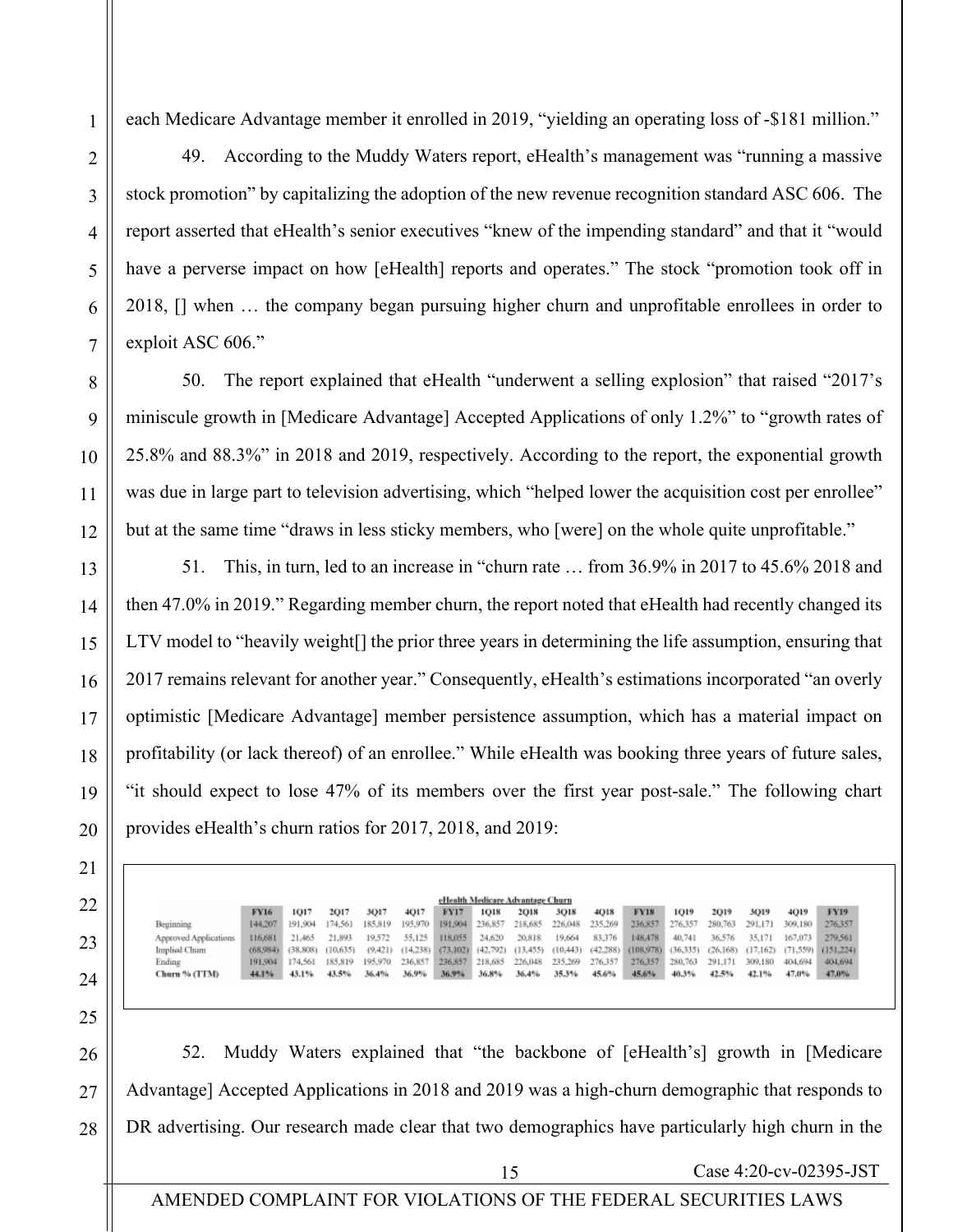MA space: Low income enrollees and younger than 65 members who qualify for Medicare because of disability. Low income enrollees tend to churn because once they use the \$0 premium plans, they find them lacking, and are quick to respond to someone else's ad during the next Annual Enrollment Period ("AEP"). The under-65 members generally are able to switch plans every 90 days, rather than only during the AEP. As a result, they are high churn, particularly because carriers are generally not trying hard to retain them because their high utilization of healthcare often makes them unprofitable."

1

2

3

4

5

6

7

8

9

10

11

12

13

14

15

16

17

18

19

20

21

22

23

24

25

53. Muddy Waters supported its research by conducting interviews with former eHealth executives. One executive explained why television advertising attracted particularly undesirable customers in terms of retention. In pertinent part, the executive said:

It's sort of the dredges of advertising. [eHealth] buy very cheap inventory on cable TV… that tend to just attract an older demographic and demographic that tends to be watching like 10 hours of TV a day, makes less than \$25,000 a year. That's where they get their enormous [sic], through that channel. That is the most effective scale of channel for all of Medicare Advantage because all these people are poor and to get a zero-dollar premium plan that covers everything is a really good deal and they should be on it. And, so that's where they fish, so when you do that, they way that they do, every year around annual enrollment time, there are same people wanting those TV commercials again and eHealth really has no brand loyalty. People don't remember, know they are eHealth customers, they end up becoming [another] customer. eHealth is just some commercial on TV that they see a phone number and it says, "Hey, call in for your free dental and vision." So, they call. So, those people tend to be switchers, right? Next year they are going to see the same commercial and they're going to dial again and they're going to start off the thing, "Where is my fee dental?" The way they did this year. They don't have loyalty…

…Yeah, I would say the way to answer that question [about whether customer lives are trending down], you are what you eat and that meaning whatever their marketing channels are there will give you an indication of the LTV. If 60, 70% of customers are still coming through DR TV than, yeah, you can look at that three years. That's probably accurate. That's what it was a few years ago… I think if anything, it might be getting worse when I left there was four, five hundred agents. I think two years later they had like fifteen and sixteen hundred agents and they have to feed a lot more people. And, the only way to feed them is through more TV. So, if anything I'd say maybe they're certainly not improving [the persistence] in my book. They might be hurting it even more because of the need to keep those call center agents busy."

26 27 28 54. Another executive also confirmed that television advertising attracted less desirable customers. In pertinent part, the executive explained that: "And then whenever you had DR TV and things like that you could drive that mix up like fifty percent of under sixty-five which is not good,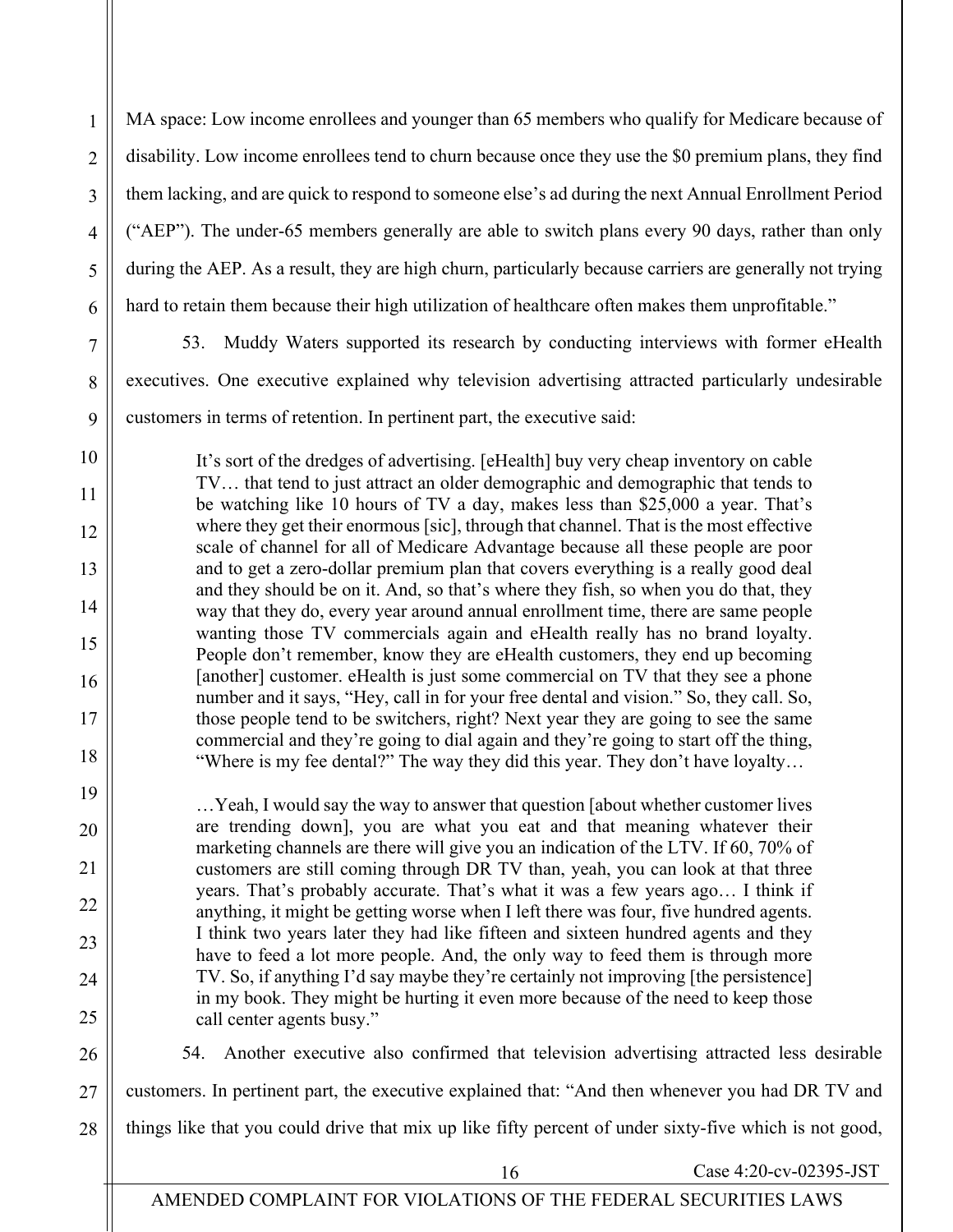desirable mix that the carriers wanted. They usually wanted something under thirty percent or something like that… We started TV probably the last couple of years I was there."

55. According to the report, eHealth is "significantly overstat[ing] the remaining customer life on its books in order to arrive at its \$589 million commissions receivable balance." The report's authors believe that eHealth is "taking advantage of its reliance on two statistical models, one for new members and one for aged members." The report estimates that "[b]ased on the 47% implied churn in 2019 MA members, the implied [remaining] life is 2.1 years," however, eHealth's LTV calculations are assuming that MA "customers' total lives are well above 3.35 years." But using a conservative "2.34-year remaining life, [an] average of the 2017 through 2019 MA cohorts' [remaining] lives," the report has found that eHealth's 2019 MA LTV is actually 28.1% or \$285 less from the \$728 calculated by eHealth.

56. The Muddy Waters report stressed that "2018 and 2019 MA enrollee profiles [cohorts] [were] not comparable to that of 2017." According to the report, eHealth's "growth in MA Accepted Applications in 2018 and 2019 was a high-churn demographic" that responded to TV advertising which was mainly composed of "[l]ow income enrollees and younger than 65 members who qualify for Medicare because of disability." Given this demographic's "high utilization of healthcare," the report's authors believe that carriers are not trying hard to retain them as they are unprofitable.

57. Additionally, according to the report, eHealth "pretends that ongoing service needs, which carry real costs, do not exist." In application of ASC 606, eHealth is "book[ing] multiple years of commission revenue by claiming that no further performance on its part is necessary in order to collect these commissions." By doing so, eHealth "ignores the reality that EHTH needs to provide ongoing service to members and conduct outreach to them in order to retain them."

58. In this regard, the report explains that eHealth has two sets of costs: upfront and ongoing. Ongoing costs are the commissions paid to partners, and a percentage of Customer Care and Enrollment and Technology and Content expenses to retention of existing customers. And upfront costs are the Marketing and Advertising as well as Customer Care and Enrollment expenses not assigned to ongoing costs. According to the report, eHealth "minimizes the extent of ongoing costs [] pretending there is no need to service or act to retain existing customers," which is central to eHealth's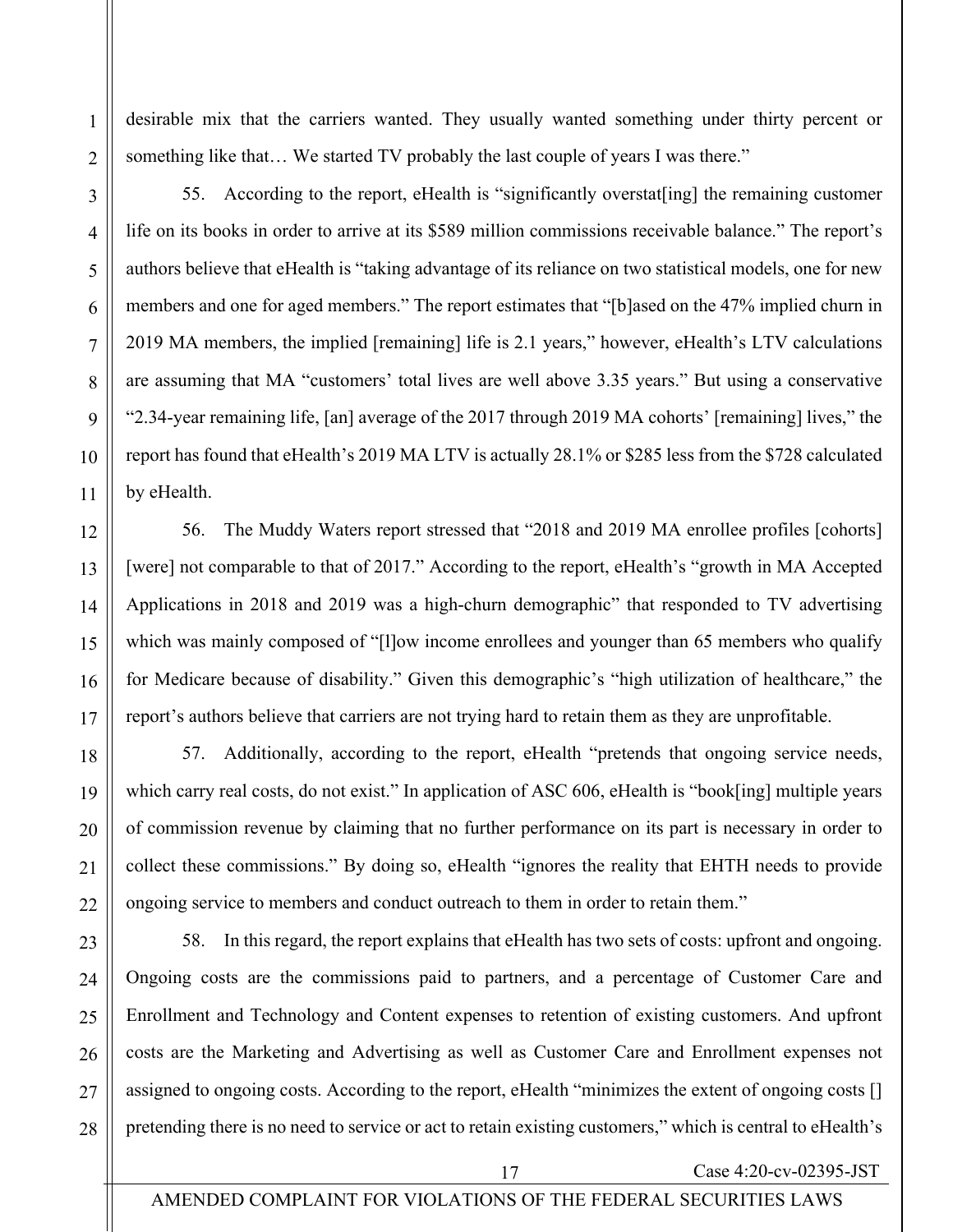25

26

1

improper application of ASC 606.

59. The report's calculations considering variable and annual fixed costs show that eHealth "will lose -\$402 on every MA member" who submits an application. According to the report's authors, eHealth's "greatly increasing cash burn" shows "the value destruction that is occurring through EHTH's pursuit of [MA member] growth at all costs." Based on these considerations, the Muddy Waters report concluded that eHealth's "MA business is significantly loss-generating."

60. Notably, the Muddy Waters report also disclosed significant insider trading transactions by the individual defendants and other nonparties between 2019 and 2020. According to the report, "insiders have sold \$34.9 million of shares since the beginning of 2019" particularly Defendant Flanders, "who sold 15% of his stake in January 2020 alone."

61. eHealth's stock price declined significantly in response to the revelations contained in the Muddy Waters report, including in particular that eHealth had materially overstated its commission revenue. From a closing price of \$130.57 per share on April 6, 2020, eHealth's stock price fell to \$116.90 per share the next day on April 7, 2020 before declining to \$103.20 on April 8, 2020.

# **F. eHealth's Second Quarter Earnings Confirm Muddy Waters' Research.**

62. eHealth's second quarter earnings results validated the conclusions asserted in the Muddy Waters report in terms of cash burning, inflated commission revenue and increased member churn, ongoing services and member retention, and inflated LTVs. Given the accounting model under ASC 606, eHealth's overly aggressive accounting was masking a loss-generating business.

63. Significantly, the Muddy Waters report warned that eHealth was booking three years of revenue for a Medicare Advantage application even though it should expect to lose 47% of its members over the first year post-sale. This practice, as a result, was artificially inflating commission revenue. eHealth's second quarter results confirmed these warnings. In the second quarter, eHealth reported a higher churn rate in Medicare Advantage customers which spiked to 42% despite substantial investments in marketing/advertising and customer care and enrollment, together representing 68% of revenue.

27 28 64. In addition, the Muddy Waters report also raised concerns about eHealth misleadingly downplaying the need for ongoing services and retention efforts and disagreed with eHealth's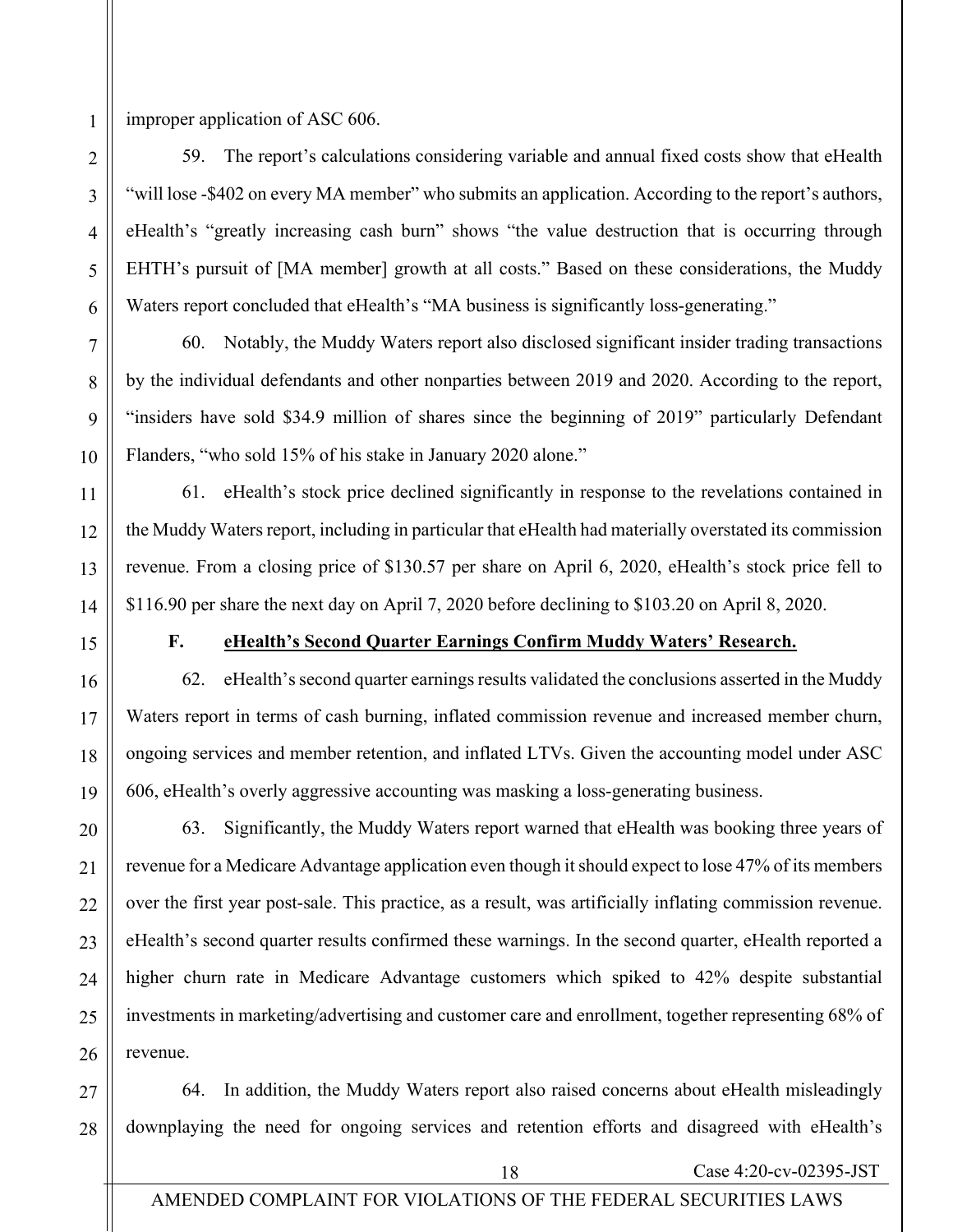recognizing more than one year of commissions in each period. The research found that eHealth had been aggressively applying ASC 606 to book multiple years of commission revenue by claiming that no further performance on its part was necessary to collect commissions. This ignored the reality that eHealth had to provide ongoing services to existing members and conduct outreach to them to retain them. The second quarter results, as well, confirmed these concerns. Flanders in the second quarter earnings call reported that "in the first half of this year, we saw increased levels of Medicare Advantage plan churn compared to our historic observations." Regarding the elevated churn seen in the second quarter, Flanders stressed that eHealth is "making a strategic decision to increase [its] focus on member retention and recapture[,]… to identify the key drivers of elevated churn[,] and to develop a comprehensive action plan to address it." Furthermore, in a recent interview with Jim Cramer on Mad Money, Flanders explained eHealth's strategy to improve member retention rates: "[I]t's absolutely critical that you retain your customers… When we saw churn tick up late in the second quarter, we jumped on it... [Our advisor] said 90% of the churn is due to our own actions or inactions. So we've already taken the steps … recommended… We really feel passionate about [growth] and maybe we needed to focus more on retention."

65. In the second quarter earnings call, Yung explained that the elevated churn levels in Medicare Advantage during the first half of the year "had a negative impact on our second quarter MA LTVs and our estimates for the full year 2020 LTVs." Further, Yung "project[ed] MA LTVs to decline up to 10% in the fourth quarter of 2020 and by mid-single digits for the full year, which has been reflected in our revised 2020 annual guidance." The second quarter results reported a decline of the constrained lifetime value of commissions per approved member from \$983 a year ago to \$945.

66. These collective actions, when revealed by the Muddy Waters report, and later confirmed by the second quarter results, caused a severe impact on eHealth's stock price resulting in economic damages to investors while Defendants profited from insider trading transactions and executive equity compensation during the Class Period.

27 28 67. These announcements largely confirmed the suspicions raised by Muddy Waters in its research report and further evidenced that eHealth's previous financial statements had been materially misleading. In response, eHealth's stock price declined from a closing price of \$114 per share on July

1

2

3

4

5

6

7

8

9

10

11

12

13

14

15

16

17

18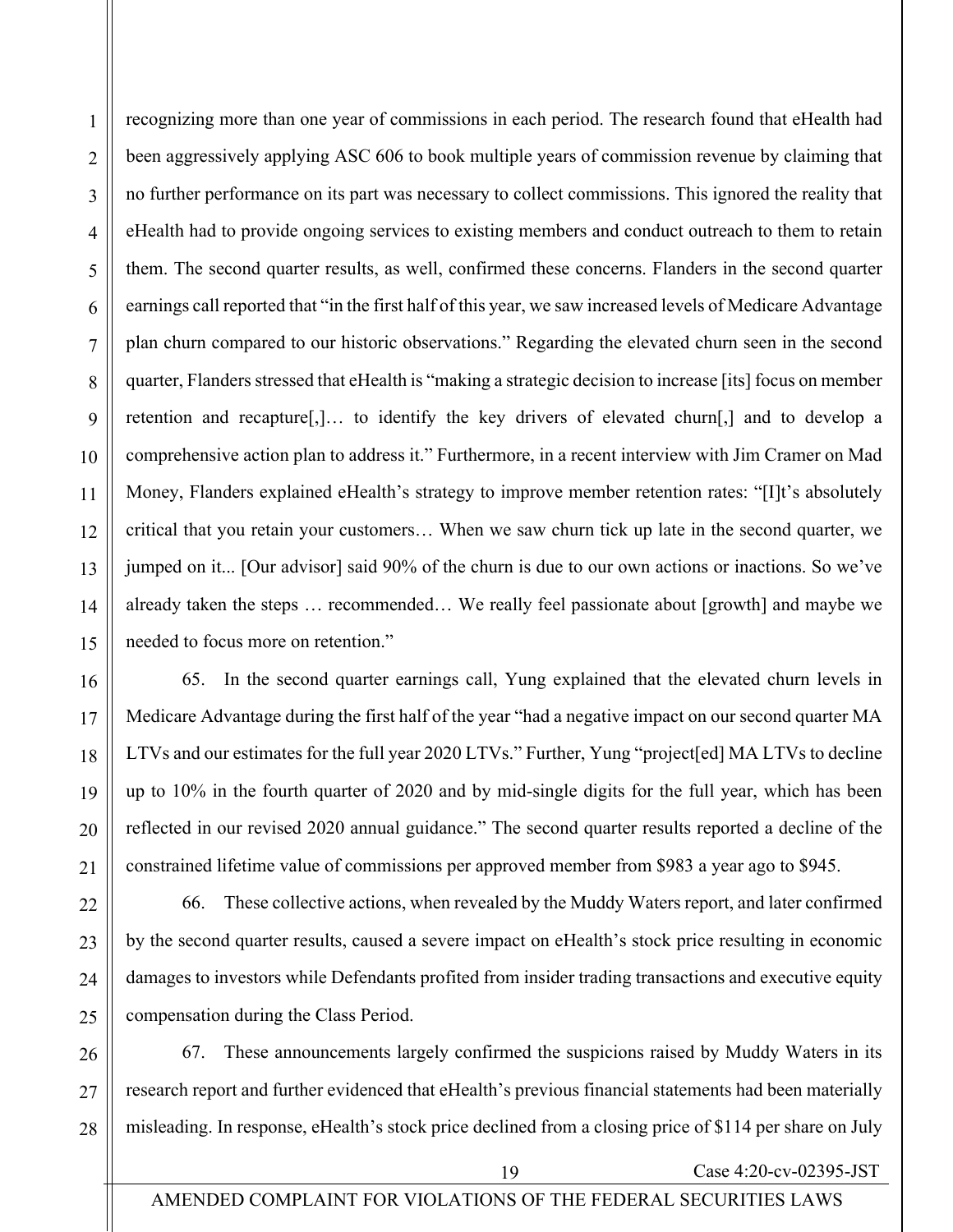23, 2020 to \$79.17 per share on July 24, 2020.

1

2

3

4

5

6

7

8

9

10

11

12

13

14

15

16

17

18

19

### **FALSE AND MATERIALLY MISLEADING STATEMENTS**

68. Defendants' deception began upon eHealth's adoption of ASC 606. In order to gain financially, Defendants, unbeknownst to the public, made material misrepresentations and/or omissions to artificially inflate eHealth's stock. Defendants concealed eHealth's member churn and overstated its revenue and earnings.

# **A. March 19, 2018 – 2017 Annual Report**

69. On March 19, 2018, eHealth filed its annual report on Form 10-K for the fiscal year ended December 31, 2018. The annual report provided investors with financial information about eHealth's operations and finances for the year 2017. Defendants Flanders and Francis signed the annual report.

70. In pertinent part, the annual report stated as follows:

The adoption of the new standard will have a material impact to our opening balance sheet as of January 1, 2016 due to the cumulative effect of adopting the standard using the full retrospective method. In addition, our adoption of the new standard will have a material impact on our commission revenue and, as a result, on our consolidated balance sheets and consolidated statements of comprehensive income (loss) as of and for the years ended December 31, 2016 and 2017. *Under the new standard,* since *our services associated with Medicare-related, individual and family and ancillary health insurance plans are complete once an application is approved by a carrier*, we will recognize Medicare-related, individual and family and ancillary health insurance plan commission revenue at the time the plan is approved by the carrier equal to the estimated commissions we expect to collect on the plan. The estimated commissions we expect to collect on a plan and that we will recognize as revenue upon approval of the application will vary based on product type and other factors, such as the estimated commission rates and the estimated life of the respective policies. These estimates will change with our actual experience after adoption.

Emphasis added.

28

71. eHealth's above statements identified in emphasis were false and/or materially misleading, as they concealed the fact that eHealth incurred costs in maintaining existing members. According to eHealth, elsewhere in the annual report it stated that "[h]istorically our revenue has been adversely impacted if our membership declines" or "[i]f we are not able to successfully retain existing members." In fact, eHealth's annual report stated further that "revenue depends in large part on the number of paying individual and family and Medicare-related health insurance members *we are*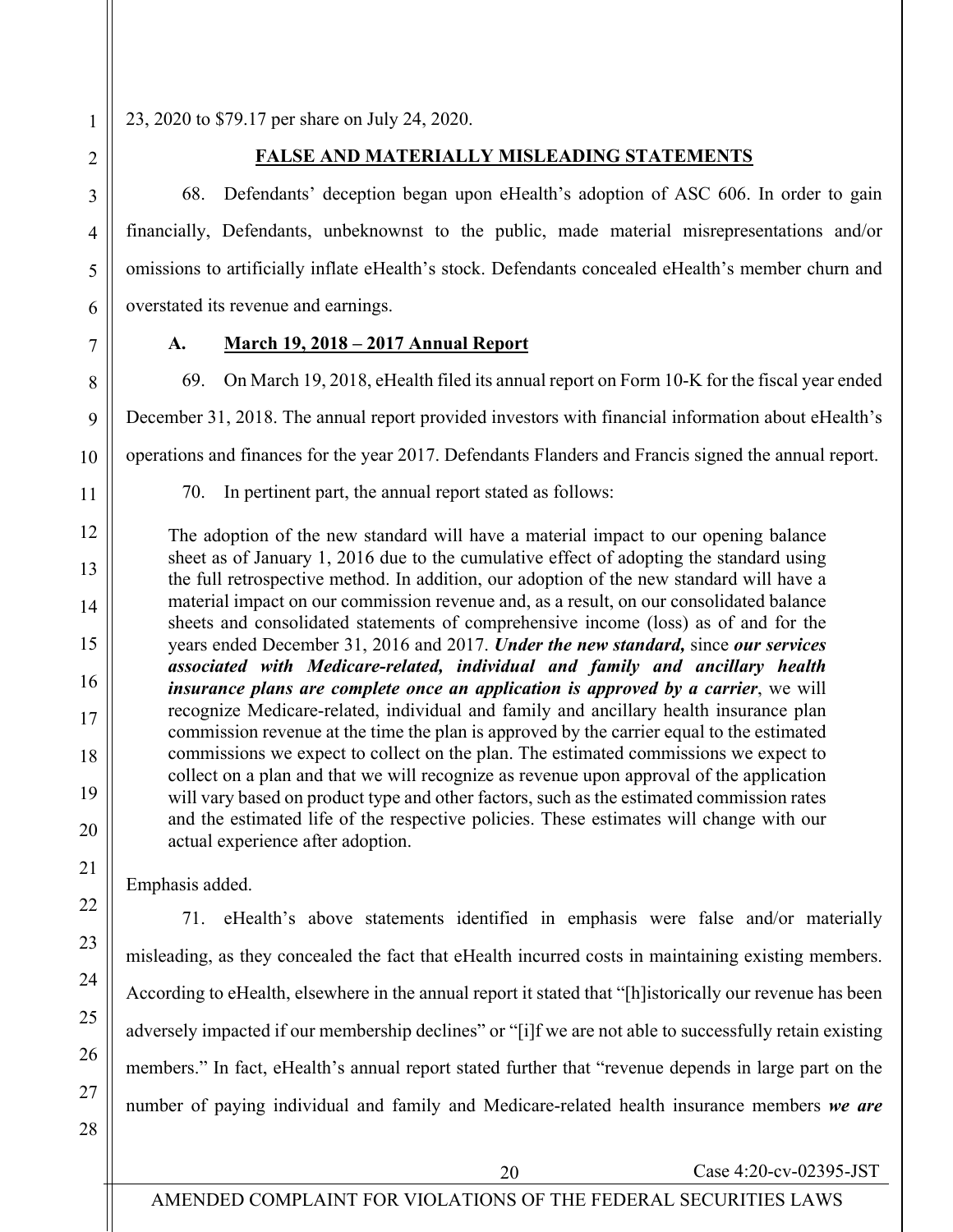1

2

*successful in retaining* and on those we acquire during the enrollment periods" (emphasis added). Thus, contrary to the statements above, eHealth's services associated with Medicare-related, individual and family and ancillary health insurance plans are *not* complete once an application is approved by a carrier. eHealth instead must invest in operating expenses after an application has been approved in order to provide customer care service and retain existing members.

72. These additional costs were substantial and material, given the manner in which eHealth was obtaining customers. Beginning in 2017, eHealth was soliciting Medicare-related customers through direct response television advertising. These customers were prone to churn and more likely to cancel their policy within the first year. Without spending additional time and resources on these customers, they were unlikely to produce commission revenue and would negatively impact eHealth's LTV calculations.

73. eHealth made materially false statements when making these statements and left investors with the false impression that eHealth's costs in maintaining its relationship with existing members were nonexistent. By concealing the truth about eHealth's costs in retaining existing members and their potential impact to eHealth's cash flows and profitability, investors were deprived of the ability to properly and adequately assess the true risks associated with purchasing eHealth stock.

# **B. April 26, 2018 – Q1 2018 Earnings call**

74. On April 26, 2018, eHealth held its "Q1 2018 Earnings Call." During the first-quarter 2018 earnings call, eHealth provided investors with information about eHealth's operations and finances during the first quarter of 2018, and addressed questions posed by financial analysts. The earnings call transcripts contain statements from Flanders and Francis and a Q&A section.

75. In responding to questions from financial analysts, Flanders concealed the costs incurred by eHealth in providing customer care to existing members for the purpose of retaining their membership. This, in turn, provided investors with a false impression about eHealth's member churn and the impact it had on its commission revenues. In pertinent part, Flanders said:

George Frederick Sutton, Craig-Hallum Capital Group LLC

… So I wanted to walk through the commission receivables. So if I look at the combination of your short and your long-term receivables, even relative to your enterprise value, it's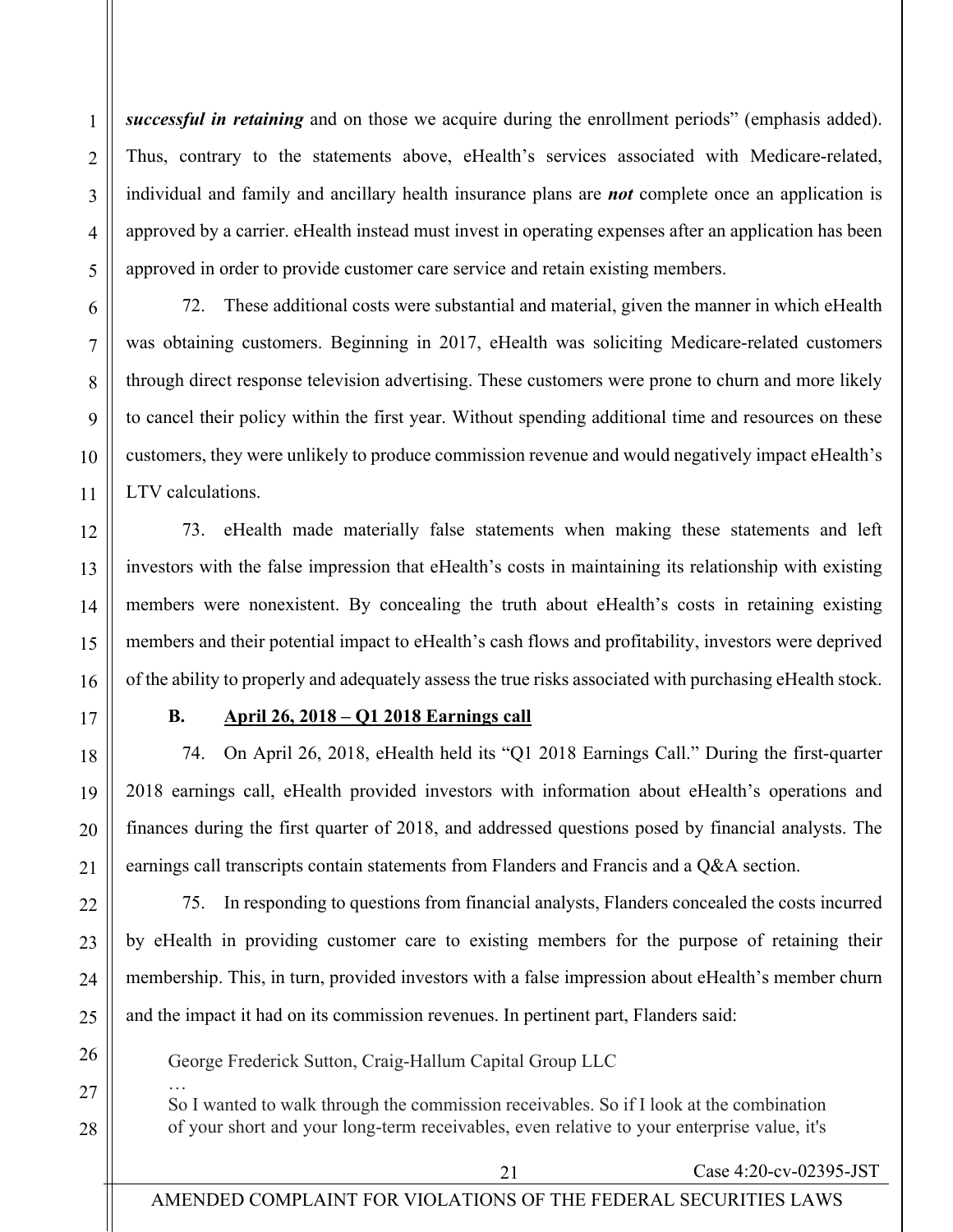basically equivalent. So effectively that represents receivables that you will be ultimately -- you will be receiving cash for under that constrained assumption. Are there any other real costs associated against that?

Scott N. Flanders eHealth, Inc. – CEO and Director

… No, the costs attached to each of the receivable balances have essentially been absorbed as we generate the revenue in any particular quarter. *So as the cash comes in, there is no additional cost attached to that. And the reason that those receivables are there is because there is no meaningful service component attached to them either.* So according to our contracts with the carriers, these are all cash collection expectations that we have, both in the short term and long term.

Emphasis added.

1

2

3

4

5

6

7

8

9

10

11

12

13

14

15

16

17

18

19

20

21

22

23

24

25

26

27

28

76. The above statement identified in emphasis was false and/or materially misleading. Contrary to Flanders' statement, eHealth has additional operating expenses that it must incur in order to retain customers and keep them from cancelling their policies within the first year. Consequently, Flanders materially misled investors when making these statements because they were untrue and left investors with the false impression that the commission receivables reported by eHealth had no associated costs. By concealing the truth about the existence of eHealth's ongoing expenses to provide customer care services and retain existing members, investors were deprived of the ability to properly and adequately evaluate the profitability of eHealth's business and assess the true risks associated with purchasing eHealth common stock.

# **C. August 7, 2018 – Q2 2018 Quarterly Report**

77. On August 7, 2018, eHealth filed its quarterly report on Form 10-Q for the second quarter ended June 30, 2018. The quarterly report provided investors with financial information about eHealth's operations and finances for the quarter. Defendants Flanders and Yung signed the quarterly report.

78. In pertinent part, the quarterly report materially misled investors by misrepresenting and concealing the true reasons for eHealth's decline in LTVs. When explaining the decline in LTVs of commissions per qualified health plan approved member, eHealth stated as follows:

The constrained lifetime value of commissions per approved member improved for Medicare Supplement, dental and vision products in the three months ended June 30, 2018 compared to the three months ended June 30, 2017. The improvement in constrained lifetime value of commissions per Medicare Supplement approved member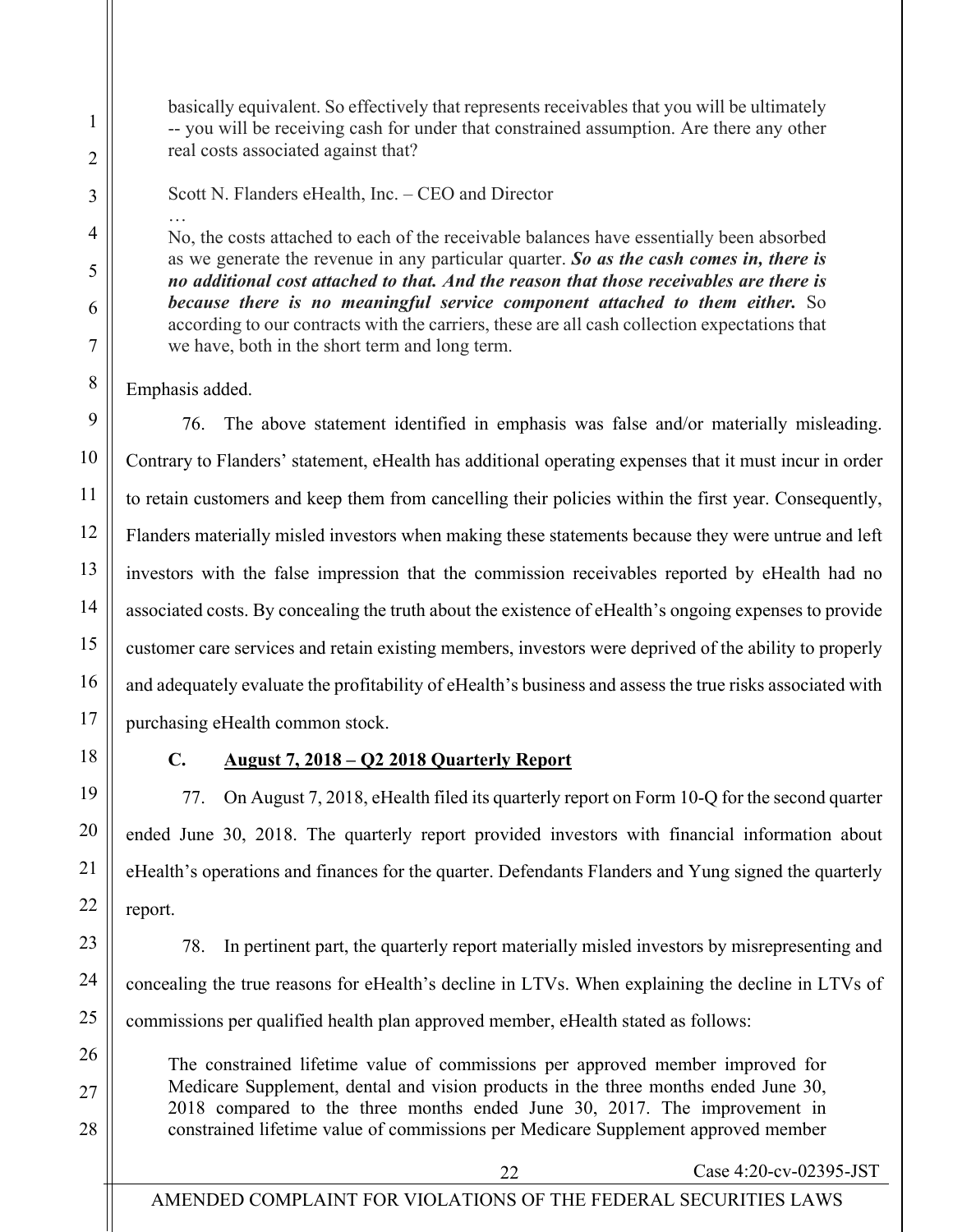was driven by the more favorable lifetime value of commissions per approved member for Medicare Supplement plans sold since our acquisition of GoMedigap in January 2018. The improvement in constrained lifetime value of commissions per dental plan approved member was driven by an improvement in commission rates. The improvement in constrained lifetime value of commissions per vision plan approved member was driven by lower churn rates in the three months ended June 30, 2018 compared to the three months ended June 30, 2017. The constrained lifetime value of commissions per qualified health plan approved member decreased 17% in the three months ended June 30, 2018 compared to the three months ended June 30, 2017 *driven by the timing of the open enrollment period for coverage effective in 2018*, which ran through December 2017, versus the open enrollment period for coverage effective in 2017, which ran through January 2017. Enrollments during the open enrollment period tend to have higher constrained lifetime value than enrollments outside of the open enrollment period. Since the open enrollment period for coverage effective in 2018 did not continue into the first quarter of 2018, the constrained lifetime value declined compared to the first quarter of 2017.

Emphasis added.

1

2

3

4

5

6

7

8

9

10

11

12

13

14

15

16

17

18

19

20

21

22

23

24

25

26

27

28

79. The above statements identified in emphasis were false and/or materially misleading. While eHealth told investors that the decline in LTVs was due to the "timing of the open enrollment period," it was in fact caused by the member churn associated with eHealth's television advertising customers. eHealth had invested heavily in direct response television advertising between 2017 and 2018 and, as a result, had successfully solicited a substantial amount of new customers. *See* Background Allegations, Section A, *supra*. These customers, however, were prone to churn and had been cancelling their policies within the first year of enrollment. *See id*., Section D, *supra*. Consequently, the decrease in LTVs was being "driven" by lower quality enrollees in terms of member retention and churn and not, as represented by eHealth, the "timing of the open enrollment period."

80. This information was material. Even if the difference in the quality of the enrollees played just a small part in the decrease in LTVs, that information would have been important because it would have revealed that eHealth's direct response marketing campaign was failing to generate quality customers and, in turn, leading to lower commission revenue and/or reversal of commission revenue under ASC 606. Investors would have considered this information when deciding whether or not to invest in eHealth.

**D. February 21, 2019 – Q4 2018 Earnings Call**

81. On February 21, 2019, eHealth held its "Q4 2018 Earnings Call." During the fourthquarter 2018 earnings call, eHealth provided investors with information about eHealth's operations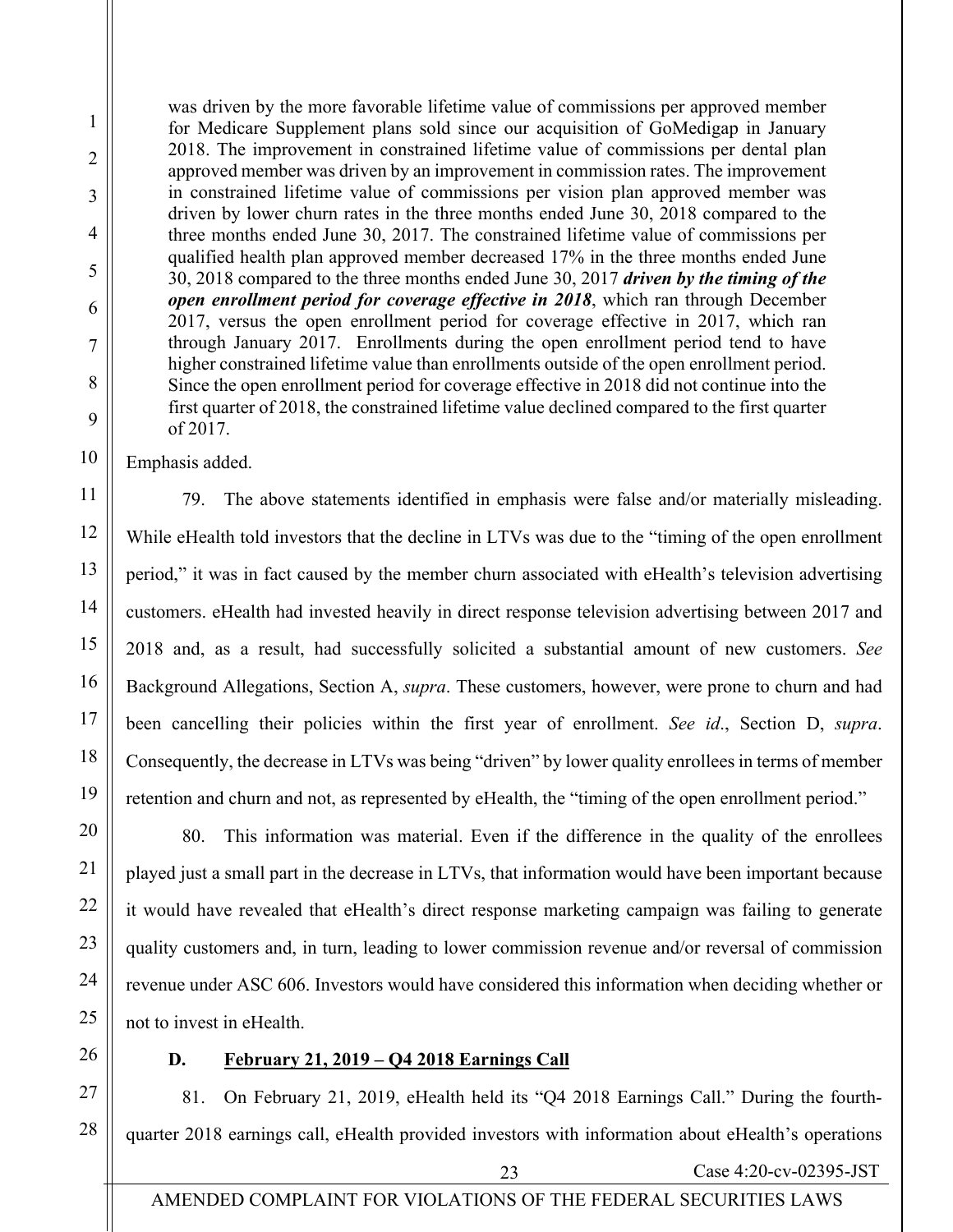1 2 3 4 5 6 7 8 9 10 11 12 13 14 15 16 17 18 19 20 21 22 23 24 25 26 27 28 and finances during the fourth quarter and year 2018, and addressed questions posed by financial analysts. The earnings call transcripts contain statements from Flanders and Yung and a Q&A section. 82. In responding to a question regarding Medicare enrollment changes over the years, Yung and Flanders misled the public denying a spike in member churn in late 2018: David Anthony Styblo - Jefferies LLC And then I don't think you guys formally break out churn rates or report those, but when I look back and try to do the math on that and look at your 4Q churn rates back in 2016 and '17, it looks like it was about 6% in the fourth quarter in both of those years. When I do that same math for the fourth quarter of '18, it spiked up to 17%, and as a result, your Medicare enrollment was at least 5% below what I was looking for, so I'm just trying to understand if you would agree with that math and what caused the spike in churn. Derek N. Yung eHealth, Inc. – CFO We may have to follow-up on your math, but that's not how we see it. Our lifetime of Medicare Advantage enrollees is roughly about 3 to 3.5 years, and for Med Supp and Part B, it's about 5 years, so we've typically put a 3.25 base on the range of products. Of course, you can do the overall average of that across the product space and the mix of our enrollments. In general, *we've actually seen some uptick and, therefore, uptick in LTVs since we've been on 606, so we actually have not seen an increase in churn. We've actually seen a decrease in churn, on average.*  Scott N. Flanders eHealth, Inc. – CEO & Director So, Dave, we'll circle back and walk through the math with you, because I'm not sure what you're looking at either, but *our persistency rates have improved with the margin rather than turned south*. Emphasis added. 83. The above statements identified in emphasis were false and/or materially misleading. According to statements provided by former eHealth employees, after the adoption of ASC 606, eHealth grew concerned about member churn. By late 2018, eHealth management realized that new enrolled customers quickly dropped from their plans, and eHealth and its senior executives became concerned about member retention and its potential negative impact on the company's profitability. Thus, contrary to Yung and Flanders' statements, "since [eHealth has] been on 606, [eHealth] actually ha[s] ... seen an increase in churn" and its "persistency rates have [not] improved." eHealth was so worried about member churn that in late 2018 it introduced a modified bonus structure to reward sales representatives whose customers stayed enrolled for 90 days, eHealth did so in its efforts to address the issue of churn.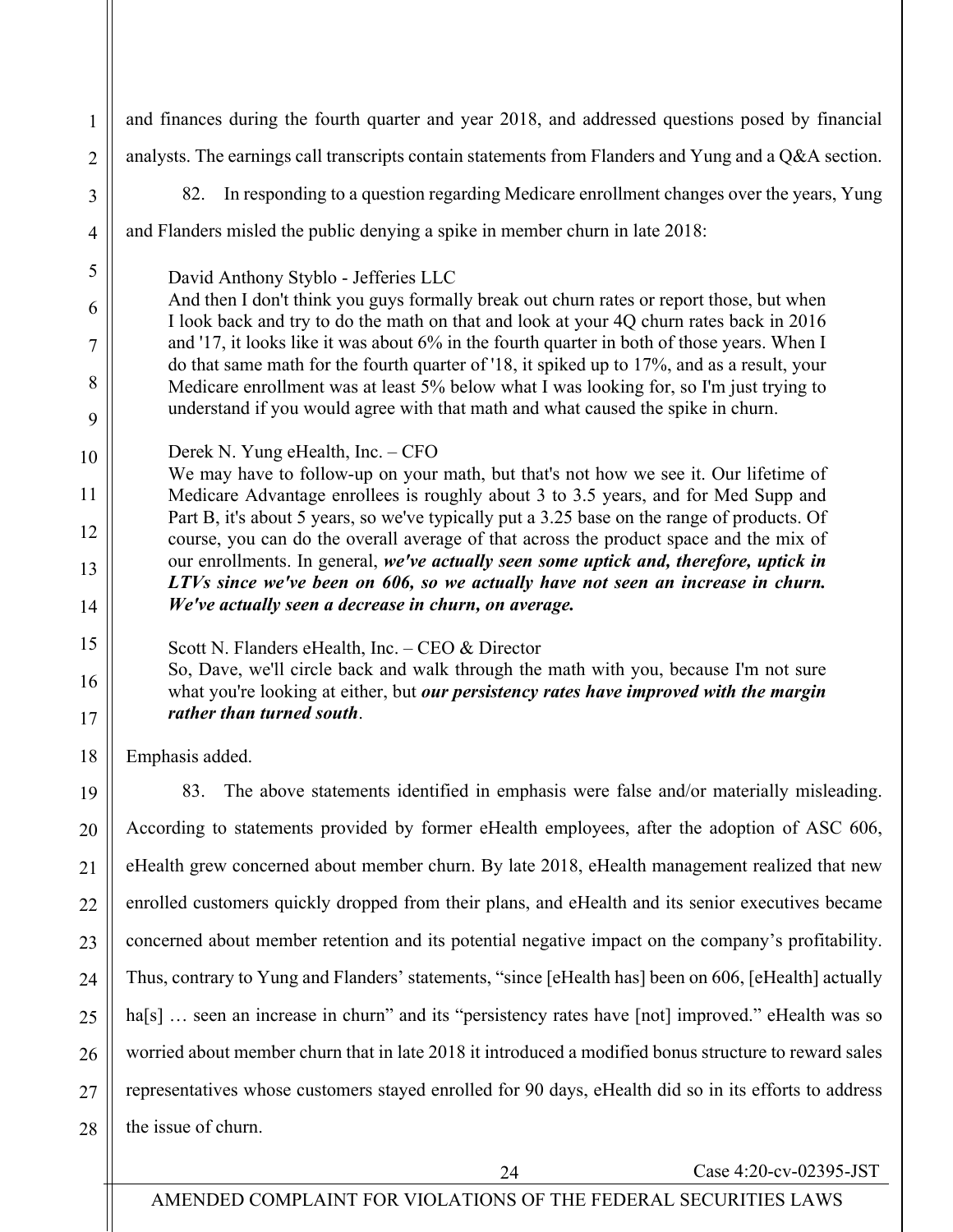84. In addition, member churn by this point in time had been steadily increasing, contrary Yung and Flanders. Churn for the year was approximately 45%, an increase from the year prior which was just under 37%. The following table provides eHealth's member churn for Medicare Advantage customers:



85. Flanders and Yung materially misled investors when making these statements because they were untrue and left investors with the false impression that eHealth had no problems associated with member retention. By concealing the truth about member churn, investors were deprived of the ability to adequately evaluate eHealth's profitability and assess the true risks associated with purchasing eHealth common stock.

# **E. August 8, 2019 – Q2 2019 Quarterly Report**

86. On August 8, 2019, eHealth filed its quarterly report on Form 10-Q for the second quarter ended June 30, 2019. The quarterly report provided investors with financial information about eHealth's operations and finances for the quarter. Defendants Flanders and Yung signed the quarterly report.

87. In pertinent part, the quarterly report materially misled investors by misrepresenting and concealing important information concerning the cause behind eHealth's "decreased member retention rate" for Medicare Advantage members. When discussing its lower retention rates, eHealth stated as

1

2

3

4

5

6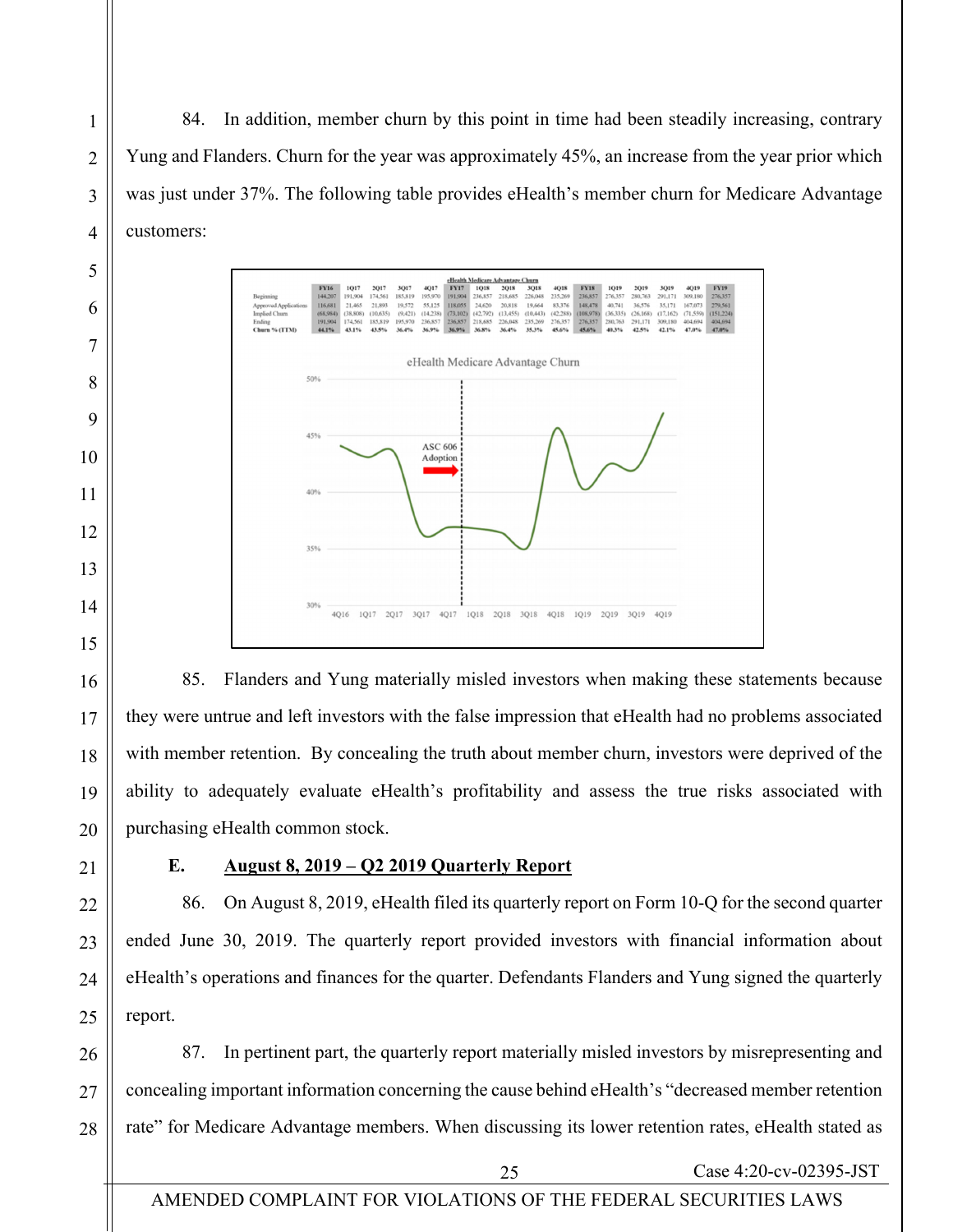follows:

1

2

3

4

5

6

7

8

9

10

11

12

13

14

16

17

19

20

21

The constrained LTV of commissions per approved member for Medicare Advantage plans increased 15% in the three months ended June 30, 2019 compared to the three months ended June 30, 2018 primarily due to improved member retention on some of our member cohorts, favorable product mix and commission rate increases. When comparing the three months ended June 30, 2019 to the three months ended June 30, 2018, the constrained LTV of commissions per Medicare Supplement approved member decreased 6% primarily as a result of an increase in member churn, and the constrained LTV of commissions per Medicare Part D approved member decreased 12% primarily due to carrier mix. We experienced a decreased member retention rate in the Medicare Advantage members that we enrolled during the Medicare annual enrollment period in the fourth quarter of 2018. *We believe the reintroduction of the Medicare open enrollment period during the first quarter of 2019 contributed to the decreased retention rate since Medicare Advantage members that we enrolled during the annual enrollment period in the fourth quarter of 2018 were able to enroll in another Medicare Advantage plan or disenroll from their Medicare Advantage plan and return to original Medicare during the Medicare open enrollment period.* While the net impact of the Medicare open enrollment period was positive to our Medicare business, we expect the constrained LTVs for Medicare Advantage plans to decrease in the fourth quarter of 2019 compared to the fourth quarter of 2018, as we expect lower retention rates for Medicare Advantage members that we enroll during the fourth quarter going forward.

Emphasis added.

15 18 88. The above statements identified in emphasis were false and/or materially misleading. While eHealth told investors that the "reintroduction . . . open enrollment period . . . contributed to the decreased retention rate," eHealth's television advertising clientele was also a material cause (if not the primary cause). These customers were prone to churn and had been cancelling their policies within the first year of enrollment. *See id*., Section D, *supra*. Consequently, the decrease in retention was being caused by lower quality enrollees in terms of member retention and churn and not, as represented by eHealth, solely by the timing of an "open enrollment period."

22 23 24 25 26 27 28 89. This information was material. eHealth had invested heavily in direct response television advertising between 2017 and 2018 and, as a result, had successfully solicited a substantial amount of new customers. *See* Background Allegations, Section A, *supra*. Thus, even if the difference in the quality of the enrollees played just a small part in the decrease of enrollment rates, that information would have been important because it would have revealed that eHealth's direct response marketing campaign was failing to generate quality customers and, in turn, leading to lower commission revenue and/or reversal of commission revenue under ASC 606. Investors would have considered this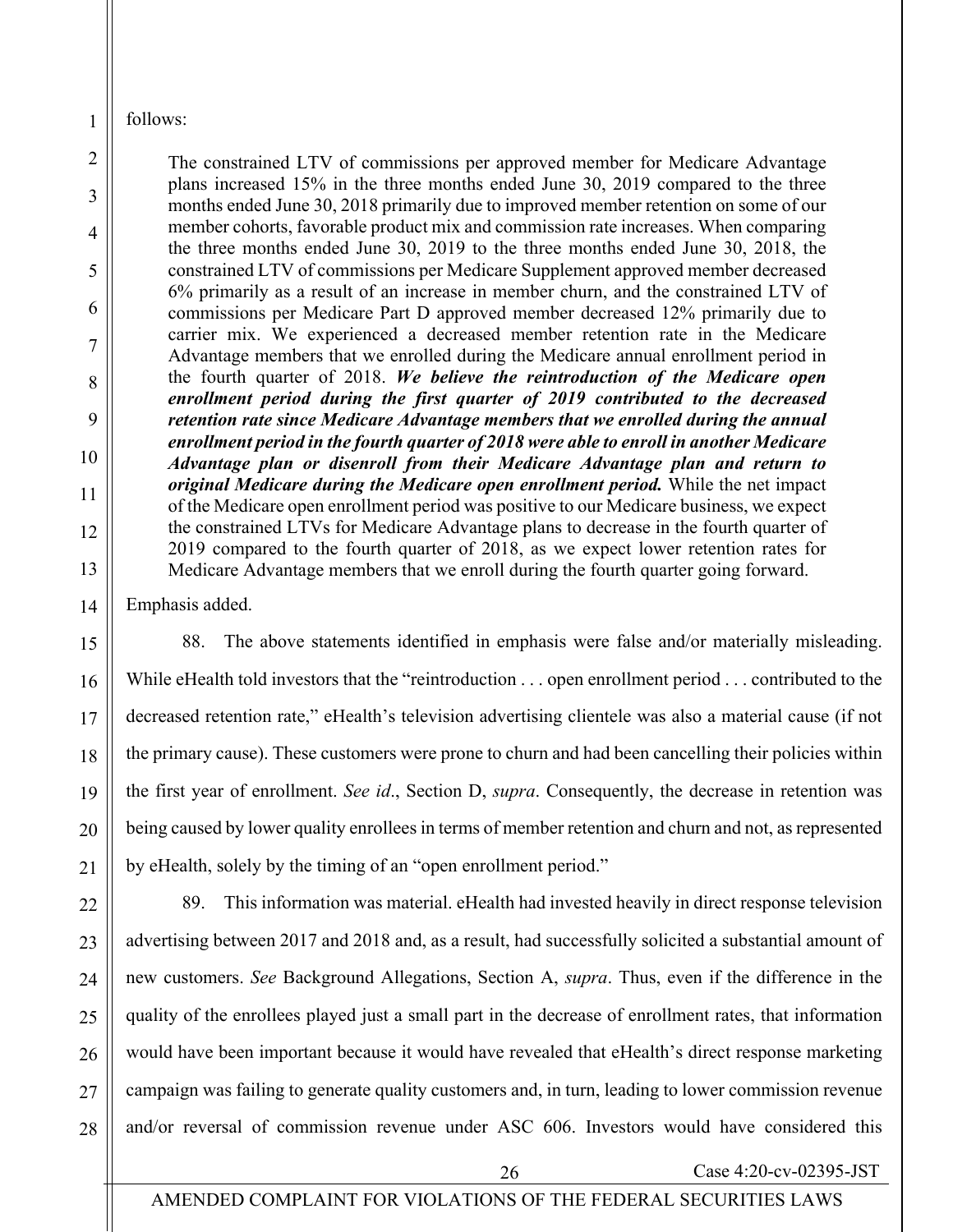information when deciding whether or not to invest in eHealth.

1

2

3

4

5

6

7

8

9

10

11

12

13

**F. February 20, 2020 – Q4 2019 Earnings Call**

90. On February 20, 2020, eHealth held its "Q4 2019 Earnings Call." During the fourthquarter 2019 earnings call, eHealth provided investors with information about eHealth's operations and finances during the fourth quarter 2019, and addressed questions posed by financial analysts. The

earnings call transcripts contain statements from Flanders and Yung and a Q&A section.

…

91. In pertinent part, the earnings call transcripts state as follows:

**Questions and Answers** 

Charles Gregory Peters Raymond James & Associates, Inc., Research Division – Equity Analyst

Okay. The final question would be, I know you highlighted the substantial growth in your commission receivable, both current and noncurrent. Can you talk about -- and I know you mentioned some of this in your prepared remarks, can you talk about the expense associated with that receivable? Maybe the biggest piece would be the noncurrent. Is there any expense associated with that? Or is that pure, pure cash?

14 Derek N. Yung eHealth, Inc. – Senior VP & CFO

15 16 17 18 So the commission receivable represents the cash collections to be collected associated with the commissions that we earn from carriers for the policies that we help acquire customers for them on their behalf. So once that's happened, and it's actually the reason why we recognize the revenue we do, our service obligation is completed, and therefore, we recognize the lifetime value of that. *From an operating perspective,* other than reconciling the cash coming in and the cash that we should be being paid as a broker record, *there's no other cost associated.*

Scott N. Flanders eHealth, Inc. – CEO & Director There's no cost against it, Greg. It's all -- the costs have been expensed in period. And *it's all cash to be collected free of additional charge*.

Emphasis added.

26

27

28

19

20

21

92. The above statements identified in emphasis were false and/or materially misleading. Contrary to Yung's statement, "commission receivable [does not] represent[] cash… to be collected [from] commissions … earn[ed] from carriers [because eHealth's] service obligation is [not] completed" by the time eHealth recognizes those commissions as revenue. Similarly, contrary to Flanders' statement, commission receivable is not "all cash to be collected free of additional charge" from carriers. After health insurance carriers approve Medicare applications, eHealth must incur in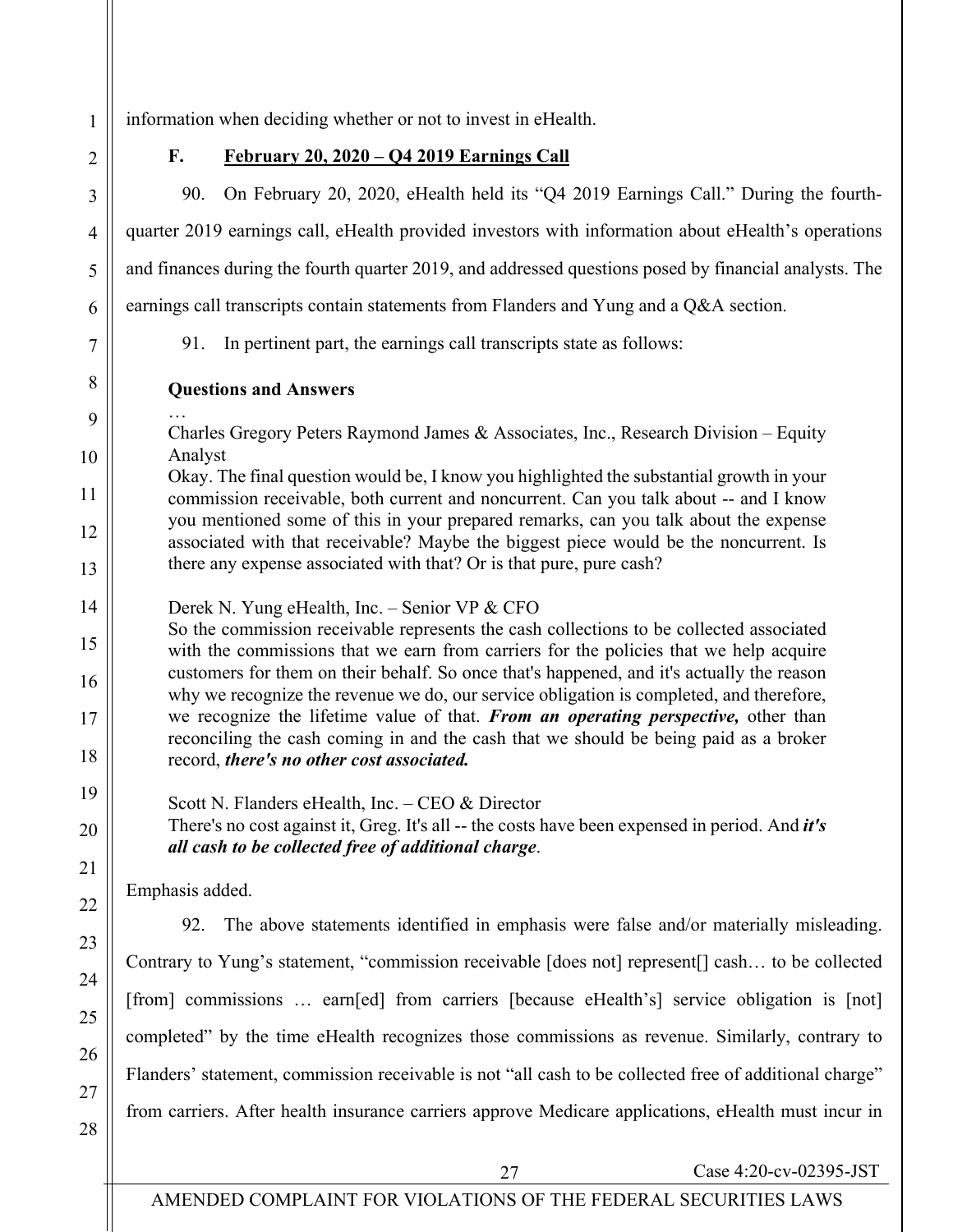ongoing operating expenses in providing customer care services to retain new and existing members and thereby limiting turnovers.

93. Yung and Flanders materially misled investors when making these statements because they were untrue and left investors with the false impression that the commissions earned from carriers were free of associated costs. By concealing the truth about eHealth's ongoing operating expenses to provide customer care services to retain new and existing customers, investors were deprived of the ability to adequately evaluate eHealth's profitability and assess the true risks associated with purchasing eHealth common stock.

1

2

### **G. March 2, 2020 – 2019 Annual Report**

94. On March 2, 2020, eHealth filed its annual report on Form 10-K for the fiscal year ended December 31, 2019. The annual report provided investors with financial information about eHealth's operations and finances for the year 2019. Defendants Flanders and Yung signed the annual report.

95. eHealth represented in the 2019 annual report that its revenue and operating profit for the year was \$506,201,000 and \$81,409,000, respectively. The following table provides eHealth's income statement for the year, as reported in the 2019 annual report:

| 16 |                                              | <b>December 31, 2019</b> | <b>Year Ended</b> |
|----|----------------------------------------------|--------------------------|-------------------|
| 17 | Revenue                                      |                          |                   |
|    | Commission                                   | $\mathbb{S}$             | 466,676           |
| 18 | Other                                        |                          | 39,525            |
| 19 | <b>Total revenue</b>                         |                          | 506,201           |
|    | <b>Operating costs and expenses</b>          |                          |                   |
| 20 | Cost of revenue                              |                          | 2,738             |
| 21 | Marketing and advertising                    |                          | 150,249           |
|    | Customer care and enrollment                 |                          | 134,304           |
| 22 | Technology and content                       |                          | 47,085            |
| 23 | General and administrative                   |                          | 64,150            |
| 24 | Change in fair value of earnout<br>liability |                          | 24,079            |
| 25 | Amortization of intangible<br>assets         |                          | 2,187             |
| 26 | Restructuring charges                        |                          |                   |
|    | <b>Acquisition costs</b>                     |                          |                   |
| 27 | Total operating costs and                    |                          |                   |
| 28 | expenses                                     |                          | 424,792           |
|    |                                              |                          |                   |
|    |                                              |                          |                   |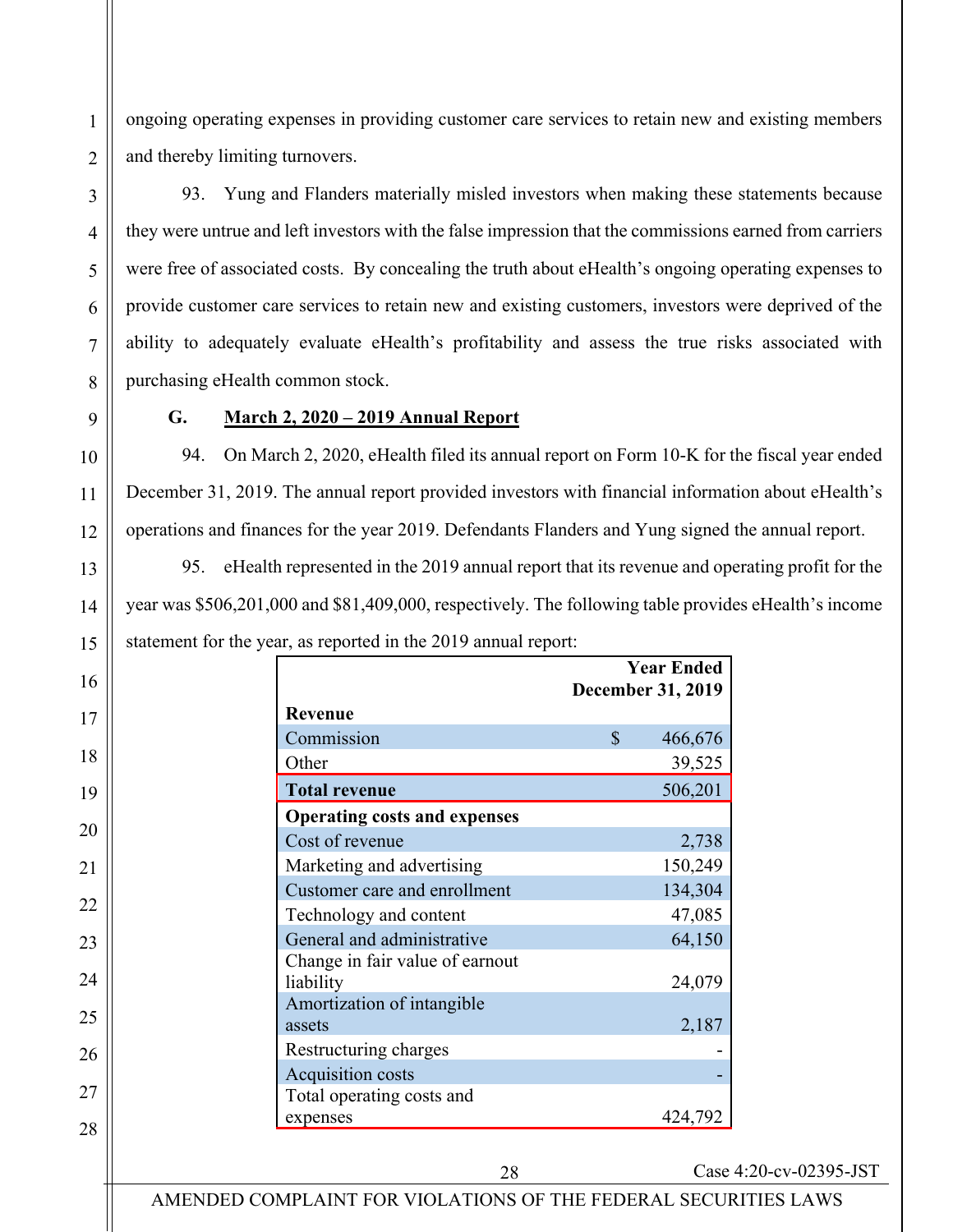| Income (loss) from operations                       |               | 81,409 |  |  |  |  |  |
|-----------------------------------------------------|---------------|--------|--|--|--|--|--|
| Other income, net                                   |               | 2,090  |  |  |  |  |  |
| Income (loss) before provision                      |               |        |  |  |  |  |  |
| (benefit) for income taxes                          |               | 83,499 |  |  |  |  |  |
| Provision (benefit) for income                      |               |        |  |  |  |  |  |
| taxes                                               |               | 16,612 |  |  |  |  |  |
| <b>Net income</b>                                   | $\mathcal{S}$ | 66,887 |  |  |  |  |  |
| Net income per share:                               |               |        |  |  |  |  |  |
| <b>Basic</b>                                        | \$            | 2.90   |  |  |  |  |  |
| Diluted                                             |               | 2.73   |  |  |  |  |  |
| Weighted-average number of shares used in per share |               |        |  |  |  |  |  |
| amounts:                                            |               |        |  |  |  |  |  |
| Basic                                               |               | 23,075 |  |  |  |  |  |
| Diluted                                             |               | 24,539 |  |  |  |  |  |
| Comprehensive income:                               |               |        |  |  |  |  |  |
| Net income                                          | $\mathcal{S}$ | 66,887 |  |  |  |  |  |
| Foreign currency translation                        |               |        |  |  |  |  |  |
| adjustment, net of taxes                            |               |        |  |  |  |  |  |
| <b>Comprehensive income</b>                         | \$            | 66,876 |  |  |  |  |  |

96. eHealth's income statement for fiscal 2019 was false and/or materially misleading. In pertinent part, eHealth overstated its revenue and operating profit by \$128 million and \$263 million, respectively. eHealth's actual revenue and operating profit for fiscal 2019 was \$378,201,000 and negative \$181,591,000.

97. eHealth overstated its revenue and, in turn, income from operations by inflating its LTVs when recognizing revenue. The LTV for Medicare Advantage members in 2019 was 28.1% less than what eHealth represented because the plan durations were 2.34 years, and not 3.0 years. The discrepancy was due to eHealth's undisclosed member churn and the toll it was taking on its policy renewals. Accordingly, eHealth materially misled investors when stating in the annual report that its LTV for Medicare Advantage policies was *\$1,013 per approved member*; in actuality, it was \$728 per approved member.

98. Revenue and income (loss) from operations were material pieces of information to investors, as they heavily determined the profitability of the business and otherwise communicated the financial strength of eHealth. eHealth, therefore, materially misled investors by providing them with the above false and misleading financial information.

28

1

2

3

4

5

6

7

8

9

10

11

12

13

14

15

16

17

18

19

20

21

22

23

24

25

26

27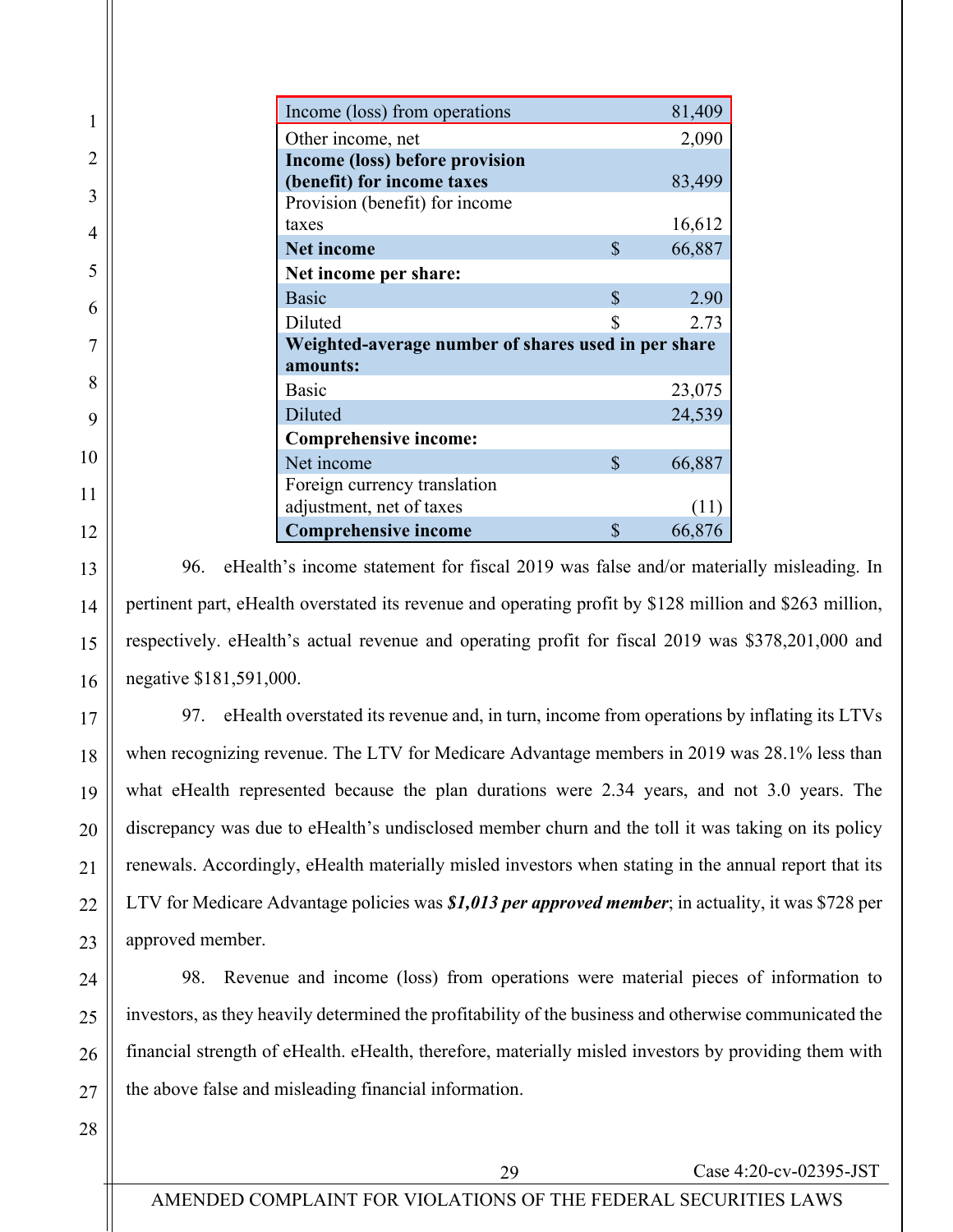2

3

4

5

6

7

8

9

10

11

12

20

#### **H. April 23, 2020 –Q1 2020 Earnings Call**

99. On April 23, 2020, eHealth held its "Q1 2020 Earnings Call." During the first-quarter 2020 earnings call, eHealth provided investors with information about eHealth's operations and finances during the first quarter 2020, and addressed questions posed by financial analysts. The earnings call transcripts contain statements from Flanders and Yung and a Q&A section.

100. In pertinent part, the earnings call transcripts state as follows:

#### **Questions and Answers**

David Anthony Styblo Jefferies LLC, Research Division – Equity Analyst Got it. And then just the last one for Derek on the LTVs for Medicare Advantage. I think guidance there, you mentioned, is still flat for the year, despite 1Q, I think, was up 5%, and I know the commission rates for brokers are up, I think, mid-single digits. So I'm just wondering, is that more of a conservative posture on your end? Or is there something - some other element that comes in that would cause the -- that to not increase by, call it, mid-single digits?

13 Derek N. Yung eHealth, Inc. – Senior VP & CFO

14 15 16 17 18 19 Yes. So you're right that our Q1 LTV for MA were -- increase year-over-year was largely driven by the rate increase. It's actually been pretty much right in line. And really what - - the reason why *we are forecasting flat LTVs* is *because of the increase of number of seniors we're seeing taking advantage of the open enrollment period that we see causing that higher churn in the AEP cohort.* We are expecting that, similar to last year, that to normalize. And when that happens, *this will be then kind of the new seasonal trend that we will see from here on out in terms of when we think a senior to churn, which is when they can switch, and when they won't after that*, which is they're in the plan that they want. So that's what we're anticipating, and that's why we're forecasting flat LTV.

Emphasis added.

21 22 23 24 25 26 27 28 101. The above statements identified in emphasis were false and/or materially misleading. Contrary to Flanders' statement, "the increase of number of seniors … taking advantage of the open enrollment period [is not the only reason] causing that higher churn in the AEP cohort." By asserting that "this will be … the new seasonal trend that we will see from here on out in terms of when we think a senior to churn, which is when they can switch, and when they won't after that," Flanders concealed the high churn rate that eHealth experiences during the first year of the plans and the churn rates affecting the remaining years. According to eHealth's own MA Plan Member Turnover Rate by Year Member is on the Plan, 36% of new members did not renew their plans after the first year, an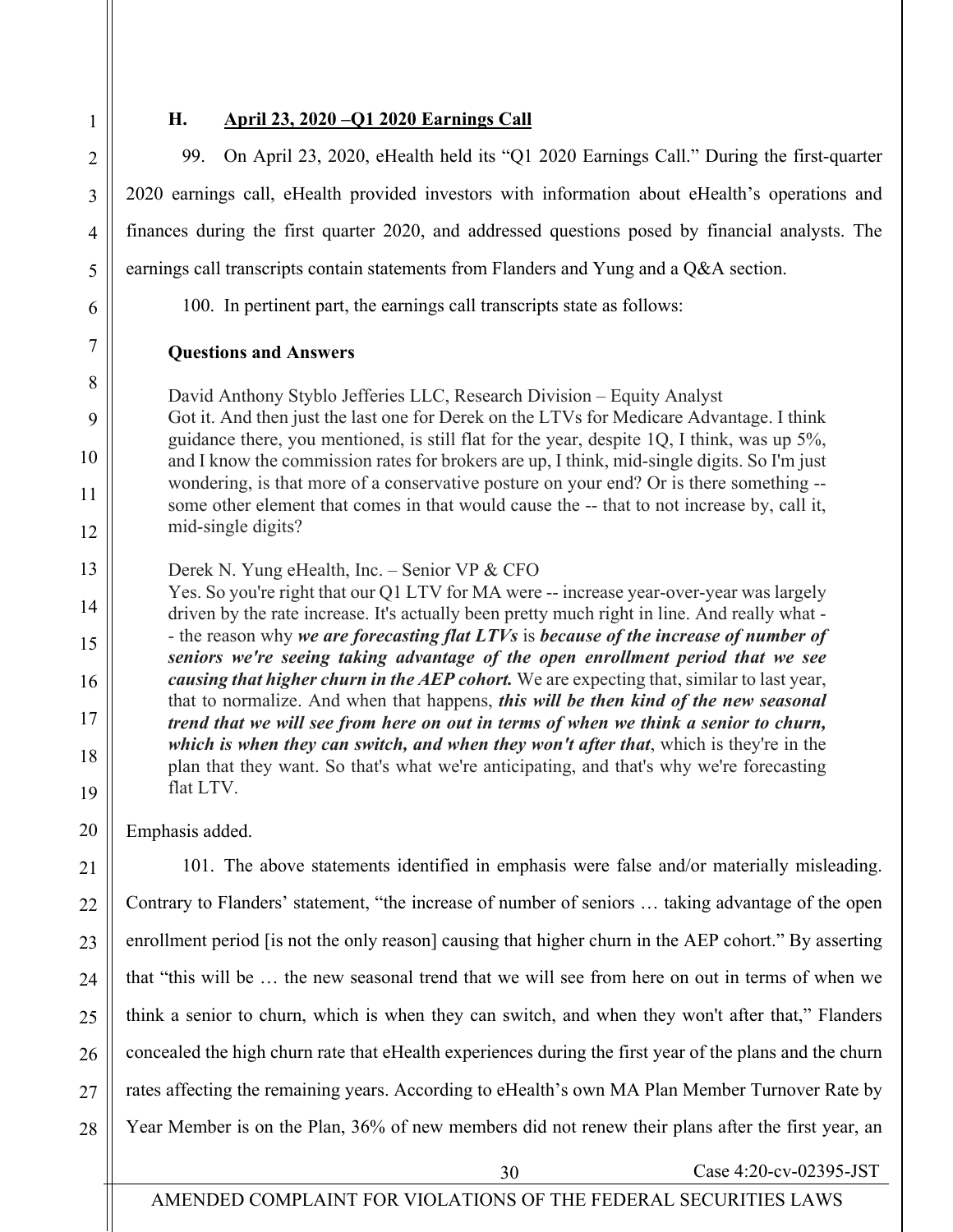average of 30% of the remaining plans are cancelled during the second and third year, an average of 18% of the remaining customers drop off their plans during the fourth, fifth, and sixth year, and 16% churn off their plains after the seventh year.

102. Yung materially misled investors when making these statements because they were untrue and left investors with the false impression that member churn was limited to disenrollment during annual enrollment periods in the first quarter of the year. By concealing the truth about churn rates, investors were deprived of the ability to adequately evaluate eHealth's profitability and assess the true risks associated with purchasing eHealth common stock.

1

2

3

4

5

6

7

8

9

10

11

12

13

14

15

16

17

18

# **ADDITIONAL SCIENTER ALLEGATIONS**

**A. Defendants Knew that eHealth's Direct Response Television Advertising Was Resulting in Increased Member Churn.**

103. Defendants received "churn" data during the Class Period and, therefore, had contemporaneous access to data demonstrating that their statements were false and/or materially misleading.

104. According to former eHealth employees, eHealth and its executives were aware of the churn issue and tracked member churn data monthly and daily. eHealth received a "book of business" (BOB) from each insurance carrier monthly. Defendants had access to the BOBs in which they reviewed data from carriers including new paid members and policy cancellations.

19 20 21 22 23 105. eHealth tracked daily the number of MA plans sold, the number of MA plans that customers "turned over", the length of phone calls and customer waiting times. eHealth implemented this system to monitor the performance of its sales representatives and call centers. These daily reports calculated member churn, that is, the number of enrolled customers who subsequently dropped their MA plans.

24 25 26 27 106. Flanders, Francis and Yung thus had access to contemporaneous data on member churn, and their assertions downplaying churn rates were a deliberate attempt to mislead investors and inflate eHealth's stock price to benefit financially for their own personal gain. Collectively, these facts further support a strong and cogent inference of their scienter.

28

107. eHealth and its executives were not only generally aware of the churn issue, they also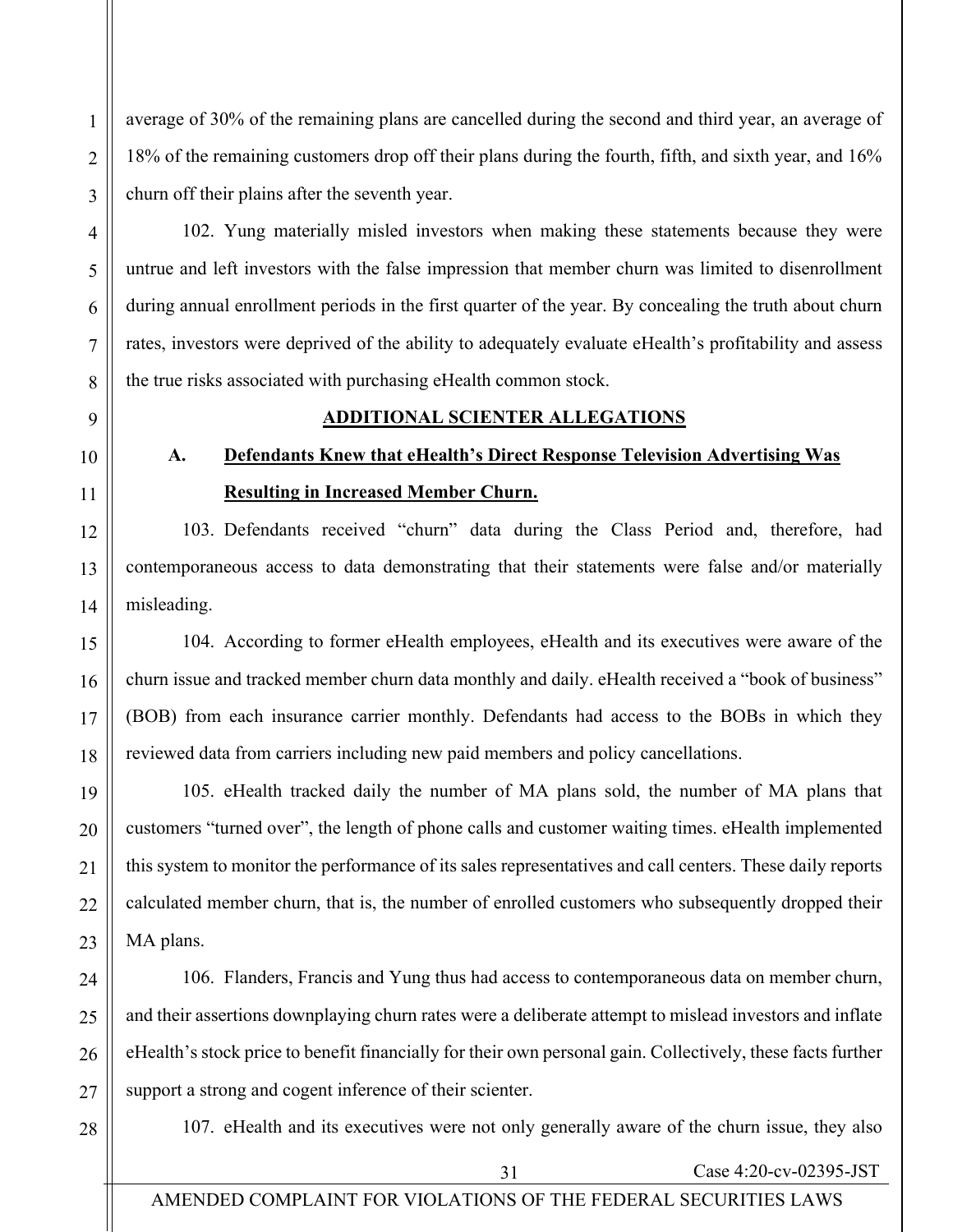had access to contemporaneous data that tracked member churn monthly and daily. According to statements from former employees, eHealth executives had access to, and reviewed, information from carriers including information on policy cancellations.

4 5 6 7 8 9 10 11 12 13 14 15 16 17 18 19 20 108. A former Commissions Specialist, who worked at eHealth's Marketing and Finance Department from October 2019 to March 2020 ("CW7"), explained that eHealth had procedures for recording and updating its files to reflect member churn rates. CW7 was primarily responsible for processing commission payments from and to health insurance carriers, including refunding commission payments to carriers for policyholders that had cancelled their policies. CW7 reported to Candace Mosby who, in turn, reported to senior managers at eHealth's headquarters in Santa Clara, California. According to CW7, each month CW7 would receive a hard drive from Stephanie Donahue, Senior Director, Revenue Operations, containing a "book of business" (BOB) from each insurance carrier. CW7 also noted that the BOBs listed in spreadsheets thousands of customers who had signed up for a Medicare Advantage plan for a given month. The BOBs also detailed, though not in a separate category, customers who had signed up but subsequently dropped off their plans. According to CW7, they "had to download the BOBs and separate out the cancelled from the current" by hand. CW7 noted that patients who had dropped off a plan would not show up in the monthly BOB until 2-3 months later. In explaining the delay, CW7 thought that the reason you would see cancellations from one to three months before was that senior management in California "was delaying getting that information to us." Finally, CW7 underscored that churn rates were rather unpredictable and hard to estimate: "the number of cancels could be a handful or thousands."

28 109. Similarly, according to CW4, he and other sales representatives received emailed data once a day from eHealth's Medicare Sales Director (Michael Wilson) showing various metrics from all of eHealth's call centers in the U.S. for a given day. The metrics included the number of MA plans sold, the number of MA plans that customers "turned over," meaning dropped, length of phone calls and customer waiting times. According to CW4, "it was a daily report—we would take a quick look at our numbers, see where we were compared with other call centers in relation to sales of MA plans. CW4 specified that the daily reports came from eHealth senior managers in Santa Clara, California. CW4 also confirmed that the daily reports calculated member churn—enrolled customers who

1

2

3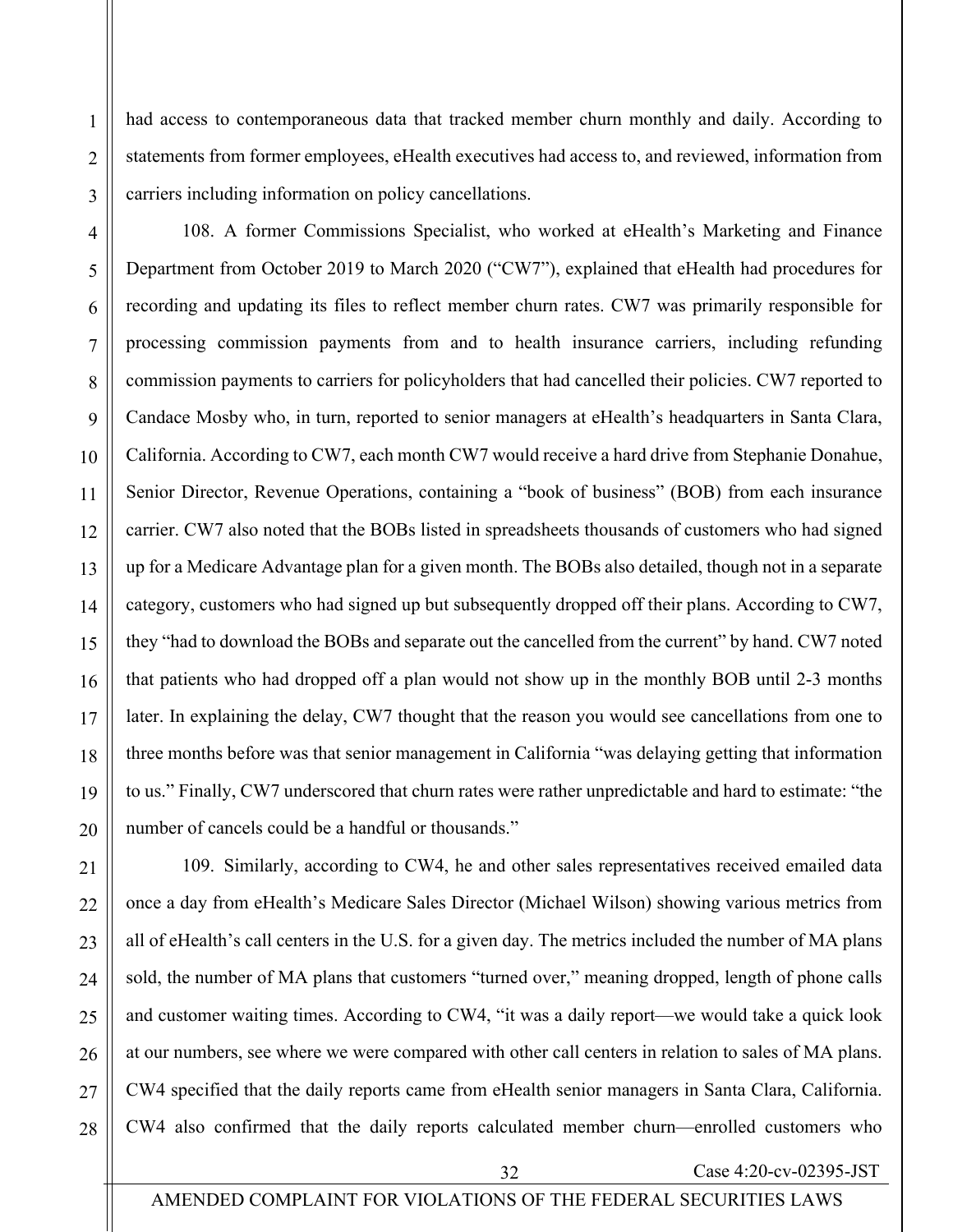subsequently dropped their MA plans. CW4 stressed that salespeople received these reports daily. "[Managers] would send out sales data every day, and it would have [churn] data on it." According to CW4, eHealth's top executives were aware of the daily emails and the churn data they contained.

28

1

2

3

110. In addition, Defendants' admissions during the Class Period show that eHealth was experiencing member churn throughout the Class Period and that they knew the increase in member churn was attributable to the direct response television advertising. On July 26, 2018, while discussing eHealth's operational and financial results for the second quarter of fiscal 2018, Francis described the "retention" issues eHealth was experiencing within the first 90 days of enrollment. In pertinent part,

Francis stated as follows:

Q <Tobey O'Brien Sommer SunTrust Robinson Humphrey, Inc., Research Division – MD>: Great. Could you describe the new retention tools you're putting in place? I'm curious if any of them are financial and [chance] you have ongoing profitability of renewing customers?

A <Francis>: No, great question. I would put those -- put the retention efforts generally into 2 categories. One for making sure that the near-term retention in terms of sales that we've made, that we keep them in the boat past what's called *a rapid dis-enrollment or early cancellation period, so the first 90 days post sale*. And there are -- that is primarily an operational thing on our end to make sure that both our systems and our communication back and forth with the carriers is put together in as frictionless and complete a process as possible. That is an area that, quite frankly, the company has not focused on historically. *And the opportunities for us to significantly improve retention rates in that 90-day period post-sale are both substantial and reflect a lot of near-term opportunity that we are very much focused on at the moment*. No incremental costs associated with that kind of opportunity and to the extent that we're successful in meaningfully changing that amount of churn, that will ultimately reflect in meaningfully higher LTVs for Medicare customers in the relatively near future. . . . . .

Emphasis added.

111. eHealth's churn problems persisted over the next year and a half. On November 12, 2019,

during an investor conference call, Flanders explained as follows why the television advertising

resulted in lower quality customers in terms of member retention:

Q <Jailendra P. Singh Crédit Suisse AG, Research Division – Research Analyst>: Okay. Make sure I have any no questions here. Can you talk about the tools you use to generate leads for Medicare and other businesses you have? How has been the conversion rate? And do you see any difference between the leads you generate internally versus through external sources? Any difference in terms of conversion rate?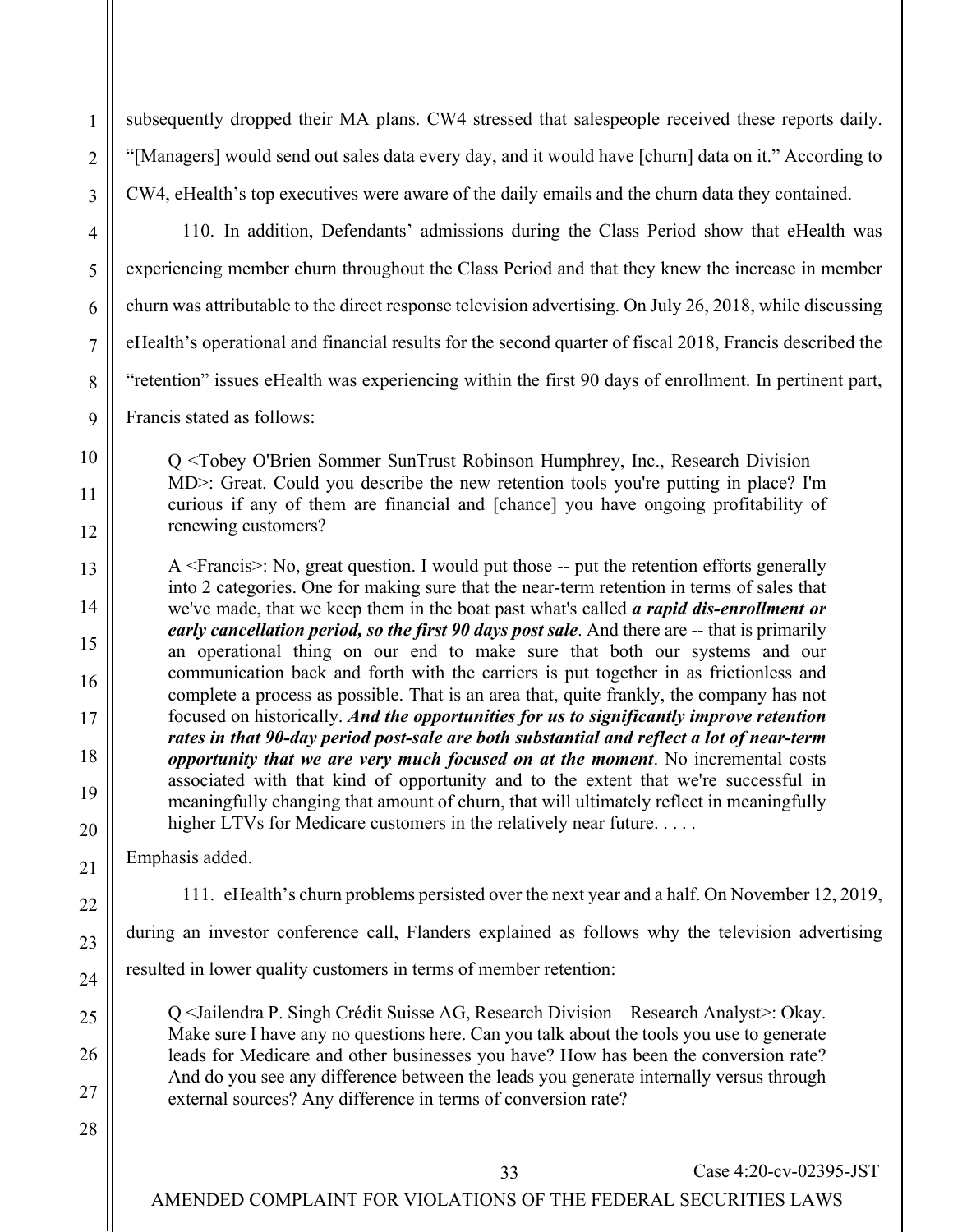A <Flanders>: Yes. Because -- I'll answer the last question first. Three years ago when I was appointed CEO, we generated almost 80% of our leads through third-party lead gen. And there's a lot of reasons to dislike that. We were a price taker. The flow and the agent balancing, workload balancing, was very challenging with -- leads just came in as an avalanche, it was highly inefficient. So a big part of our productivity improvement, our marketing cost has come from reversing that ratio. So in Q2 and Q3, we had about 20% of our leads generated by third-party lead sources. We generate about 62% of our leads through direct response TV and direct mail, 2/3 fully if you add online. And then about 1/3 come through strategic partnerships, which is about 20% of our total. That includes pharmacy partnerships and hospital partnerships that are doing really well this year, by the way, our partnership channel is overperforming, our plan, which is -- I always tell the team, not all enrollments are created equal in terms of their value to us. *The highest churn, for example, is direct response to TV. Think about it, the people that are sitting at home and just watching TV, they're easy to capture and they churn a lot, and they churn not -- 90% of them don't churn to us, they churn to a different plan from a*  different broker. And so for us, while there's a lot of tonnage in the direct response TV and the direct mail, these -- all these other channels are more strategically valuable to us. And happily, they are growing faster than direct mail and direct response television.

Emphasis added.

1

2

3

4

5

6

7

8

9

10

11

12

13

14

15

16

17

18

19

20

21

22

23

112. The above statements from former employees corroborate that eHealth and its executives had access to contemporaneous data on member churn on a monthly and daily basis, and knew that it was being caused by eHealth's direct response television advertising. On a monthly basis, eHealth received books of business from each insurance carrier including detailed information on new MA members and policy cancellations. And, on a daily basis, aimed at monitoring and improving salesforce performance, eHealth also tracked data on new members, turnovers (member churn), length of phone calls and customer waiting times. These daily reports were closely monitored by eHealth to determine the bonuses it paid to sales representatives to improve member retention. eHealth thus had access to contemporaneous data on member churn.

**B. eHealth's Insiders Capitalized on the Inflated Stock Price in Advance of the Truth being Revealed**

113. During the time Defendants' materially false and/or misleading statements and/or omissions were alive in the marketplace, the Individual Defendants and other eHealth insiders sought to benefit financially by selling their eHealth holdings.

114. These insiders had a duty to disclose to investors the issues regarding inflated commission revenue, overstated remaining lifetime value of approved plans, the extent of ongoing

28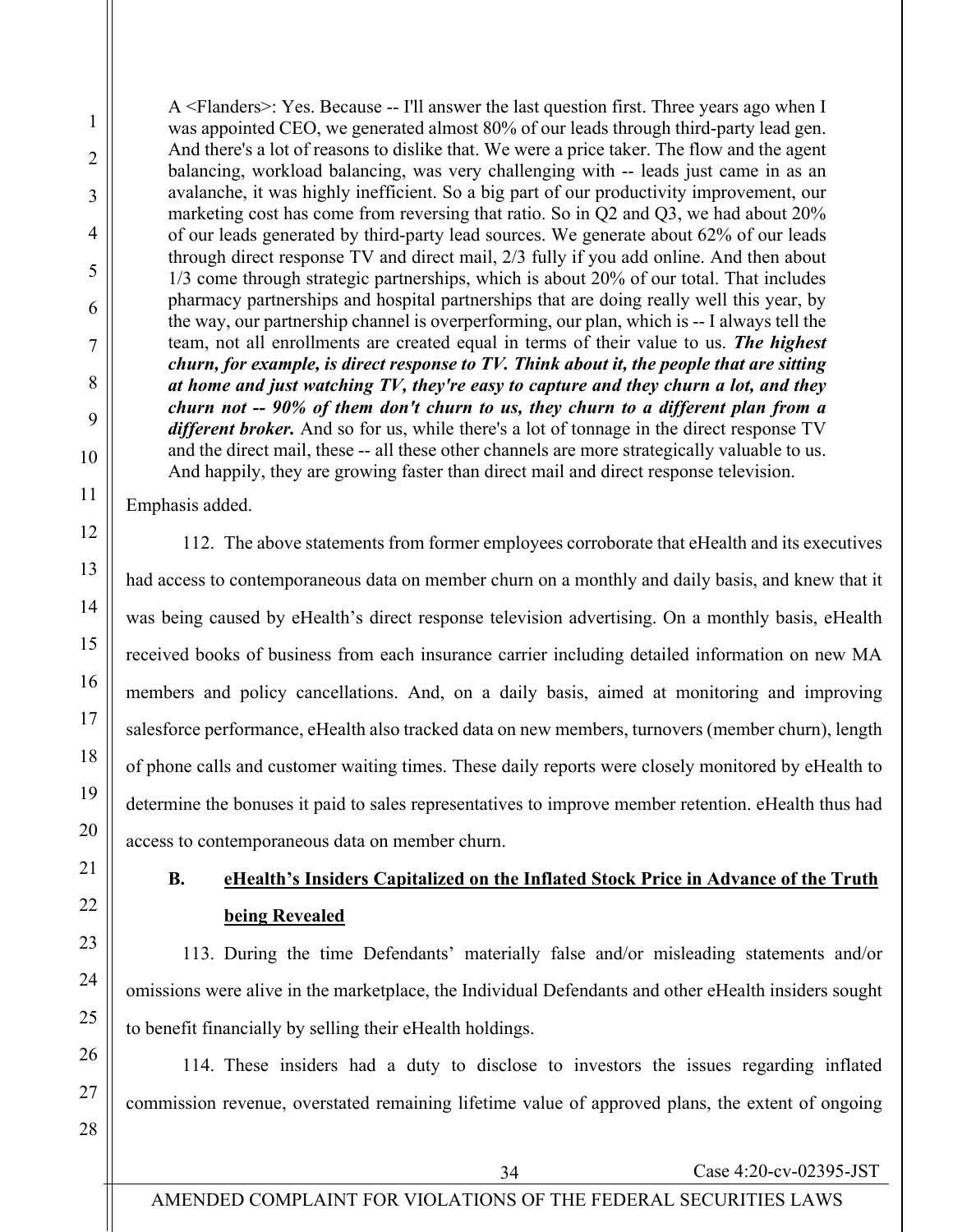2

3

costs including retention and service expenses, non-profitable enrollees, and higher member churn or abstain from trading. As they were in possession of this non-public information, each of the executives were under a duty to abstain from trading or to disclose this information prior to trading. As each of the below insiders chose to trade on non-public information, they were each under a duty to disclose the above-referenced issues.

115. During the Class Period, Flanders sold 254,521 shares of eHealth common stock and reaped proceeds of \$25,753,724 as result thereof. Notably, in May 2015, three years prior to the Class Period, Flanders sold 6,076 common shares, an insignificant number compared to the number of common shares he sold between 2019 and 2020. Other than this minor sale in May 2015, Flanders had no sales of eHealth stock prior to the Class Period.

116. The following chart lists Flanders' sales of eHealth stock during the Class Period:

| <b>Transaction</b><br>Date | <b>Transaction</b><br><b>Type</b> | <b>Number of</b><br><b>Shares of</b><br><b>Stock Sold</b> | <b>Number of</b><br><b>Securities</b><br>Owned<br><b>After the</b><br><b>Transaction</b> | <b>Sales Price</b>     |               | <b>Proceeds</b> |
|----------------------------|-----------------------------------|-----------------------------------------------------------|------------------------------------------------------------------------------------------|------------------------|---------------|-----------------|
| 5/10/2019                  | S-Sale                            | 17,851                                                    | 748,191                                                                                  | \$60.3574              | $\mathcal{S}$ | 1,077,440       |
| 5/10/2019                  | S-Sale                            | 12,945                                                    | 735,246                                                                                  | \$61.3939              | \$            | 794,744         |
| 5/10/2019                  | S-Sale                            | 3,209                                                     | 732,037                                                                                  | \$62.4356              | $\mathsf{\$}$ | 200,356         |
| 7/30/2019                  | S-Sale                            | 11,094                                                    | 818,594                                                                                  | 101.64<br>$\mathbb{S}$ | \$            | 1,127,594       |
| 7/30/2019                  | S-Sale                            | 10,659                                                    | 807,935                                                                                  | \$<br>102.71           | \$            | 1,094,786       |
| 7/30/2019                  | S-Sale                            | 13,484                                                    | 794,451                                                                                  | \$<br>103.81           | \$            | 1,399,774       |
| 7/30/2019                  | S-Sale                            | 39,221                                                    | 755,230                                                                                  | \$<br>104.81           | \$            | 4,110,753       |
| 7/30/2019                  | S-Sale                            | 23,758                                                    | 731,472                                                                                  | \$<br>105.53           | \$            | 2,507,182       |
| 7/30/2019                  | S-Sale                            | 1,300                                                     | 730,172                                                                                  | \$<br>106.38           | \$            | 138,294         |
| 1/22/2020                  | S-Sale                            | 31,722                                                    | 766,637                                                                                  | \$<br>100.28           | \$            | 3,181,082       |
| 1/24/2020                  | S-Sale                            | 24,478                                                    | 742,159                                                                                  | \$<br>111.54           | \$            | 2,730,276       |
| 1/24/2020                  | S-Sale                            | 8,739                                                     | 733,420                                                                                  | \$<br>112.47           | \$            | 982,875         |
| 1/24/2020                  | S-Sale                            | 19,859                                                    | 713,561                                                                                  | \$<br>113.29           | \$            | 2,249,826       |
| 1/24/2020                  | S-Sale                            | 14,393                                                    | 699,168                                                                                  | $\mathbb{S}$<br>114.22 | \$            | 1,643,968       |
| 1/24/2020                  | S-Sale                            | 21,009                                                    | 678,159                                                                                  | \$<br>115.28           | \$            | 2,421,918       |
| 1/24/2020                  | S-Sale                            | 800                                                       | 677,359                                                                                  | \$<br>116.07           | \$            | 92,856          |
| <b>TOTALS</b>              |                                   | 254,521                                                   |                                                                                          |                        | \$            | 25,753,724      |

117. During the Class Period, Francis sold 28,000 shares of eHealth stock and reaped proceeds

of nearly \$3.6 million as a result thereof. These stock sales represented the first instances in which

35 Case 4:20-cv-02395-JST

# AMENDED COMPLAINT FOR VIOLATIONS OF THE FEDERAL SECURITIES LAWS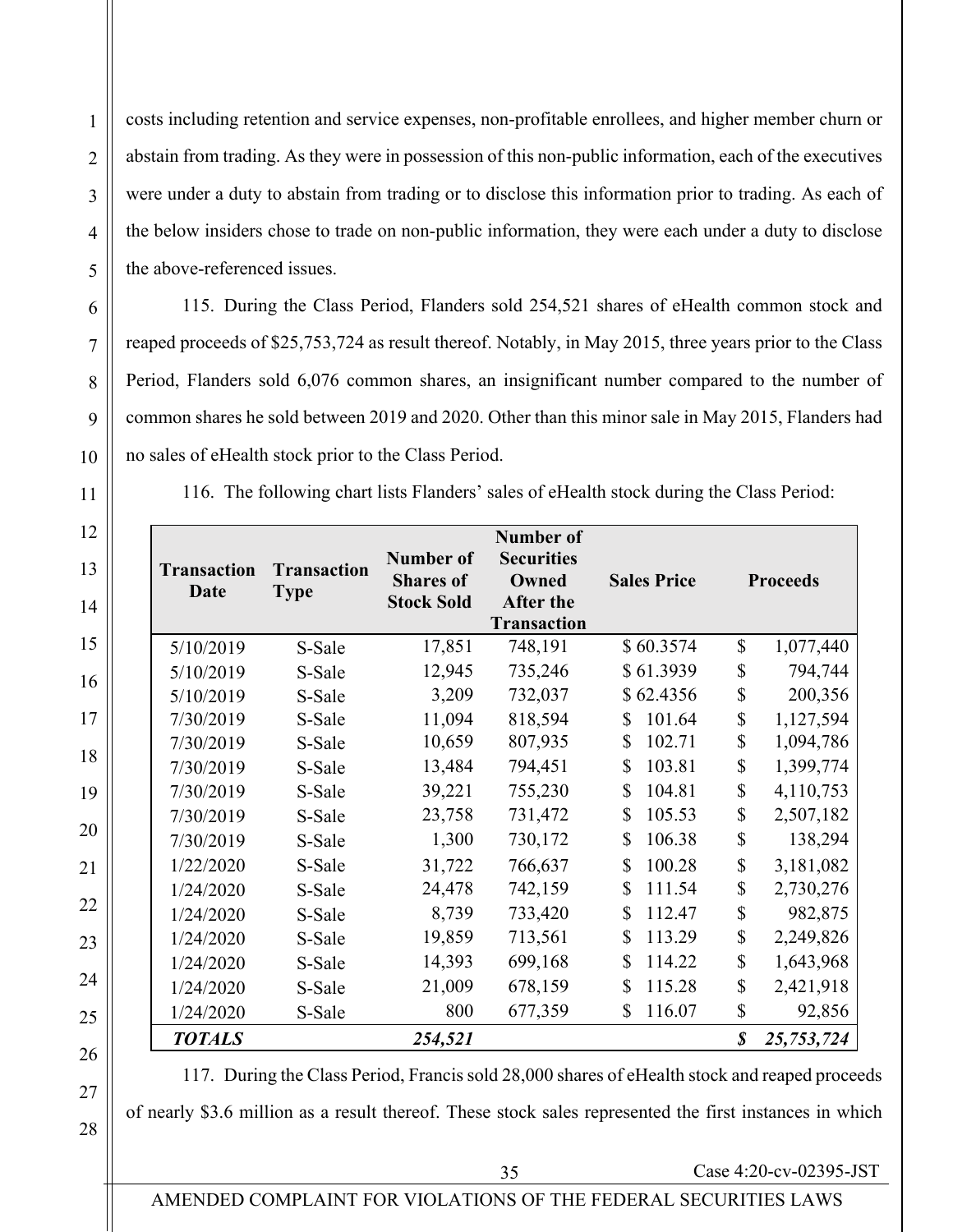Francis sold eHealth stock and, therefore, strongly support an inference of scienter.

| <b>Transaction</b><br>Date | <b>Transaction</b><br><b>Type</b> | <b>Number</b><br>0f<br><b>Shares</b><br>of Stock<br><b>Sold</b> | <b>Number of</b><br><b>Securities</b><br>Owned<br>After the<br><b>Transaction</b> | <b>Sales Price</b> | <b>Proceeds</b>         |
|----------------------------|-----------------------------------|-----------------------------------------------------------------|-----------------------------------------------------------------------------------|--------------------|-------------------------|
| 7/30/2019                  | S-Sale                            | 1,000                                                           | 228,562                                                                           | 103.00<br>S        | 103,000<br>\$           |
| 8/12/2019                  | S-Sale                            | 2,000                                                           | 226,562                                                                           | 109.54<br>S        | 218,080<br>\$           |
| 6/2/2020                   | S-Sale                            | 5,954                                                           | 237,661                                                                           | \$<br>130.64       | 770,830<br>$\mathbb{S}$ |
| 6/2/2020                   | S-Sale                            | 16,874                                                          | 220,787                                                                           | 131.50<br>\$       | 2,218,931<br>\$         |
| 6/2/2020                   | S-Sale                            | 2,172                                                           | 218,615                                                                           | \$<br>132.17       | 287,073<br>\$           |
| <b>TOTALS</b>              |                                   | 28,000                                                          |                                                                                   |                    | \$3,597,914.00          |

118. The following chart lists Francis' sales of eHealth stock during the Class Period:

119. Since January 2018, and at all relevant times, non-party Robert Hurley has served as eHealth's President, Carrier and Business Development. During the Class Period, Hurley's Forms 4 filed with the SEC substantiates that he sold 32,313 shares of eHealth stock and reaped proceeds of \$3,020,442 as a result thereof. It is noteworthy that, on August 7, 2019, in a single day, Hurley sold 14,313 shares of eHealth's common stock and reaped proceeds of \$1,531,587 from this sale. Different from his other regular sales of 1,500 shares, this sizable sale was not pursuant to a 10b5-1 plan, and it was equivalent to almost half of the shares sold by Hurley during the entire Class Period. Notably, Hurley had not made any sales of eHealth stock for at least five years prior to the Class Period; his last sale is dated May 2014.

120. The following chart lists Mr. Hurley's sales of eHealth stock during the Class Period:

| <b>Transaction</b><br>Date | <b>Transaction</b><br><b>Type</b> | Number of<br><b>Shares</b> of<br><b>Stock Sold</b> | Number of<br><b>Securities</b><br>Owned<br><b>After the</b><br><b>Transaction</b> |    | <b>Sales Price</b> |              | <b>Proceeds</b> |
|----------------------------|-----------------------------------|----------------------------------------------------|-----------------------------------------------------------------------------------|----|--------------------|--------------|-----------------|
| 5/1/2019                   | S-Sale                            | 1,500                                              | 140,141                                                                           | \$ | 60.47              | \$           | 90,705          |
| 6/3/2019                   | S-Sale                            | 1,500                                              | 136,781                                                                           | \$ | 70.34              | \$           | 105,510         |
| 7/1/2019                   | S-Sale                            | 1,500                                              | 133,421                                                                           | \$ | 87.82              | \$           | 131,730         |
| 7/9/2019                   | S-Sale                            | 6,000                                              | 127,421                                                                           | \$ | 89.95              | $\mathbb{S}$ | 539,700         |
| 8/1/2019                   | S-Sale                            | 1,500                                              | 124,061                                                                           | \$ | 103.74             | \$           | 155,610         |
| 8/7/2019                   | S-Sale                            | 6,770                                              | 123,791                                                                           | \$ | 106.7031           | $\mathbb{S}$ | 722,379         |
| 8/7/2019                   | S-Sale                            | 6,313                                              | 117,478                                                                           | S. | 107.2271           | \$           | 676,924         |
| 8/7/2019                   | S-Sale                            | 1,230                                              | 116,248                                                                           | S. | 107.5480           | \$           | 132,284         |
| 9/3/2019                   | S-Sale                            | 1,500                                              | 111,171                                                                           | \$ | 82.24              | $\mathbb{S}$ | 123,360         |

36 Case 4:20-cv-02395-JST

AMENDED COMPLAINT FOR VIOLATIONS OF THE FEDERAL SECURITIES LAWS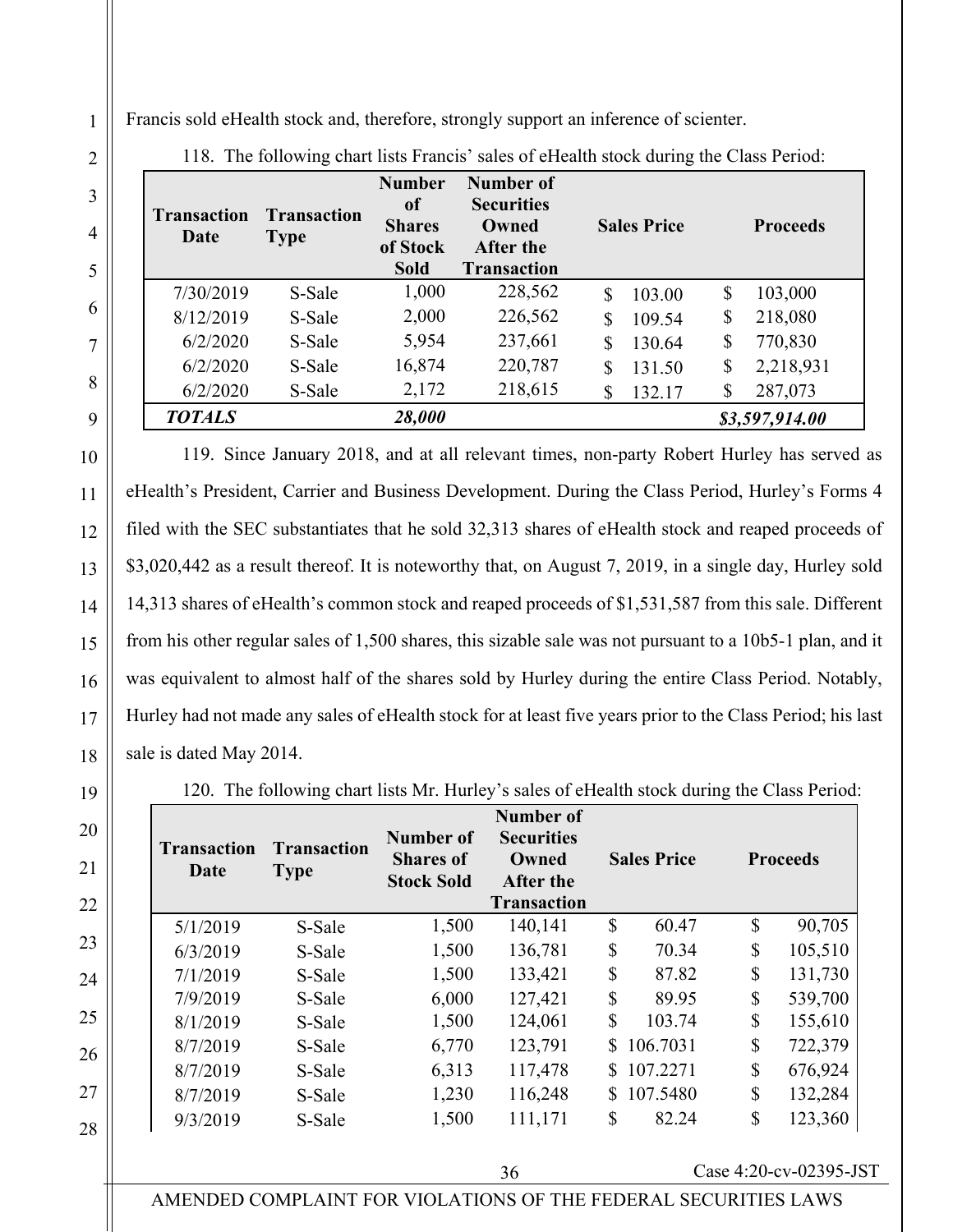| 10/01/2019    | S-Sale | 1,500  | 117,948 | 66.51 | 99,765    |
|---------------|--------|--------|---------|-------|-----------|
| 11/01/2019    | S-Sale | 1,500  | 116,448 | 69.39 | 104,085   |
| 12/02/2019    | S-Sale | 1,500  | 114,948 | 92.26 | 138,390   |
| <b>TOTALS</b> |        | 32,313 |         |       | 3,020,442 |

121. Since 2006 and during all relevant times, non-party Michael Goldberg was one of eHealth's directors. Goldberg also served as the Chair of the Compensation Committee, member of the Nominating and Corporate Governance Committee, and as member and Chairman of the Audit Committee. During the Class Period, Goldberg's Forms 4 filed with the SEC substantiates that he sold 49,511 shares of eHealth stock and reaped proceeds in excess of \$4,423,036 as a result thereof. Notably, the vast majority of these sales, 33,261 shares equivalent to \$3,336,313, were not pursuant to a 10b5-1 plan. Moreover, Hurley had not made any sales of eHealth stock for at least six years prior to the Class Period; his last sale is dated May 2013.

122. The following chart lists Goldberg's sales of eHealth stock during the Class Period:

| <b>Transaction</b><br>Date | <b>Transaction</b><br><b>Type</b> | Number of<br><b>Shares of</b><br><b>Stock Sold</b> | Number of<br><b>Securities</b><br>Owned<br>After the<br><b>Transaction</b> |               | <b>Sales Price</b> |              | <b>Proceeds</b> |
|----------------------------|-----------------------------------|----------------------------------------------------|----------------------------------------------------------------------------|---------------|--------------------|--------------|-----------------|
| 3/5/2019                   | S-Sale                            | 2,337                                              | 73,891                                                                     | $\mathcal{S}$ | 58.00              | \$           | 135,546         |
| 5/8/2019                   | S-Sale                            | 3,100                                              | 78,291                                                                     | \$            | 62.6517            | \$           | 194,220         |
| 5/8/2019                   | S-Sale                            | 3,180                                              | 75,111                                                                     | \$            | 63.3031            | \$           | 201,303         |
| 5/8/2019                   | S-Sale                            | 1,220                                              | 73,891                                                                     | \$            | 64.5082            | \$           | 78,700          |
| 5/30/2019                  | S-Sale                            | 8,750                                              | 65,141                                                                     | $\mathbb{S}$  | 70.00              | $\mathbb{S}$ | 612,500         |
| 8/21/2019                  | S-Sale                            | 4,057                                              | 63,306                                                                     |               | 102.2118           | \$           | 414,673         |
| 8/22/2019                  | S-Sale                            | 7,013                                              | 56,293                                                                     |               | 102.1474           | \$           | 716,359         |
| 8/22/2019                  | S-Sale                            | 9,404                                              | 46,889                                                                     | \$            | 97.1626            | \$           | 913,717         |
| 8/22/2019                  | S-Sale                            | 900                                                | 45,989                                                                     | $\mathbb{S}$  | 97.9647            | \$           | 88,168          |
| 8/22/2019                  | S-Sale                            | 800                                                | 45,189                                                                     | \$            | 102.00             | \$           | 81,600          |
| 4/30/2020                  | S-Sale                            | 2,000                                              | 43,189                                                                     | \$            | 110.00             | \$           | 220,000         |
| 5/5/2020                   | S-Sale                            | 2,000                                              | 41,189                                                                     | $\mathbb{S}$  | 110.00             | \$           | 220,000         |
| 5/7/2020                   | S-Sale                            | 4,750                                              | 36,439                                                                     | $\mathbb{S}$  | 115.00             | \$           | 546,250         |
| <b>TOTALS</b>              |                                   | 49,511                                             |                                                                            |               |                    |              | 4,423,036       |

123. Since June 2017 and during all relevant times, non-party Timothy Hannan has served as eHealth Chief Marketing Officer. As CMO, Hannan oversees all marketing efforts across eHealth business, including Individual & Family, Small Business and Medicare products. Hannan also serves as eHealth Chief Revenue Officer since December 2019.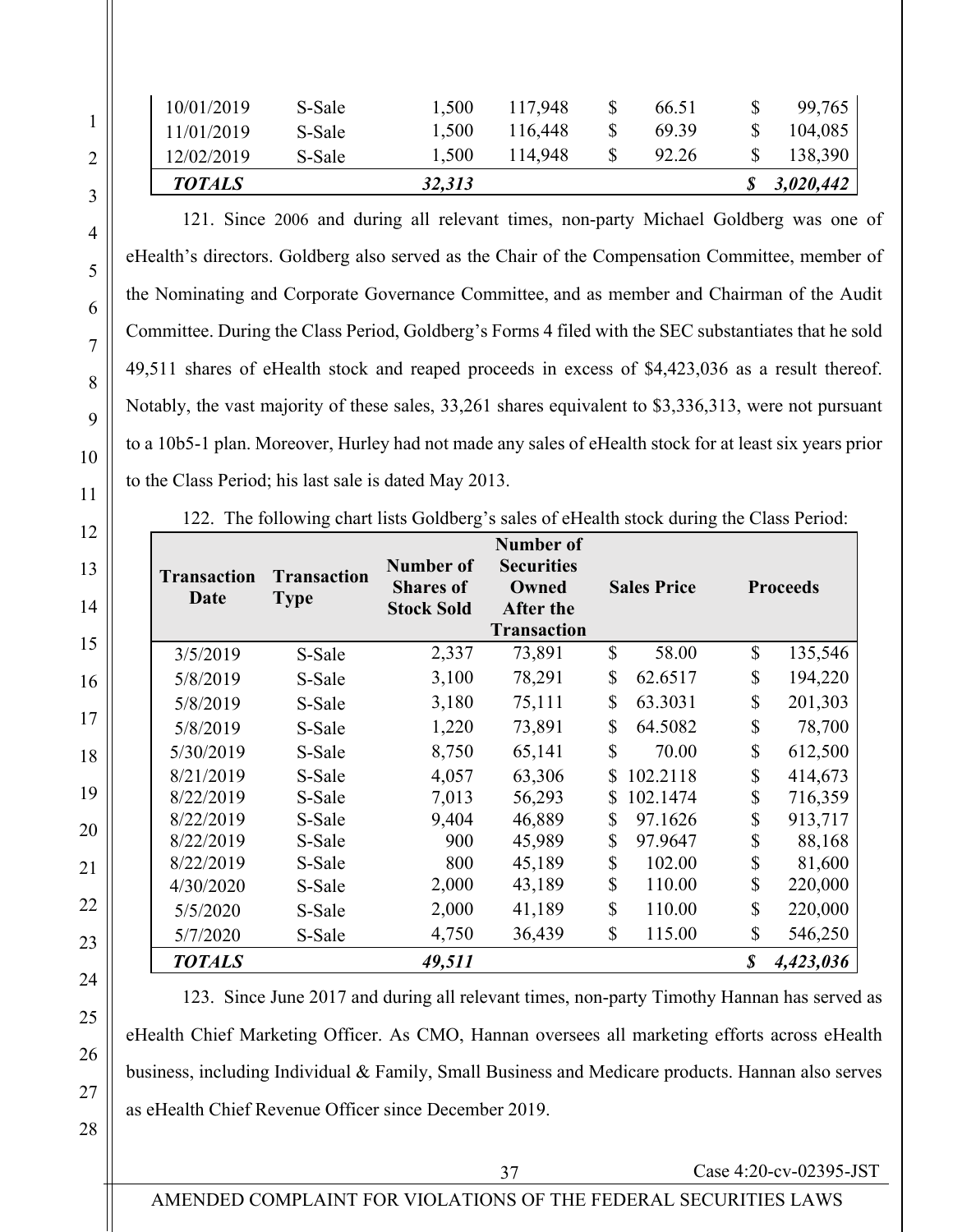124. During the Class Period, Hannan's Form 4 filed with the SEC substantiates that he sold 19,785 shares of eHealth stock and reaped proceeds in excess of \$2,043,193 as a result thereof. Notably, these sales were not pursuant to a 10b5-1 plan and they were transacted in a single day. Further, Hannan made subsequent sales of stock, but pursuant to a Rule 10b-5 trading plan, thus supporting the conclusion that the sales in 2019 were intentional and done while in possession of material adverse information.

| <b>Transaction</b><br>Date | <b>Transaction</b><br><b>Type</b> | <b>Number</b><br>0f<br><b>Shares</b><br>of Stock<br><b>Sold</b> | Number of<br><b>Securities</b><br>Owned<br><b>After the</b><br><b>Transaction</b> | <b>Sales Price</b> | <b>Proceeds</b> |
|----------------------------|-----------------------------------|-----------------------------------------------------------------|-----------------------------------------------------------------------------------|--------------------|-----------------|
| 7/30/2019                  | S-Sale                            | 4,500                                                           | 58,855                                                                            | \$<br>101.65       | \$<br>608,044   |
| 7/30/2019                  | S-Sale                            | 4,600                                                           | 54,255                                                                            | \$<br>102.72       | \$<br>172,634   |
| 7/30/2019                  | S-Sale                            | 5,587                                                           | 48,668                                                                            | \$<br>103.82       | \$<br>133,886   |
| 7/30/2019                  | S-Sale                            | 4,998                                                           | 43,670                                                                            | \$<br>104.58       | \$<br>869,580   |
| 7/30/2019                  | S-Sale                            | 100                                                             | 43,570                                                                            | \$<br>105.23       | \$<br>243,350   |
| <b>TOTALS</b>              |                                   | 19,785                                                          |                                                                                   |                    | 2,043,193       |

126. Since 2008 and during all relevant times, non-party Livingston Randall has served as one of eHealth's directors. Randall has also served as the Chairperson of the Audit Committee and as a member of the government and regulatory affairs committee of eHealth's Board of Directors.

127. During the Class Period, Randall's Forms 4 filed with the SEC substantiates that he sold 35,750 shares of eHealth stock and reaped proceeds in excess of \$2,058,616 as a result thereof. Notably, while these sales were pursuant to a 10b5-1 plan, they were significantly larger compared to Randall's sales prior to the Class Period. Between 2010 and 2015, before the Class Period, Randall made a dozen of sales, but each of them was for an amount between \$8,000 and \$54,000. Moreover, Hurley had not made any sales of eHealth stock for at least three years prior to the Class Period.

| <b>Transaction</b><br>Date | <b>Transaction</b><br><b>Type</b> | Number of<br><b>Shares of</b><br><b>Stock Sold</b> | Number of<br><b>Securities</b><br>Owned<br>After the<br><b>Transaction</b> | <b>Sales Price</b> | <b>Proceeds</b> |
|----------------------------|-----------------------------------|----------------------------------------------------|----------------------------------------------------------------------------|--------------------|-----------------|
| 8/1/2018                   | S-Sale                            | 10,000                                             | 64,704                                                                     | \$<br>25.00        | \$<br>250,000   |
| 8/1/2018                   | S-Sale                            | 3,250                                              | 64,704                                                                     | \$<br>25.00        | \$<br>81,250    |

AMENDED COMPLAINT FOR VIOLATIONS OF THE FEDERAL SECURITIES LAWS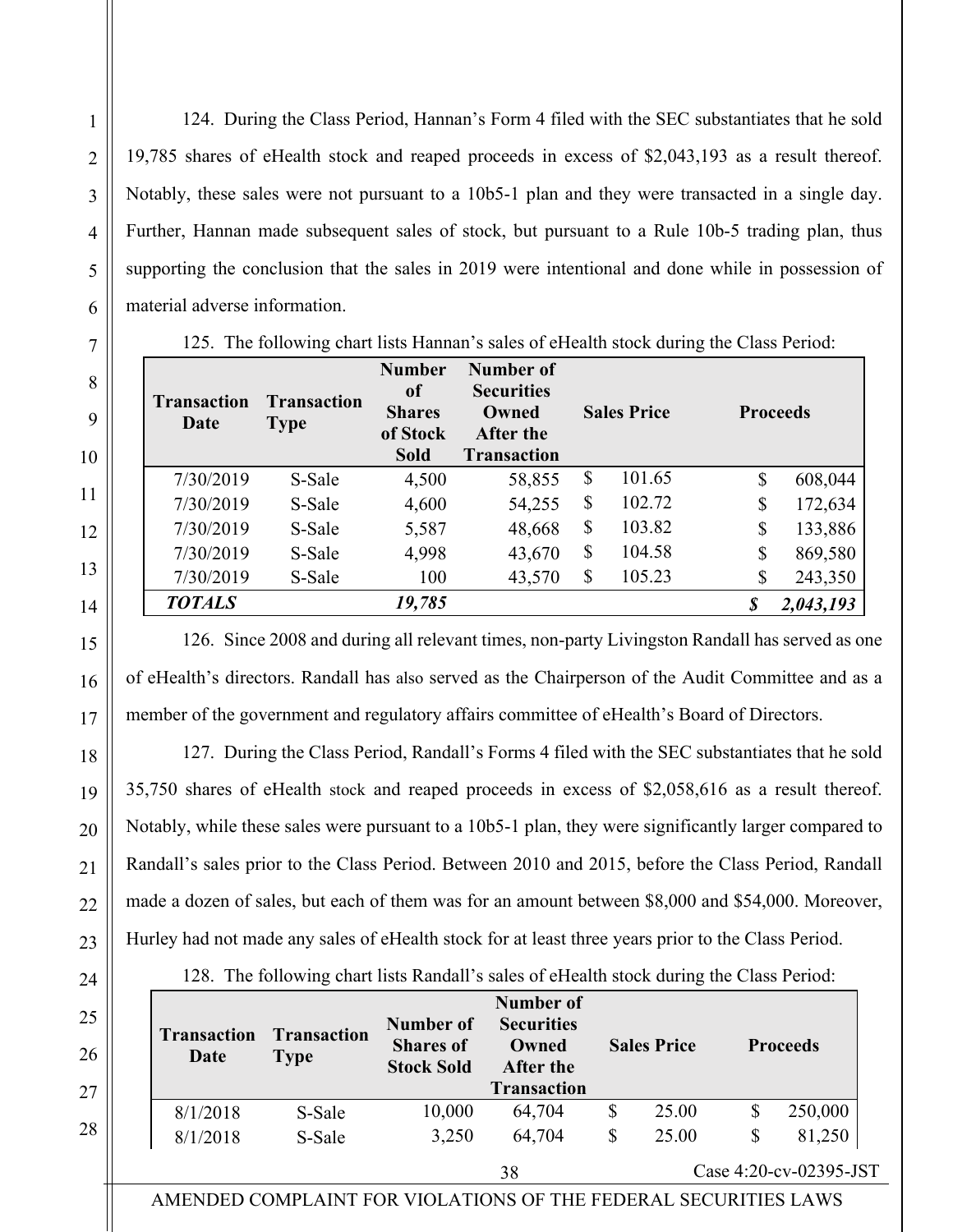| <b>TOTALS</b> |        | 45,750 |        |    |            | 2,058,616     |
|---------------|--------|--------|--------|----|------------|---------------|
| 6/2/2020      | S-Sale | 59     | 41,926 | \$ | 128.20     | \$<br>7,563   |
| 6/2/2020      | S-Sale | 4,941  | 41,985 | \$ | 127.88     | \$<br>631,855 |
| 6/2/2020      | S-Sale | 5,000  | 46,926 | S  | 130.00     | \$<br>650,000 |
| 8/1/2019      | S-Sale | 735    | 51,926 | S. | 105.1100   | \$<br>77,255  |
| 8/1/2019      | S-Sale | 2,000  | 52,661 |    | \$104.1300 | \$<br>208,260 |
| 8/1/2019      | S-Sale | 2,437  | 54,661 |    | \$103.2700 | \$<br>251,668 |
| 8/1/2019      | S-Sale | 8,267  | 57,098 |    | \$102.1800 | \$<br>844,722 |
| 8/1/2019      | S-Sale | 1,561  | 65,365 |    | \$101.1924 | \$<br>157,961 |
| 8/1/2018      | S-Sale | 7,500  | 64,704 | S  | 25.00      | \$<br>187,500 |

129. Since 2017 and during all relevant times, non-party Ian Kalin has served as eHealth's Chief Technology Officer. During the Class Period, Kalin's Form 4 filed with the SEC substantiates that he sold 5,500 shares of eHealth stock and reaped proceeds in excess of \$566,500 as a result thereof. Notably, this sale was not pursuant to a 10b5-1 plan, and Kalin had no sales of eHealth stock prior to the Class Period.

130. The following chart lists Hannan's sales of eHealth stock during the Class Period:

| <b>Transaction</b><br>Date | <b>Transaction</b><br><b>Type</b> | <b>Number</b><br>of<br><b>Shares</b><br>of Stock<br><b>Sold</b> | Number of<br><b>Securities</b><br>Owned<br>After the<br><b>Transaction</b> | <b>Sales Price</b> | <b>Proceeds</b> |         |
|----------------------------|-----------------------------------|-----------------------------------------------------------------|----------------------------------------------------------------------------|--------------------|-----------------|---------|
| 7/30/2019                  | S-Sale                            | 5,500                                                           | 29,603                                                                     | 103.00             | \$              | 566,500 |
| <b>TOTALS</b>              |                                   | 5,500                                                           |                                                                            |                    |                 | 566,500 |

131. During the Class Period, the above-reference insiders collectively sold 435,380 shares of eHealth common stock and reaped of \$41.4 million in proceeds by selling their shares during the Class Period at artificially inflated prices. Importantly and notably, most of these individuals had not made any sales of eHealth stock for at least three years prior to the Class Period. This evidences that these individuals traded stock in possession of insider trading information that was not disclosed to the public and were aware of the fraudulent statements. Collectively, these facts further support a strong and cogent inference of Individual Defendants' scienter.

# **C. Flanders, Francis and Yung Also Reaped Additional Gains from Equity Compensation.**

132. Flanders, Francis and Yung received compensation in the form of base salary, annual cash bonus awards and a mix of performance-based and service-based long-term equity incentive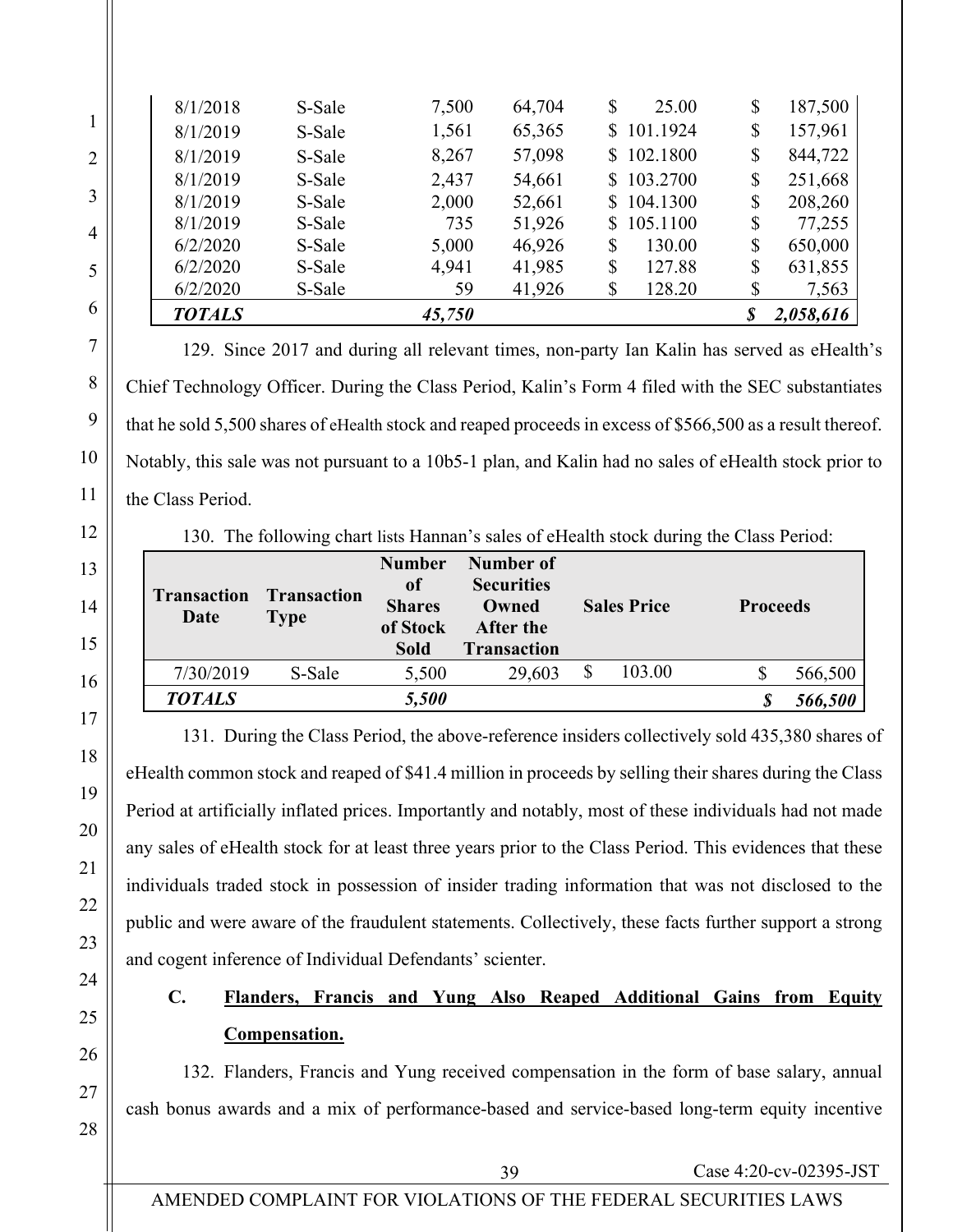awards. Equity incentive awards are granted in the form of performance-based and service-based restricted stock units (RSUs). The performance-based RSUs are earned based on company performance and on achieving certain stock price thresholds over a four-year period.

133. For the last three fiscal years, eHealth's equity award program has established stock price thresholds, which have been consistently met. Since the company reached those performance goals year-over-year, the executive officers were eligible to earn performance-based equity awards. Performance-based RSU awards for 2017 were approved when eHealth stock price was trading at \$11.38 per share. To be eligible to vest in the shares subject to the performance-based RSU award, eHealth stock price had to increase a range of 23% to 128%.

134. Performance-based RSU awards for 2018 were approved when eHealth stock price was trading at \$16.11 per share. To be eligible to vest in the shares subject to the performance-based RSU award, eHealth stock price had to increase a range of 19% to 59%.

135. Performance-based RSU awards for 2019 were approved when eHealth stock price was trading at \$58.01 per share to be eligible to vest in the shares subject to the performance-based RSU award, eHealth stock price had to increase a range of 29% to 55%.

136. In 2017, most of the stock price thresholds were met and shares subject to performancebased RSUs became eligible for one-year time-based vesting. In 2018, eHealth stock price appreciated 121% from \$17.37 on December 31, 2017 to \$38.42 on December 31, 2018. In 2019, eHealth stock price appreciated 150% from \$38.42 on December 31, 2018 to \$96.08 on December 31, 2019. As a result, all stock price thresholds for 2018 and 2019 were met and all outstanding shares subject to the stock price-based restricted stock units became eligible for one-year time-based vesting.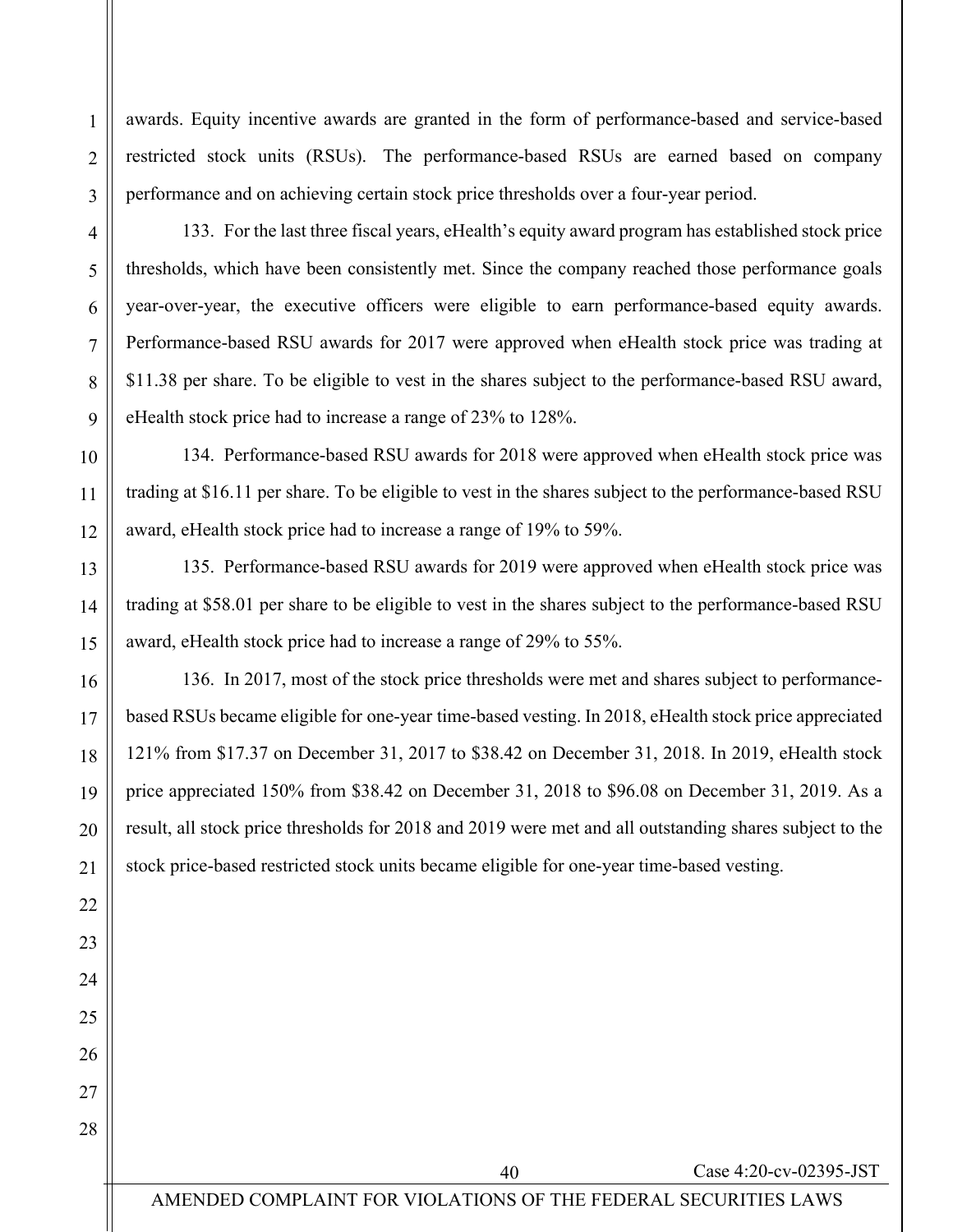137. Defendants' false and materially misleading statements prompted the meteoric rise in eHealth's stock price that, in turn, triggered the performance-based requirements of these RSUs. In turn, these defendants were able to reap millions of additional dollars as a result of the alleged fraud. The following table lists the additional equity compensation Flanders, Francis, and Yung received:

| Defendant 2017 |           | 2018                                | 2019                     |
|----------------|-----------|-------------------------------------|--------------------------|
| Flanders       |           | \$1,531,500 \$2,064,856 \$8,064,027 |                          |
| Francis        | \$565,400 | \$913,362                           | \$4,902,387              |
| Yung           | n/a       |                                     | $$1,157875$ $$4,004,177$ |

138. As demonstrated above, Flanders, Francis and Yung benefited significantly as a result of the alleged fraud, using false and misleading statements to artificially inflate the stock price and trigger millions of dollars in equity compensation. These amounts were material to these defendants, given the fact that their base salaries ranged between \$188,000 and \$600,000 during the relevant time period.

#### **D. eHealth Benefited Financially as a Result of Its Artificially Inflated Stock Price.**

139. On January 23, 2019, eHealth entered into an underwriting agreement with RBC Capital Markets, LLC and Credit Suisse Securities (USA) LLC as representatives of the several underwriters to issue and sell 2,400,000 shares of common stock.

140. On January 28, 2019, eHealth sold a total of 2,760,000 shares of common stock, including 360,000 additional shares of common stock pursuant to an overallotment option exercised by the underwriters.

141. The offering closed on January 28, 2019, at a price of \$48.50 per share, for total net proceeds of \$126.2 million, after deducting underwriting discounts and commissions and estimated offering expenses.

142. But for eHealth's artificially inflated stock price, it would not have generated the amount of proceeds that it did during the offering. As a result of the alleged fraud, eHealth secured a discrete financial benefit at the expense of its ordinary investors.

#### **LOSS CAUSATION/ECONOMIC HARM**

143. The Section 10(b) Defendants' materially misleading statements and omissions during

#### AMENDED COMPLAINT FOR VIOLATIONS OF THE FEDERAL SECURITIES LAWS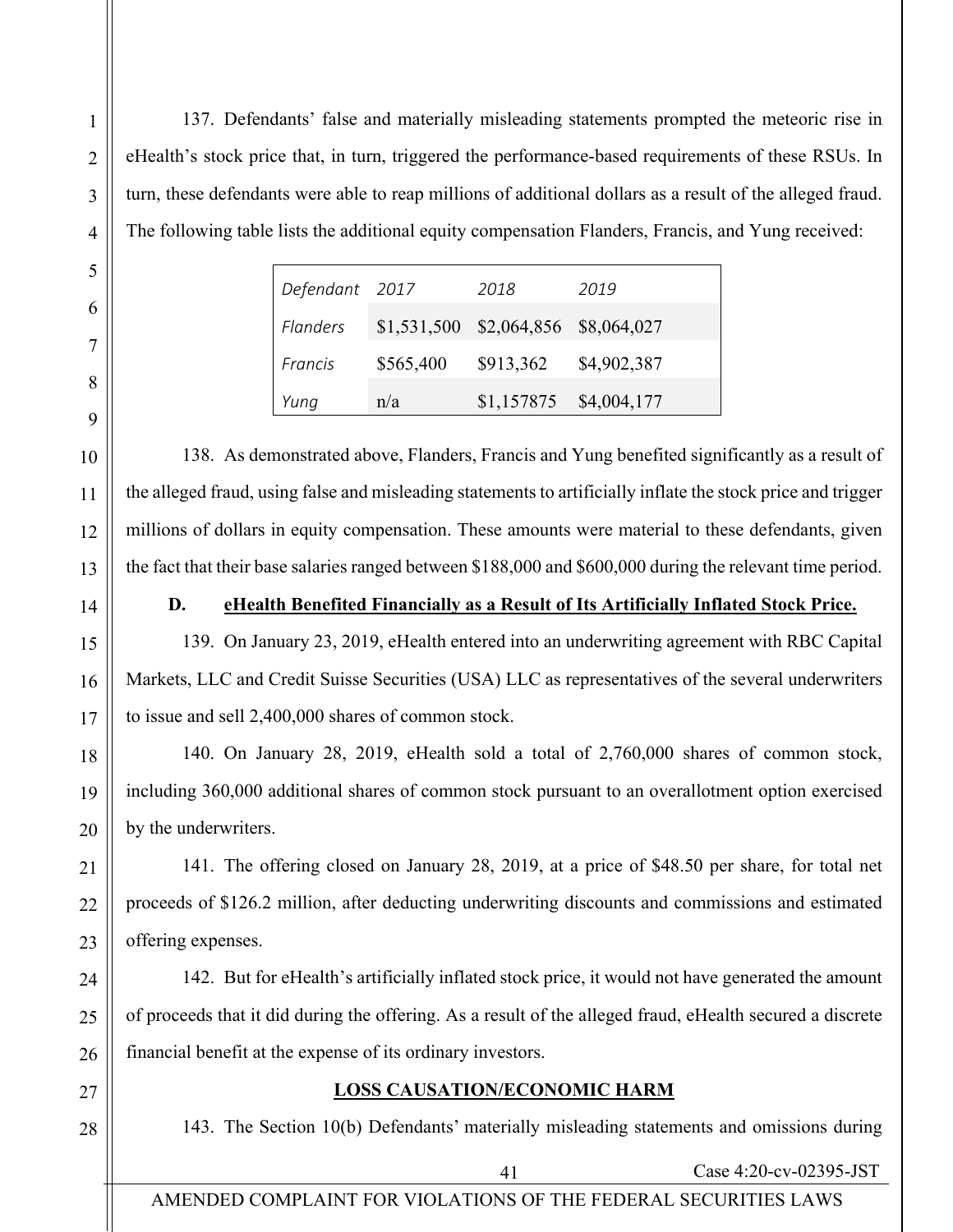| 6  | relevant times;                                                                                  |
|----|--------------------------------------------------------------------------------------------------|
| 7  | b.<br>The Section 10(b) Defendants' above-detailed materially misleading statements              |
| 8  | and/or material omissions had the effect of creating in the market an                            |
| 9  | unrealistically positive assessment of eHealth and its prospects, thus                           |
| 10 | causing eHealth's shares to be overvalued and the market price of eHealth's                      |
| 11 | shares to be artificially inflated during the Class Period;                                      |
| 12 | The Section 10(b) Defendants created an unrealistically positive assessment<br>c.                |
| 13 | of eHealth and its prospects by, in part, concealing risks associated with member                |
| 14 | churn and accounting violations;                                                                 |
| 15 | d.<br>Plaintiff and the other Class members purchased or otherwise acquired eHealth              |
| 16 | stock relying upon the integrity of the market price for eHealth shares and market               |
| 17 | information relating to eHealth;                                                                 |
| 18 | The risks associated with exposure arising from eHealth's member churn began<br>e.               |
| 19 | to materialize and, in turn, investors began to discover that the Section                        |
| 20 | 10(b) Defendants' public statements were materially misleading; and                              |
| 21 | f.<br>Upon discovery of Defendants' materially misleading statements and/or material             |
| 22 | omissions, eHealth's share price suffered severe devaluation.                                    |
| 23 | 145. The Section 10(b) Defendants' disclosures and/or events on the below dates resulted in      |
| 24 | damages to investors caused by misrepresentations and omissions in public statements. In each    |
| 25 | instance, the disclosure revealed material information related to the false statements.          |
| 26 | 146. The Section 10(b) Defendants failed to disclose to investors material information           |
| 27 | concerning its member churn and accounting practices. As the Class Period progressed, investors  |
| 28 | became increasingly aware of these risks that were previously undisclosed to them by the Section |
|    | Case 4:20-cv-02395-JST<br>42                                                                     |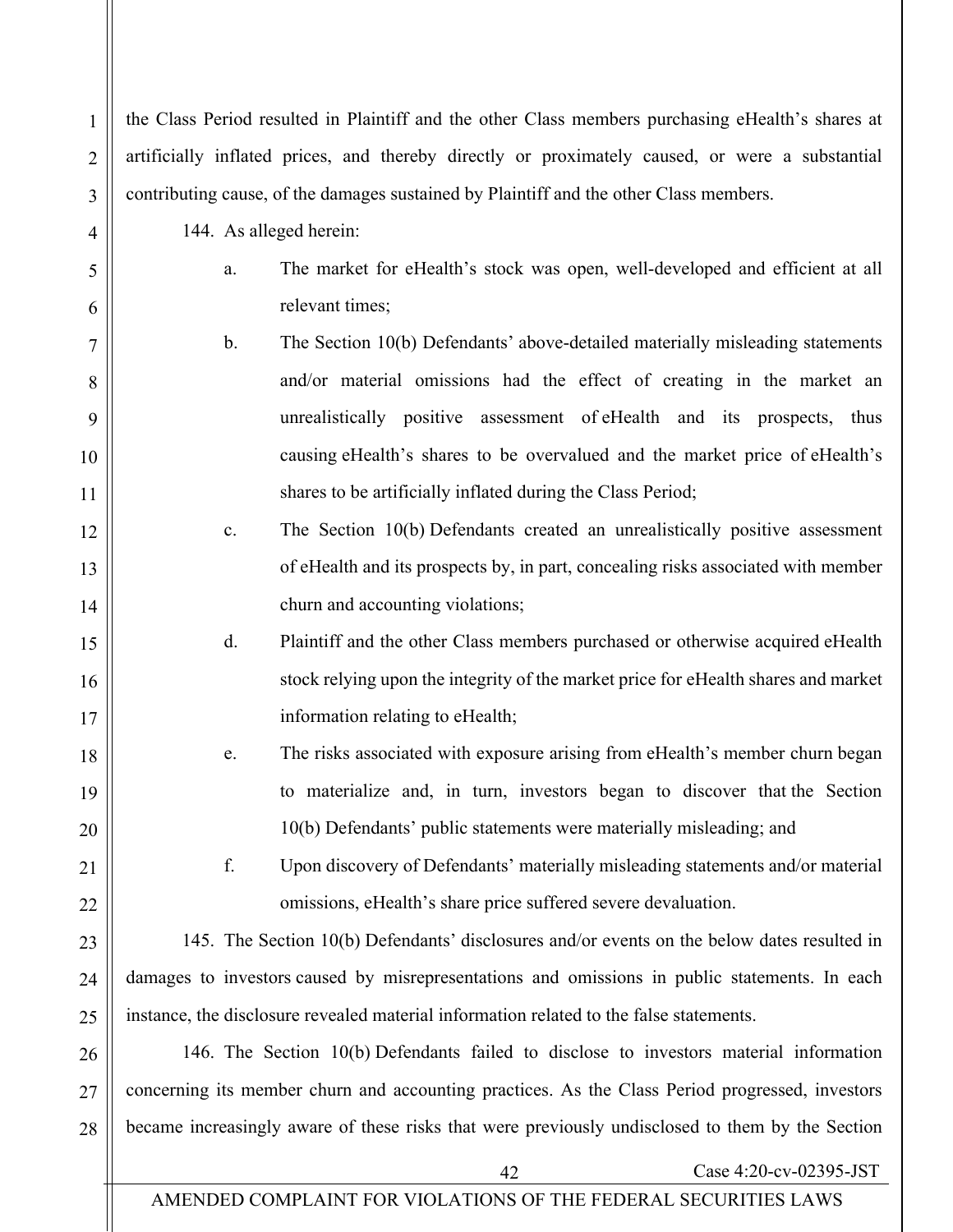10(b) Defendants. As the risks surrounding Defendants' conduct materialized during the Class Period, eHealth's stock price substantially decreased. Each decline in eHealth's stock price is evidence that the risks concealed by the Section 10(b) Defendants gradually materialized. The total decline in eHealth's stock price is attributable to the Section 10(b) Defendants' fraudulent and/or deliberately reckless conduct pursuant to the materialization-of-the-risk doctrine.

#### **PRESUMPTION OF RELIANCE**

147. Plaintiff will rely upon the presumption of reliance established by the fraud on the market doctrine in that, among other things:

| Defendants made public misrepresentations or failed to disclose material facts |
|--------------------------------------------------------------------------------|
| during the Class Period;                                                       |

|--|

- c. eHealth's common stock traded in an efficient market;
- d. the misrepresentations alleged would tend to induce a reasonable investor to misjudge the value of eHealth's common stock; and
- e. Plaintiff and the other members of the Class purchased eHealth common stock between the time Defendants misrepresented or failed to disclose material facts and the time the true facts were disclosed, without knowledge of the misrepresented or omitted facts.

148. At all relevant times, the market for eHealth common stock was an efficient market for the following reasons, among others:

- a. eHealth common stock met the requirements for listing, and were listed and actively traded on the NASDAQ, a highly efficient and automated market;
- b. as a regulated issuer, eHealth filed periodic public reports with the SEC and the NASDAQ;
- c. eHealth regularly communicated with public investors via established market communication mechanisms, including through regular disseminations of press releases on the national circuits of major newswire services and through other wide-ranging public disclosures, such as communications with the financial press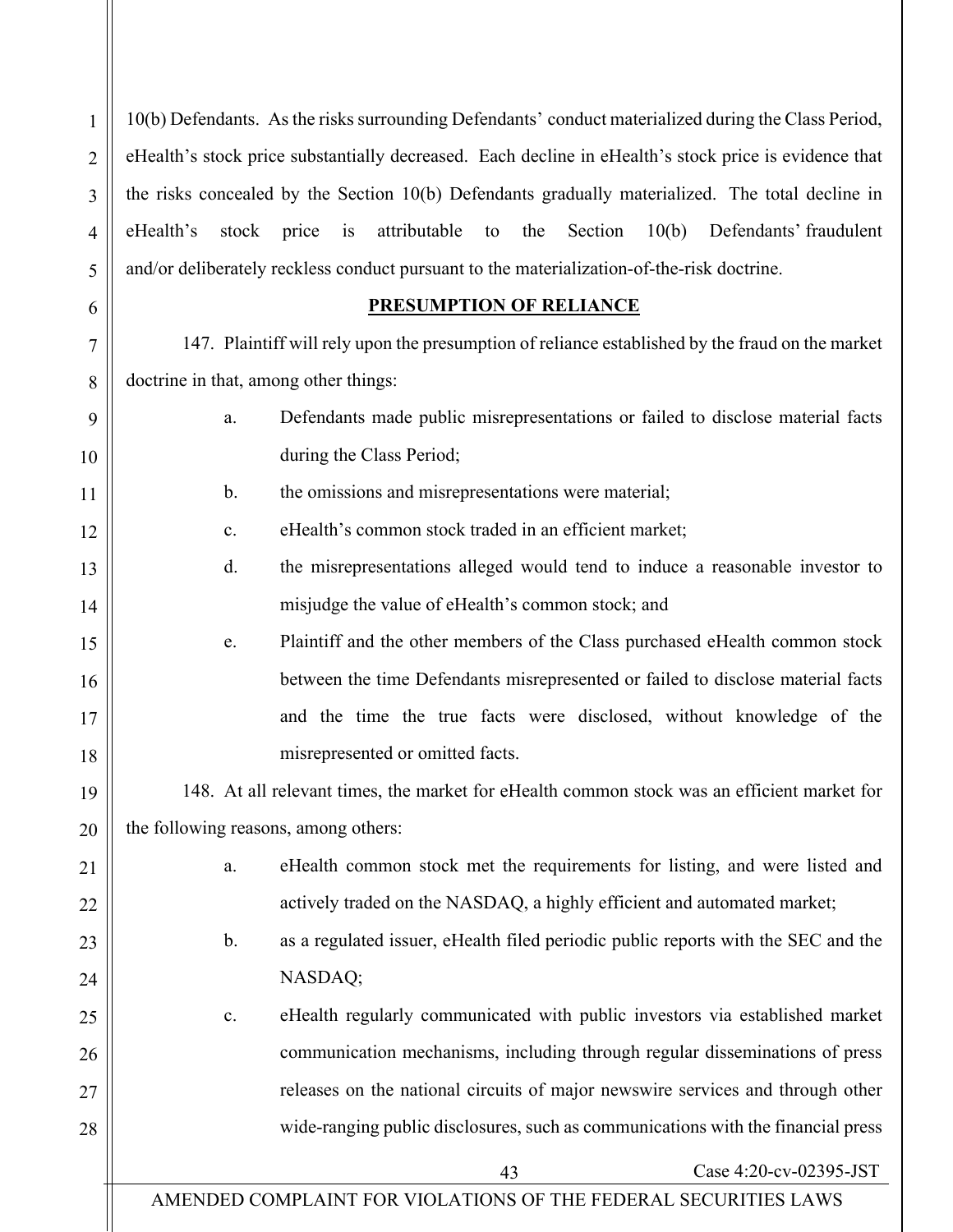and other similar reporting services; and

d. eHealth was followed by securities analysts employed by brokerage firms who wrote reports that were distributed to the sales force and certain customers of their respective brokerage firms. Each of these reports was publicly available and entered the public marketplace.

149. As a result of the foregoing, the market for eHealth's common stock promptly digested current information regarding eHealth from all publicly available sources and reflected such information in the price of eHealth's common stock. Under these circumstances, all purchasers of eHealth's common stock during the Class Period suffered similar injury through their purchase of eHealth's common stock at artificially inflated prices and a presumption of reliance applies.

150. A Class-wide presumption of reliance is also appropriate in this action under the Supreme Court's holding in *Affiliated Ute Citizens of Utah v. U.S.*, 406 U.S. 128 (1972), because the Class' claims are grounded on Defendants' material omissions. Because this action involves Defendants' failure to disclose material adverse information regarding eHealth's business operations and financial prospects – information that Defendants were obligated to disclose – positive proof of reliance is not a prerequisite to recovery. All that is necessary is that the facts withheld be material in the sense that a reasonable investor might have considered them important in making investment decisions.

151. Given the importance of the Class Period material misstatements and omissions set forth above, that requirement is satisfied here, and, therefore, *Affiliated Ute* provides a separate, distinct basis for finding the applicability of a presumption of reliance.

#### **SAFE HARBOR INAPPLICABLE**

152. The statutory safe harbor provided for forward-looking statements under certain circumstances does not apply to any of the false statements alleged herein. Many of the statements alleged were not identified as "forward-looking" when made, and, to the extent any statements were forward-looking, there were no meaningful cautionary statements identifying important factors that could cause actual results to differ materially from those in the purportedly forward-looking statements. Alternatively, to the extent that the statutory safe harbor applies to any forward-looking statements alleged, Defendants are liable for such statements because, at the time they were made, the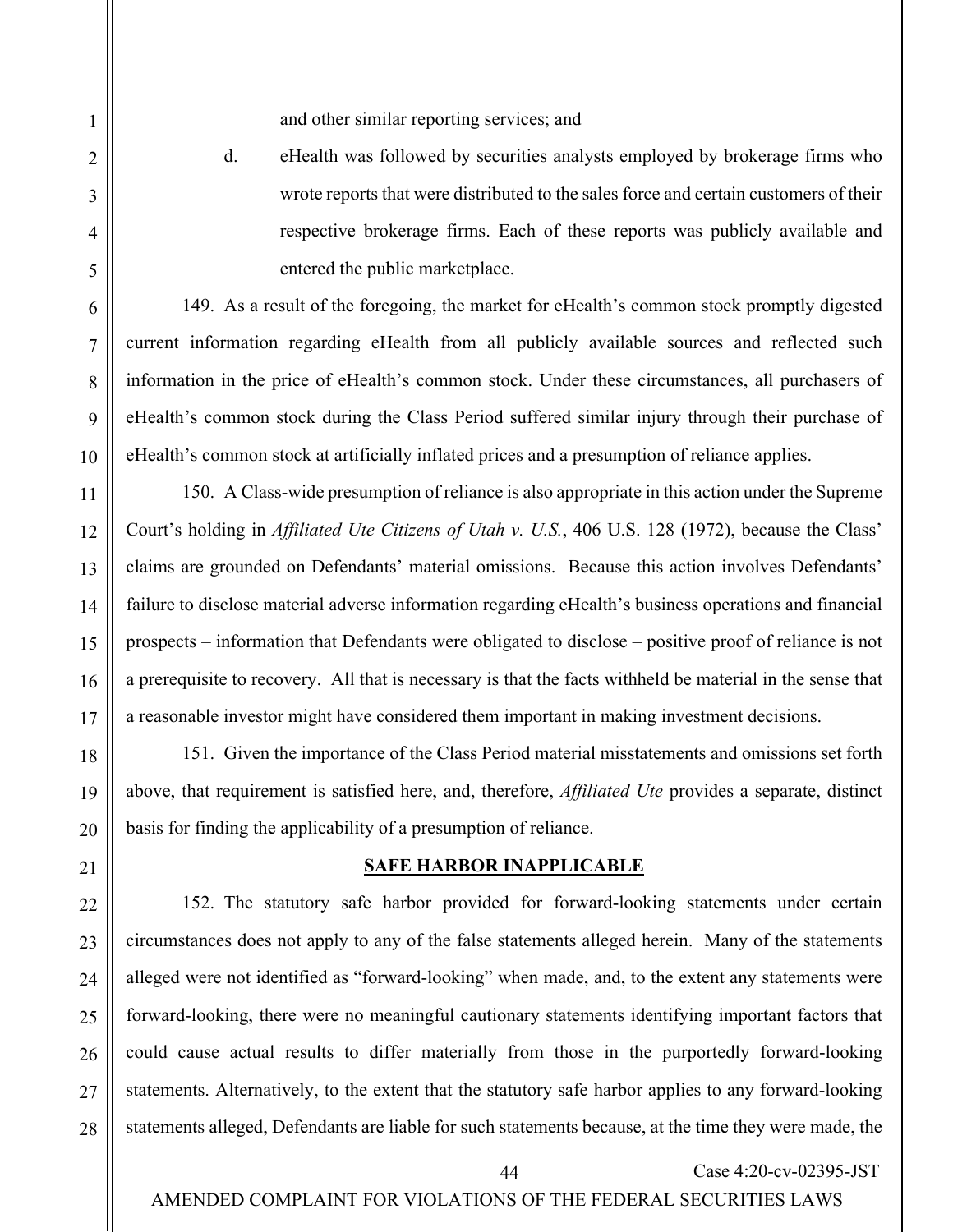speaker knew that the particular forward-looking statement was false, and/or the forward-looking statement was authorized and/or approved by an executive officer of eHealth who knew that those statements were false when made.

#### **COUNT I**

#### **Violation of Section 10((b) and SEC Rule 10b-5(b) against the Section 10(b) Defendants**

153. Plaintiff repeats and realleges each and every allegation contained above as if fully set forth herein.

154. This Count is asserted against the Section 10(b) Defendants and is based upon Section 10(b) of the Exchange Act, 15 U.S.C. § 78j(b), and Rule 10b-5 promulgated thereunder by the SEC.

155. During the Class Period, the Section 10(b) Defendants engaged in a plan, scheme, conspiracy and course of conduct, pursuant to which they knowingly or recklessly engaged in acts, transactions, practices and courses of business which operated as a fraud and deceit upon Plaintiff and the other Class members; made various untrue statements of material facts and omitted to state material facts necessary in order to make the statements made, in light of the circumstances under which they were made, not misleading; and employed devices, schemes and artifices to defraud in connection with the purchase and sale of securities. Such scheme was intended to, and, throughout the Class Period, did: (i) deceive the investing public, including Plaintiff and other Class members, as alleged herein; (ii) artificially inflate and maintain the market price of eHealth's common stock; and (iii) cause Plaintiff and other Class members to purchase or otherwise acquire eHealth's common stock at artificially inflated prices. In furtherance of this unlawful scheme, plan, and course of conduct, the Section 10(b) Defendants, and each of them, took the actions set forth herein.

156. Pursuant to the above plan, scheme, conspiracy and course of conduct, each of the Section 10(b) Defendants participated directly or indirectly in the preparation and/or issuance of the quarterly and annual reports, SEC filings, press releases and other statements and documents described above, including statements made to securities analysts and the media that were designed to influence the market for eHealth's common stock. Such reports, filings, releases and statements were materially false and misleading in that they failed to disclose material adverse information and misrepresented the truth about eHealth's finances, accounting, and business prospects.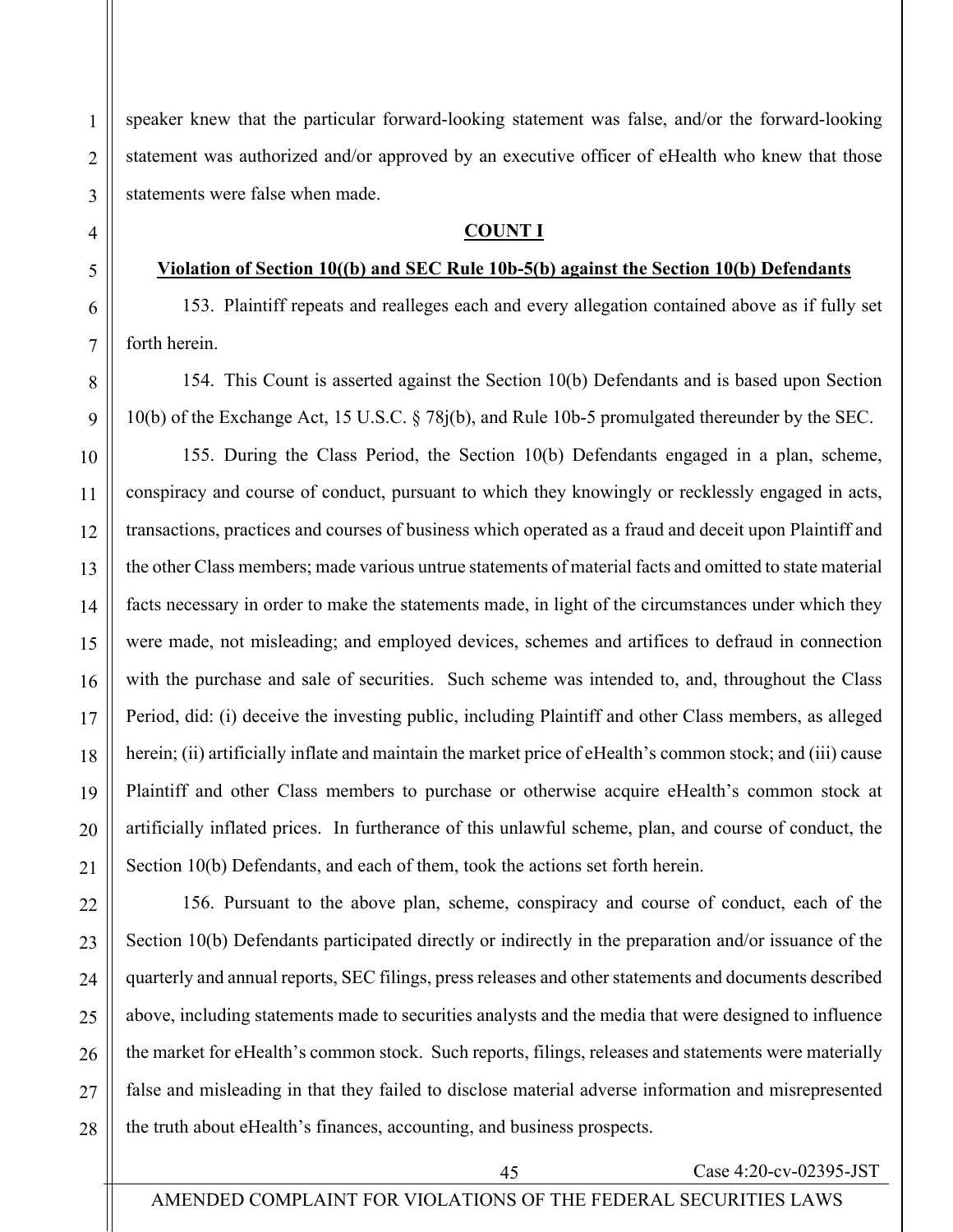157. By virtue of their positions at eHealth, the Section 10(b) Defendants had actual knowledge of the materially false and misleading statements and material omissions alleged herein and intended thereby to deceive Plaintiff and the other Class members, or, in the alternative, the Section 10(b) Defendants acted with reckless disregard for the truth in that they failed or refused to ascertain and disclose such facts as would reveal the materially false and misleading nature of the statements made, although such facts were readily available to the Section 10(b) Defendants. Said acts and omissions of the Section 10(b) Defendants were committed willfully or with reckless disregard for the truth. In addition, each Section 10(b) Defendants knew or recklessly disregarded that material facts were being misrepresented or omitted as described above.

158. Information showing that the Section 10(b) Defendants acted knowingly or with reckless disregard for the truth is peculiarly within the Section 10(b) Defendants' knowledge and control. As the senior officers of eHealth, the Section 10(b) Defendants had knowledge of the details of eHealth's internal affairs.

159. The Section 10(b) Defendants are liable both directly and indirectly for the wrongs complained of herein. Because of their positions of control and authority, the Section 10(b) Defendants were able to and did, directly or indirectly, control the content of the statements of eHealth. As officers of a publicly-held company, the Section 10(b) Defendants had a duty to disseminate timely, accurate, and truthful information with respect to eHealth's business operations, accounting, and finances. As a result of the dissemination of the aforementioned false and misleading reports, releases and public statements, the market price of eHealth's common stock was artificially inflated throughout the Class Period. In ignorance of the adverse facts concerning eHealth's business, accounting, and financial condition which were concealed by the Section 10(b) Defendants, Plaintiff and the other Class members purchased or otherwise acquired eHealth's common stock at artificially inflated prices and relied upon the price of the common stock, the integrity of the market for the common stock and upon the statements disseminated by the Section 10(b) Defendants, and were damaged thereby.

28 160. During the Class Period, eHealth's common stock was traded on an active and efficient market. Plaintiff and the other Class members, relying on the materially false and misleading statements described herein, which the Section 10(b) Defendants made, issued or caused to be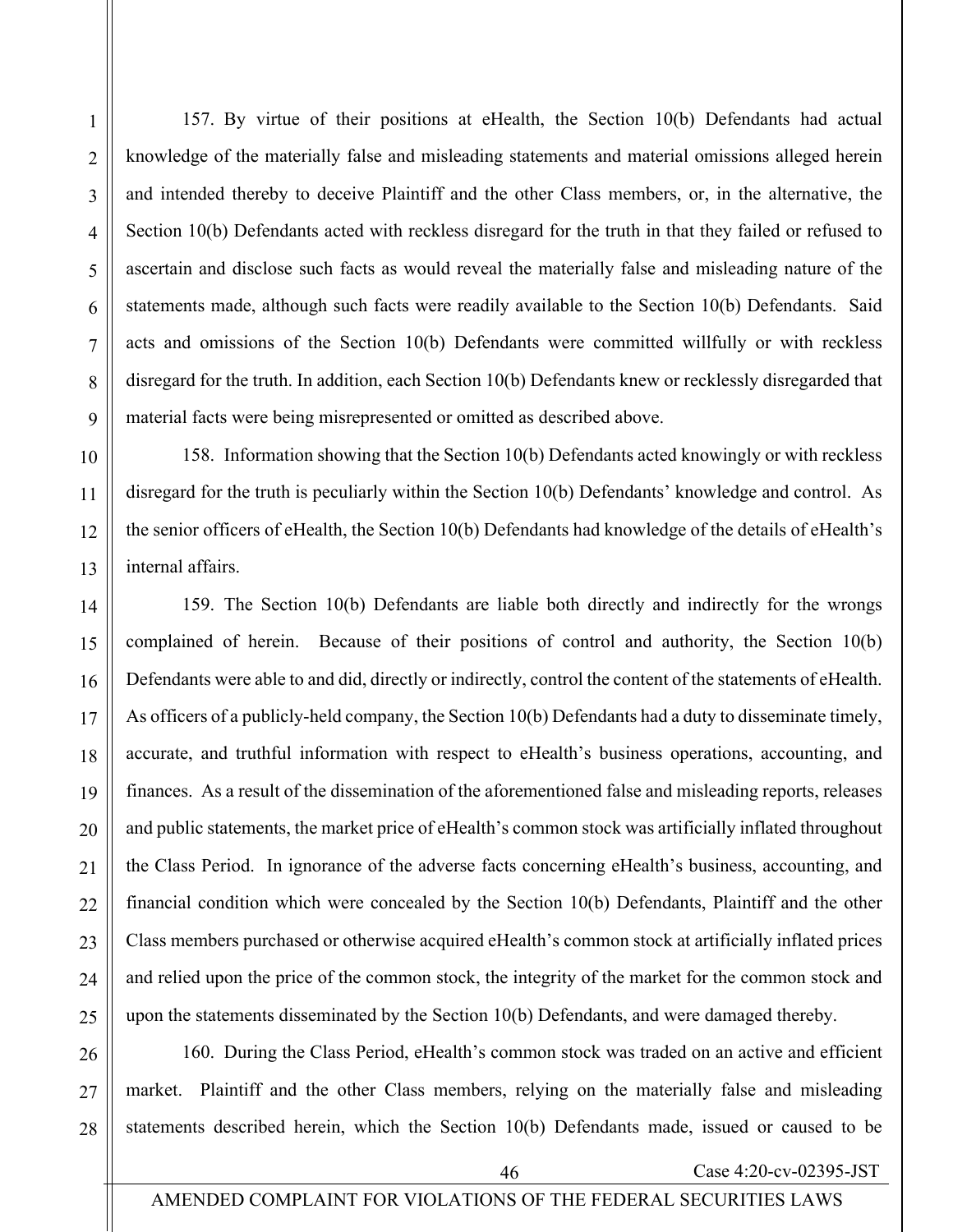disseminated, or relying upon the integrity of the market, purchased or otherwise acquired shares of eHealth's common stock at prices artificially inflated by the Section 10(b) Defendants' wrongful conduct. Had Plaintiff and the other Class members known the truth, they would not have purchased or otherwise acquired said common stock, or would not have purchased or otherwise acquired them at the inflated prices that were paid. At the time of the purchases and/or acquisitions by Plaintiff and the Class, the true value of eHealth's common stock was substantially lower than the prices paid by Plaintiff and the other Class members. The market price of eHealth's common stock declined sharply upon materialization of undisclosed risks and/or public disclosure of the facts alleged herein to the injury of Plaintiff and Class members.

161. By reason of the conduct alleged herein, the Section 10(b) Defendants knowingly or recklessly, directly or indirectly, have violated Section 10(b) of the Exchange Act and Rule 10b-5 promulgated thereunder.

162. As a direct and proximate result of the Section 10(b) Defendants' wrongful conduct, Plaintiff and the other Class members suffered damages in connection with their respective purchases, acquisitions and sales of eHealth's common stock during the Class Period, upon the disclosure that eHealth had been disseminating false and/or misleading statements and information to the investing public.

# **COUNT II**

# **Violation of Section 20((a) of the Exchange Act against the Section 20(a) Defendants**

163. Plaintiff repeats and realleges each and every allegation contained in the foregoing paragraphs as if fully set forth herein.

164. During the Class Period, the Section 20(a) Defendants participated in the operation and management of eHealth, and conducted and participated, directly and indirectly, in the conduct of Health's business affairs. Because of their senior positions, they knew the adverse non-public information about eHealth's misstatement of construction delays, and contingent liabilities.

165. As officers of a publicly owned company, the Section 20(a) Defendants had a duty to disseminate accurate and truthful information with respect to eHealth's financial condition and results of operations, and to correct promptly any public statements issued by eHealth which had become

1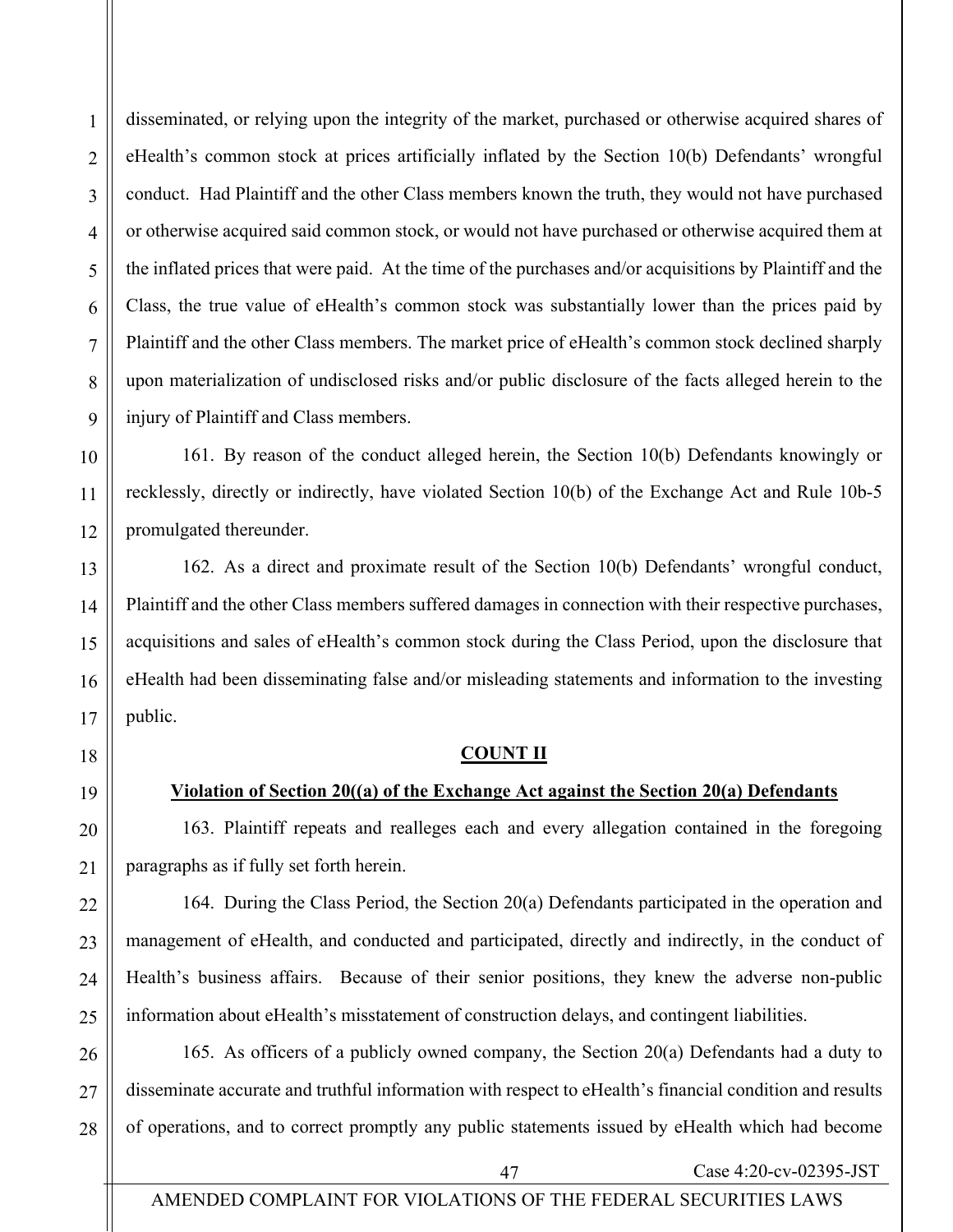materially false or misleading.

166. Because of their positions of control and authority as senior officers, the Section 20(a) Defendants were able to, and did, control the contents of the various reports, press releases and public filings which eHealth disseminated in the marketplace during the Class Period concerning eHealth's operations. Throughout the Class Period, the Section 20(a) Defendants exercised their power and authority to cause eHealth to engage in the wrongful acts complained of herein. The Section 20(a) Defendants therefore, were "controlling persons" of eHealth within the meaning of Section 20(a) of the Exchange Act. In this capacity, they participated in the unlawful conduct alleged which artificially inflated the market price of eHealth's common stock.

167. Each of the Section 20(a) Defendants, therefore, acted as a controlling person of eHealth. By reason of their senior management positions of eHealth, each of the Section 20(a) Defendants had the power to direct the actions of, and exercised the same to cause, eHealth to engage in the unlawful acts and conduct complained of herein. Each of the Section 20(a) Defendants exercised control over the general operations of eHealth and possessed the power to control the specific activities which comprise the primary violations about which Plaintiff and the other Class members complain.

168. By reason of the above conduct, the Section 20(a) Defendants are liable pursuant to Section 20(a) of the Exchange Act for the violations committed by eHealth.

18

## **CLASS ACTION ALLEGATIONS**

169. Plaintiff brings this action as a class action pursuant to Federal Rule of Civil Procedure 23(a) and (b)(3) on behalf of a Class, consisting of all persons and entities who purchased or otherwise acquired shares of eHealth common stock on the public market between March 19, 2018 and April 7, 2020, inclusive, and who were damaged upon revelation of the truth. Excluded from the Class are Defendants and their families, the officers, directors, and affiliates of the Defendants, at all relevant times, members of their immediate families and their legal representatives, heirs, successors, or assigns and any entity in which Defendants have or had a controlling interest.

26 27 28 170. The Class members are so numerous that joinder of all members is impracticable. eHealth's stock is actively traded on the New York Stock Exchange under the ticker symbol "EHTH" and millions of shares were sold during the Class Period.

1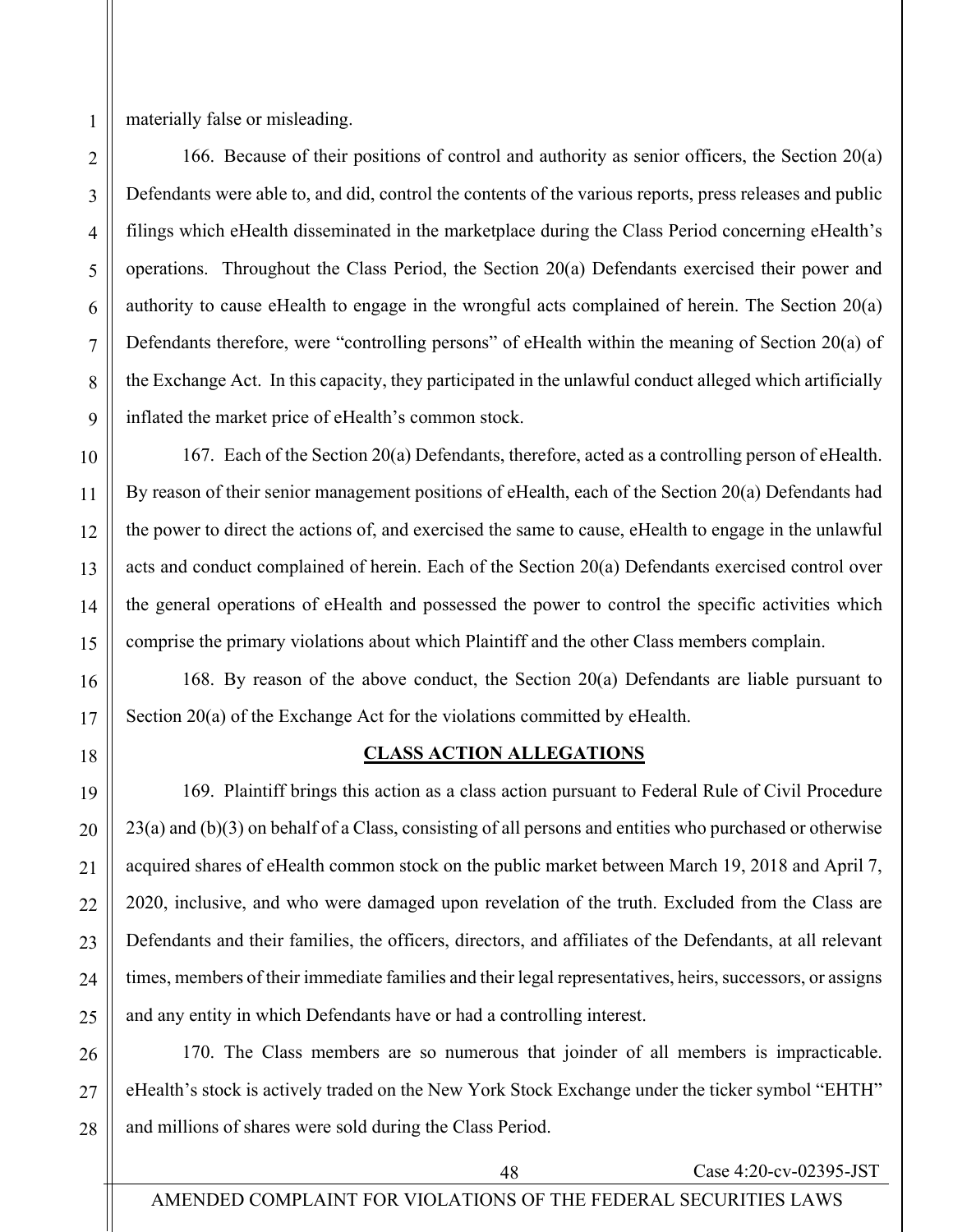171. As of July 31, 2020, there were 25,749,916 shares of eHealth's common stock outstanding.

172. Upon information and belief, these shares are held by thousands, if not millions, of individuals located throughout the country and possibly the world. Joinder would be highly impracticable. While the exact number of Class members is unknown to Plaintiff at this time and can only be ascertained through appropriate discovery, Plaintiff believe that there are thousands if not millions of members in the proposed Class.

173. Record owners and other Class members may be identified from records maintained by eHealth or its transfer agent and may be notified of the pendency of this action by mail, using the form of notice similar to that customarily used in securities class actions.

174. Plaintiff's claims are typical of the claims of the Class members, as all Class members are similarly affected by defendants' conduct in violation of federal securities law that is complained of herein.

175. Plaintiff will fairly and adequately protect the interests of the Class members and have retained counsel competent and experienced in class and securities litigation.

176. Common questions of law and fact exist as to all Class members and predominate over any questions solely affecting individual Class members. Among the questions of law and fact common to the Class are:

- a. whether the federal securities laws were violated by Defendants' acts as alleged herein;
- b. whether statements made by Defendants to the investing public during the Class Period misrepresented material facts about the business operations, financial statements, and accounting of eHealth;
	- c. whether Defendants caused eHealth to issue false and misleading statements during the Class Period; and
- d. whether the Class members have sustained damages and, if so, what is the proper measure of damages.

177. A class action is superior to all other available methods for the fair and efficient

49 Case 4:20-cv-02395-JST

# AMENDED COMPLAINT FOR VIOLATIONS OF THE FEDERAL SECURITIES LAWS